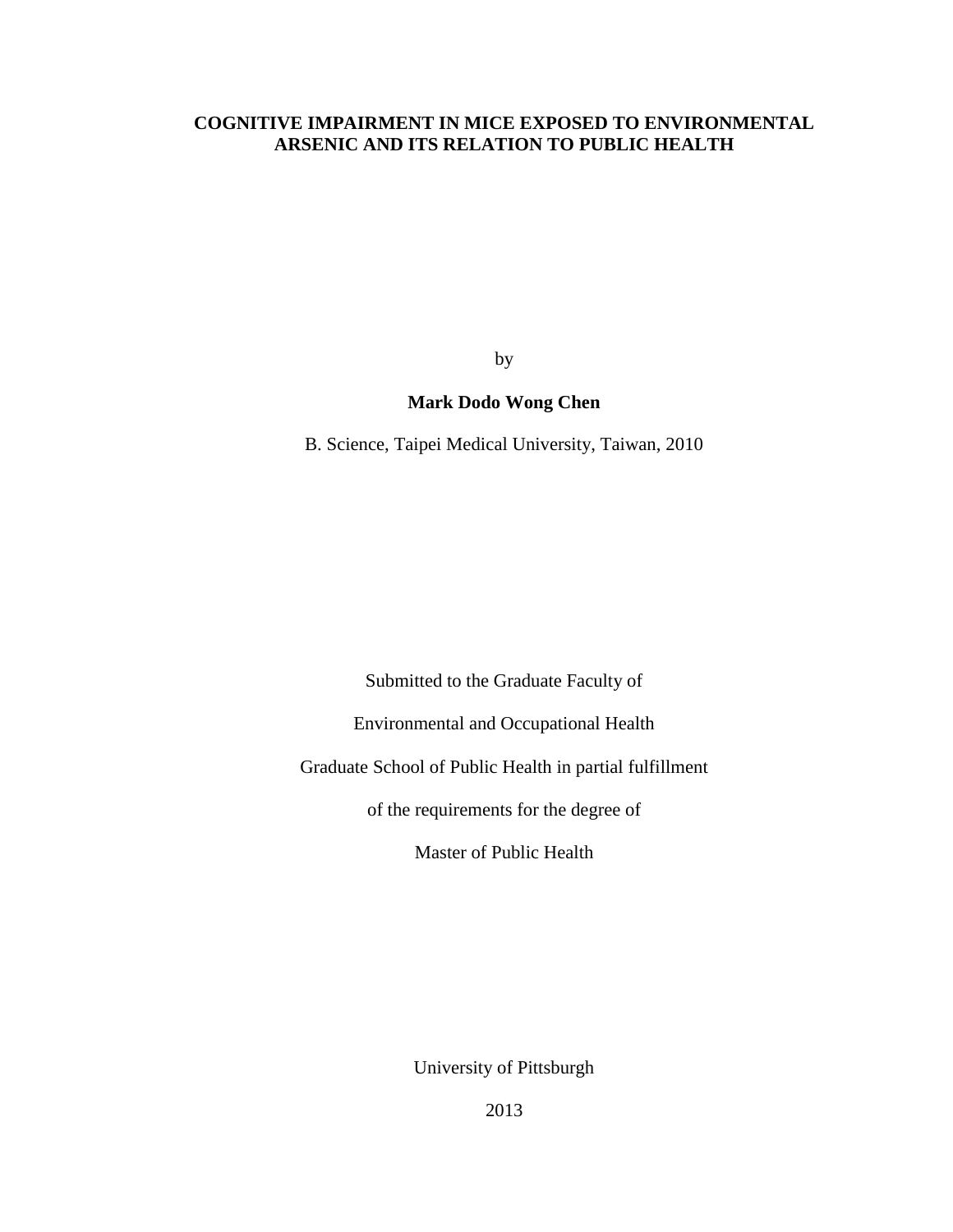# UNIVERSITY OF PITTSBURGH

# GRADUATE SCHOOL OF PUBLIC HEALTH

This essay is submitted

by

# **Mark Dodo Wong Chen**

on

2013 and approved by

Essay Advisor: Radosveta P. Koldamova, MD, PhD \_\_\_\_\_\_\_\_\_\_\_\_\_\_\_\_\_\_\_\_\_\_\_\_\_\_\_\_\_\_\_\_\_ Associate Professor Department of Environmental and Occupational Health Graduate School of Public Health University of Pittsburgh

Essay Reader: William E. Klunk, MD, PhD Professor Department of Psychiatry and Neurology University of Pittsburgh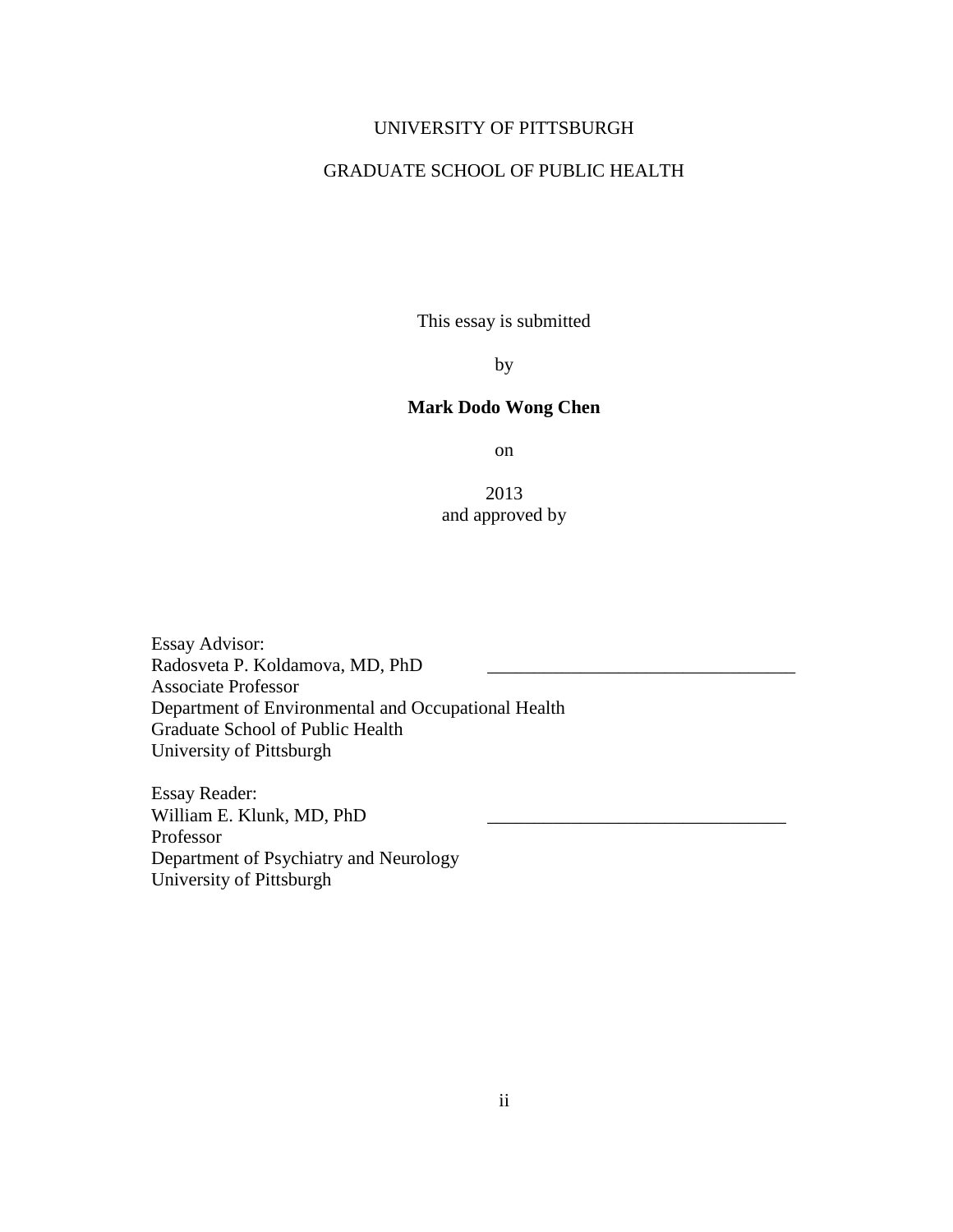# **COGNITIVE IMPAIRMENT IN MICE EXPOSED TO ENVIRONMENTAL ARSENIC AND ITS RELATION TO PUBLIC HEALTH**

Mark Dodo Wong Chen, MPH

University of Pittsburgh, 2013

Arsenic toxicity is one of World Health Organization's ten chemicals of major public health concern. Arsenic and arsenic compounds have been classified as a group one human carcinogen by the International Agency for Research on Cancer (IARC), who stated that arsenic in drinkingwater is carcinogenic to humans. It is estimated that around 150 million people in seventy countries are exposed to naturally existing arsenic in polluted drinking water, and approximately sixty million people are under chronically constant exposure in Asia. Children, particularly in *in utero* or during perinatal phases, may be much more susceptible and have a higher predisposition to health effects from arsenic exposure than adults. The aim of this study is to find out how environmental level exposure to arsenic during the *in utero* phase brings alterations in epigenomic landscapes, and includes observation of differences in intellectual performance in adult mice exposed to arsenic. Since histone acetylation is dynamical and reversible, the experimental results from mice might set up references for applying to human communities that bring more knowledge for children and general public who have already been exposed to constant arsenic exposure.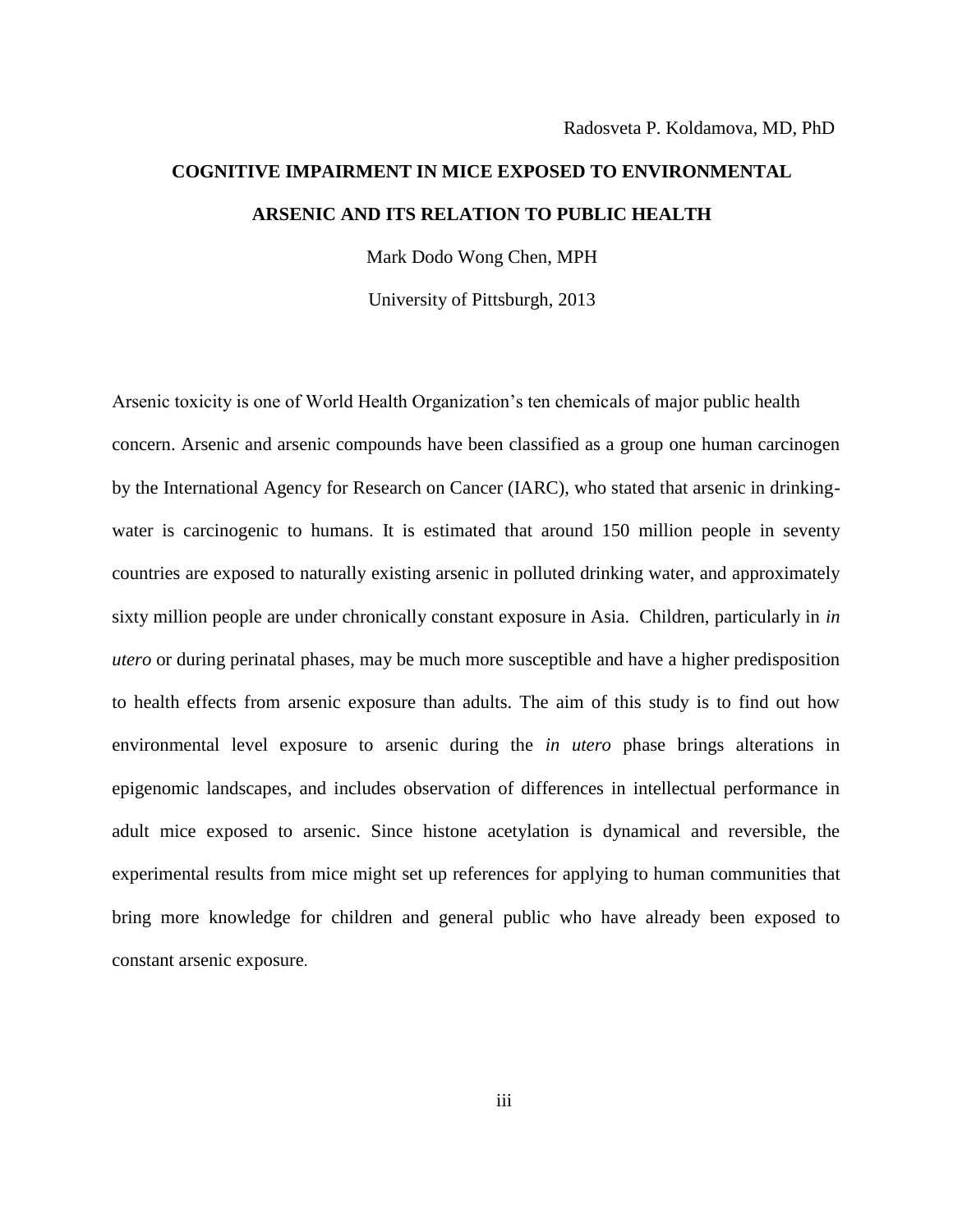The study group exposed C57BL6/J mice to 100 μg/L arsenic-contaminated water, starting one week before onset of breeding and though out the entire gestational period.. Then, chromatin immunoprecipitation combined with massively parallel DNA sequencing (ChIP-seq) was done to identify H3K9 acetylation patterns in the offspring of both the exposed and the control groups. In embryos exposed to arsenic, the arsenic caused global hypo-acetylation at H3K9 and altered functional annotation in brain tissue of the exposed mice's offspring. The study group also discovered that adult mice exposed to arsenic experienced impaired spatial and episodic memory, as well as deteriorated fear conditioning performance. The study results are the first to demonstrate how prenatal arsenic exposure brings genome wide changes in H3K9 acetylation pattern in a mice offspring; and discover an association between moderate arsenic exposure and cognitive impairment in adult mice.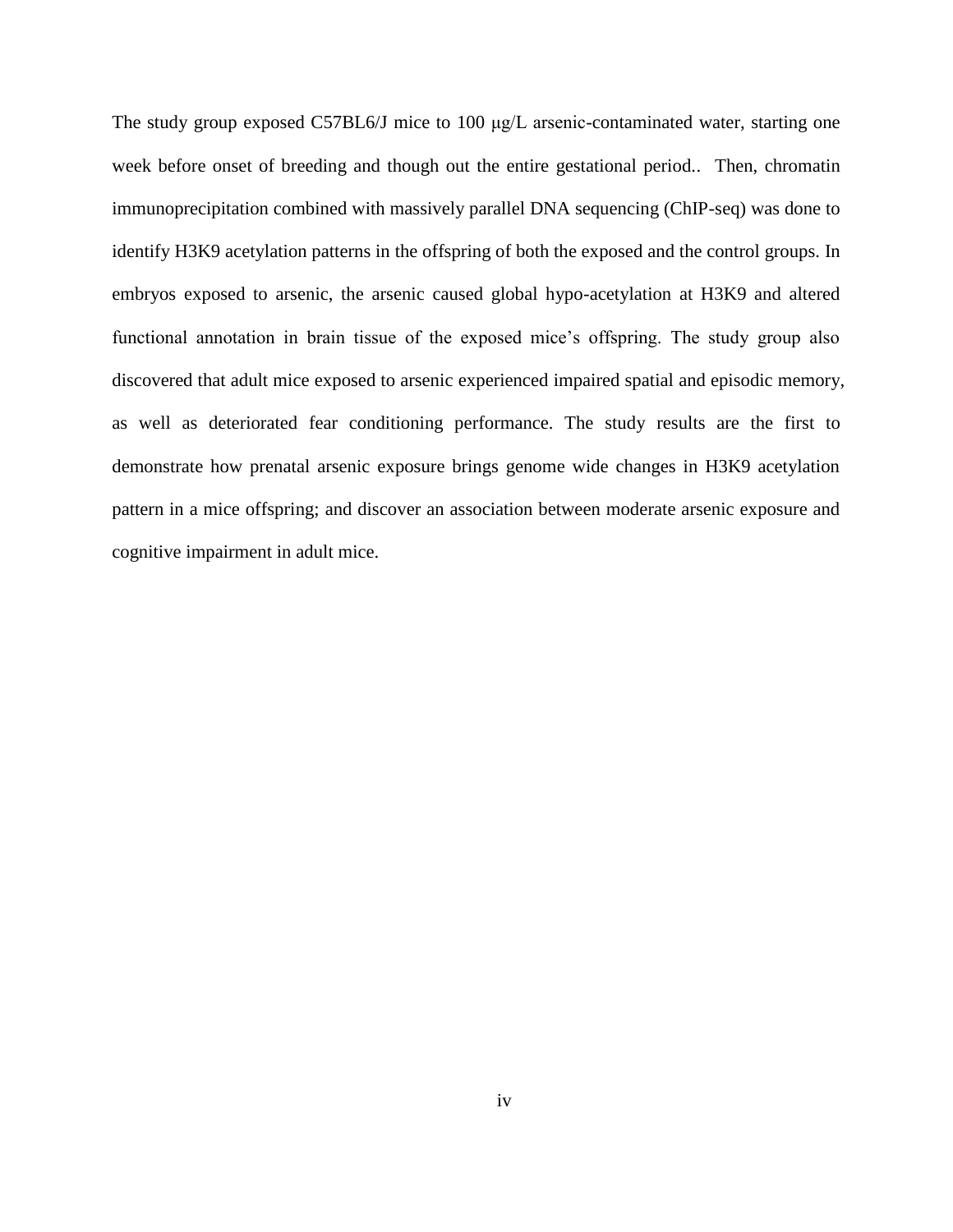# **TABLE OF CONTENTS**

| 1.0 |     |         |  |  |  |
|-----|-----|---------|--|--|--|
| 2.0 |     |         |  |  |  |
|     | 2.1 |         |  |  |  |
|     |     | 2.1.1   |  |  |  |
|     |     |         |  |  |  |
|     |     |         |  |  |  |
|     |     | 2.1.2   |  |  |  |
|     |     | 2.1.3   |  |  |  |
|     |     | 2.1.4   |  |  |  |
|     |     |         |  |  |  |
|     |     | 2.1.4.2 |  |  |  |
|     |     | 2.1.5   |  |  |  |
|     | 2.2 |         |  |  |  |
|     |     | 2.2.1   |  |  |  |
|     |     | 2.2.2   |  |  |  |
|     |     | 2.2.3   |  |  |  |
|     | 2.3 |         |  |  |  |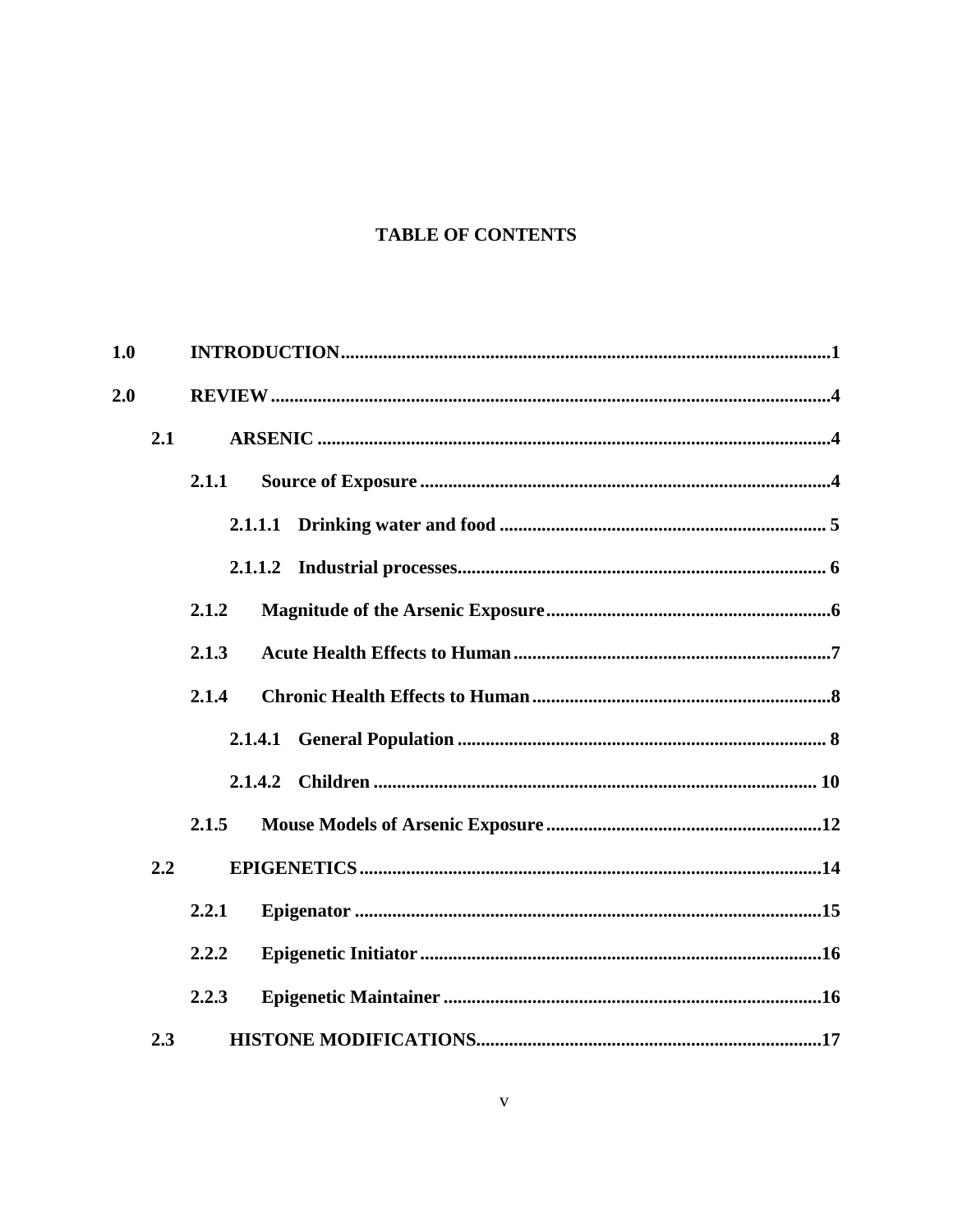| 3.0 |     |                                                                  |
|-----|-----|------------------------------------------------------------------|
|     | 3.1 | <b>PRENATAL ARSENIC EXPOSURE EFFECTS BIRTH WEIGHT. 21</b>        |
|     | 3.2 | <b>GENOME-WIDE MAPPING OF H3K9 ACETYLATION IN OFFSPRING22</b>    |
|     |     | Overview of a CHIP-sequencing Analysis and Work Flow 24<br>3.2.1 |
|     | 3.3 | <b>MEMORY AND COGNITIVE IMPAIRMENTS IN EXPOSED MICE26</b>        |
| 4.0 |     |                                                                  |
| 5.0 |     |                                                                  |
|     |     | .33                                                              |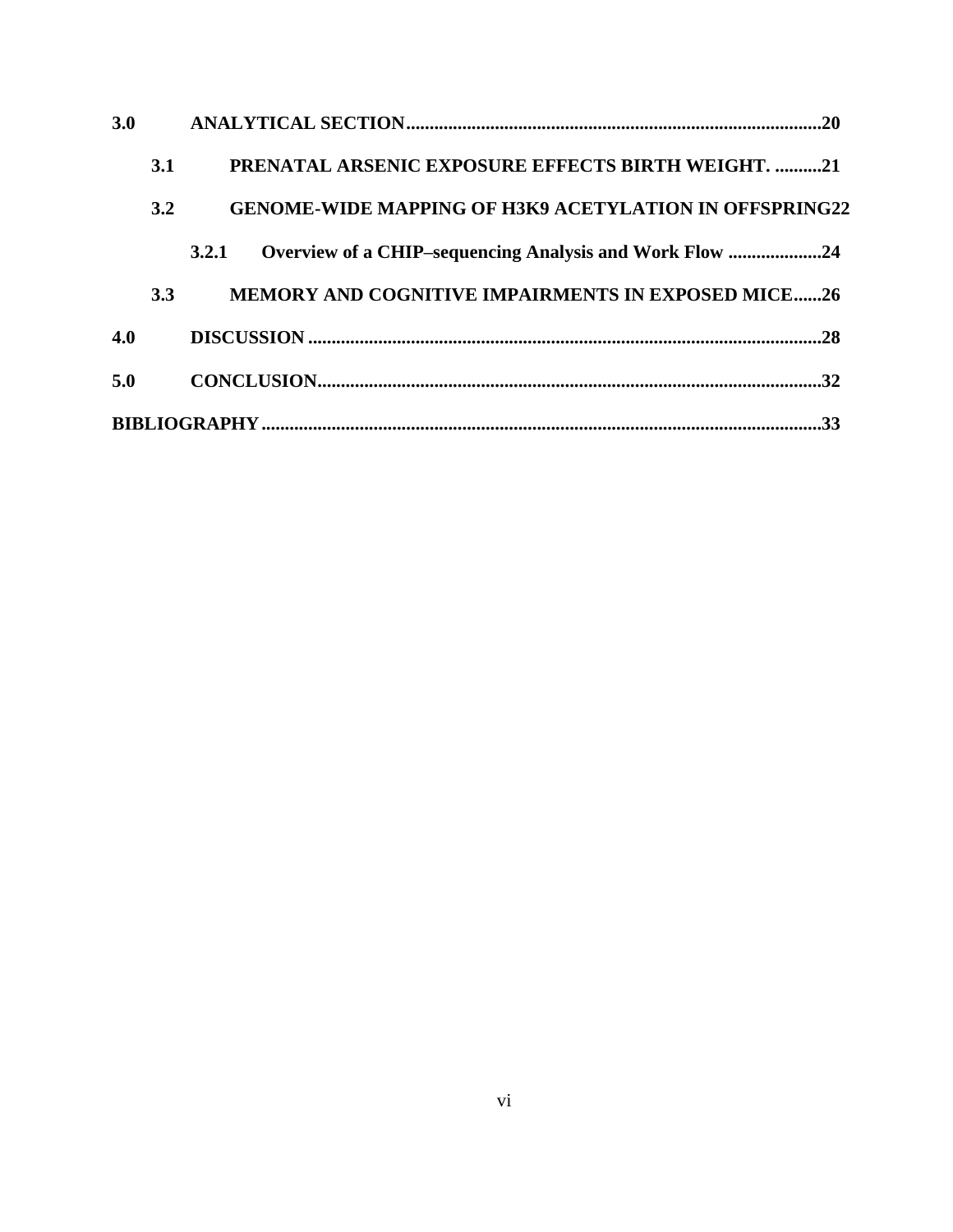# **LIST OF FIGURES**

| FIGURE 4. GLOBAL HYPOACETYLATION AT H3K9 IN RESPONSE TO ARSENIC EXPOSURE DURING EMBRYONIC LIFE21 |  |
|--------------------------------------------------------------------------------------------------|--|
|                                                                                                  |  |
|                                                                                                  |  |
|                                                                                                  |  |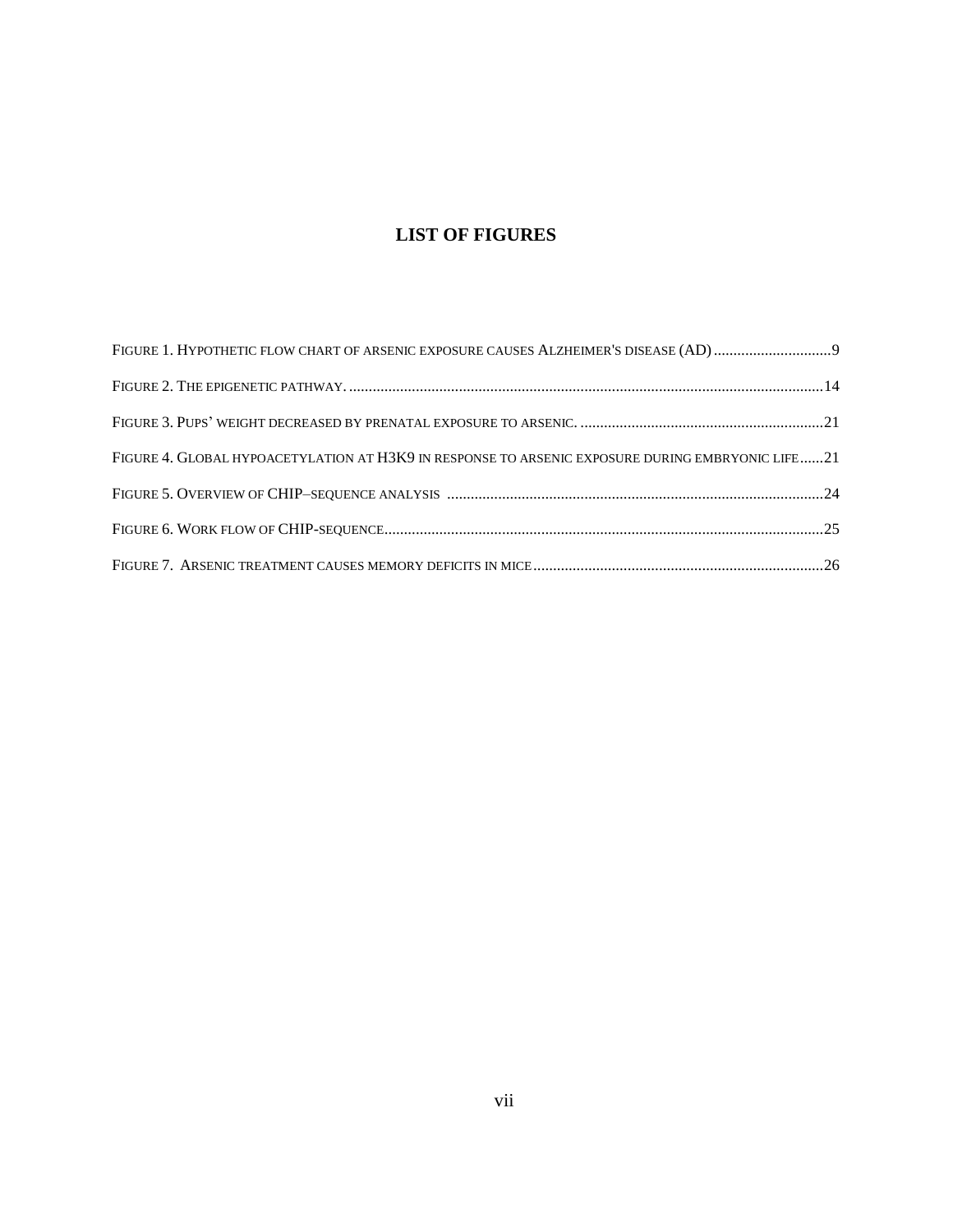#### **1.0 INTRODUCTION**

<span id="page-7-0"></span>Arsenic is pervasive in the global environment  $^{[1]}$   $^{[2]}$ . It has been classified as a group one human carcinogen by the International Agency for Research on Cancer. Arsenic in drinking water is one of the main sources of human exposure and has long been a public health issue. Some arsenic compounds are released from natural objects, such as stone or minerals dissolved in groundwater [1] [2]. Moreover, usage of insecticide, excavation and mining are major anthropogenic sources of arsenic released in the US Environment  $[1]$ . In 2006, the US Environment Protection Agency (EPA) changed the maximum acceptable standard for arsenic in drinking water to 10  $\mu$ g/L <sup>[3]</sup>. In the rural areas of the US, 99% of the population drinks groundwater, and they most likely still use well water that contains more arsenic than this standard allows <sup>[4]</sup>. Only 25% of bottled water in the United States is purified water, and most likely still contains heavy metals such as arsenic in concentrations elevated above the acceptable standard levels  $[5]$ .

Several *in vivo* studies show that methylated forms of arsenic are likely to play a role as cocarcinogens or tumor promoters  $\left[6\right]$   $\left[7\right]$ , which point out that exposure to arsenic is linked with a higher risk of developing neoplasms of the skin, lung, bladder, liver, and kidneys [8]. Most importantly, the consequences of neurological, intellectual and behavioral health effects on human caused by chronic arsenic exposure is enormous and has long been a major public health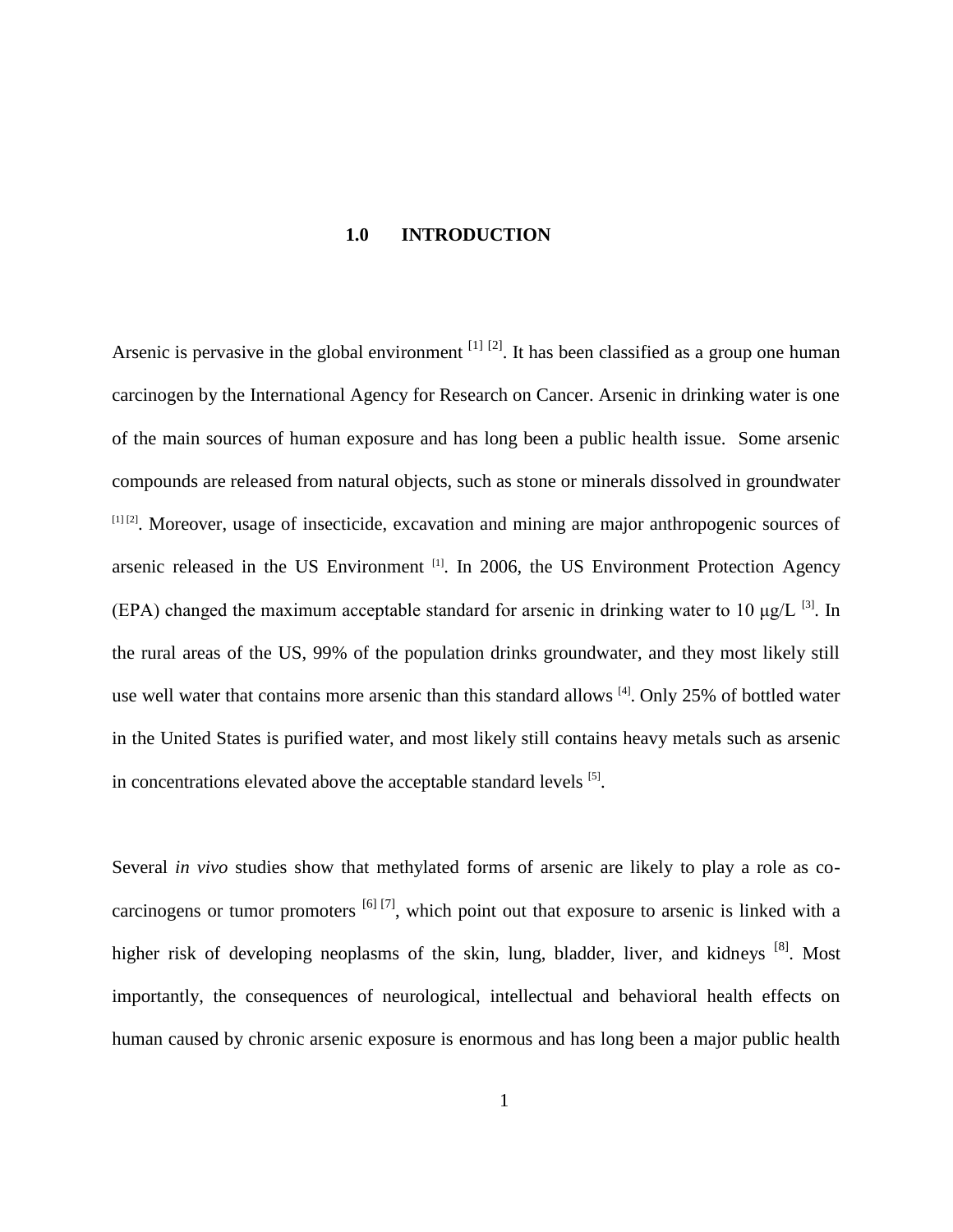concern. Based on the results from several studies, which indicate that exposure to arsenic facilitates neuronal necrosis and apoptosis,  $[9-13]$  protein tau hyperphosphorylation,  $[14]$  and increased expression of the gene encoding the amyloid precursor protein [15]. The latter two proteins are involved in the formation of brain amyloid plaques and neurofibrillary tangles  $^{[16] [17]}$ . Moderate exposures to arsenic in perinatal mice can significantly reduce corticosterone receptor levels in the hippocampus and deteriorate learning and memory performance  $^{[18]}$ . Thus, arsenic exposure is most likely one of the causative components in the development of dementia.

There has been an increasing focus on epigenetic regulation of phenotypes to recognize and determine chronic enhancement of disease risk resulting from arsenic exposure during the embryologic period. Arsenic is an environmental toxin that brings epigenetic modifications by means of three mechanisms – DNA methylation, histone modifications, and RNA interference associated silencing [19]. A report on global changes in histone modifications noted a decreased acetylation of H3K9 observed in peripheral mononuclear cells of workers exposed to arsenic  $^{[20]}$ . The link between changes in epigenetic signals from arsenic exposure and changes in phenotypes linked to disease later in life are not well defined. In this report, the study group presents the results of a research study undertaken to discover arsenic-induced changes in the enrichment of epigenetic marks in brain samples of offspring with *in utero* arsenic exposures. Chromatin immunoprecipitation combined with massively parallel DNA sequencing (ChIP-seq) using an antibody against acetylated lysine 9 of histone 3 (H3K9Ac) was applied to evaluate the differences in H3K9 acetylation patterns genome-wide, and to compare gene ontology terms and functional annotations between exposed and control groups. We also present the results of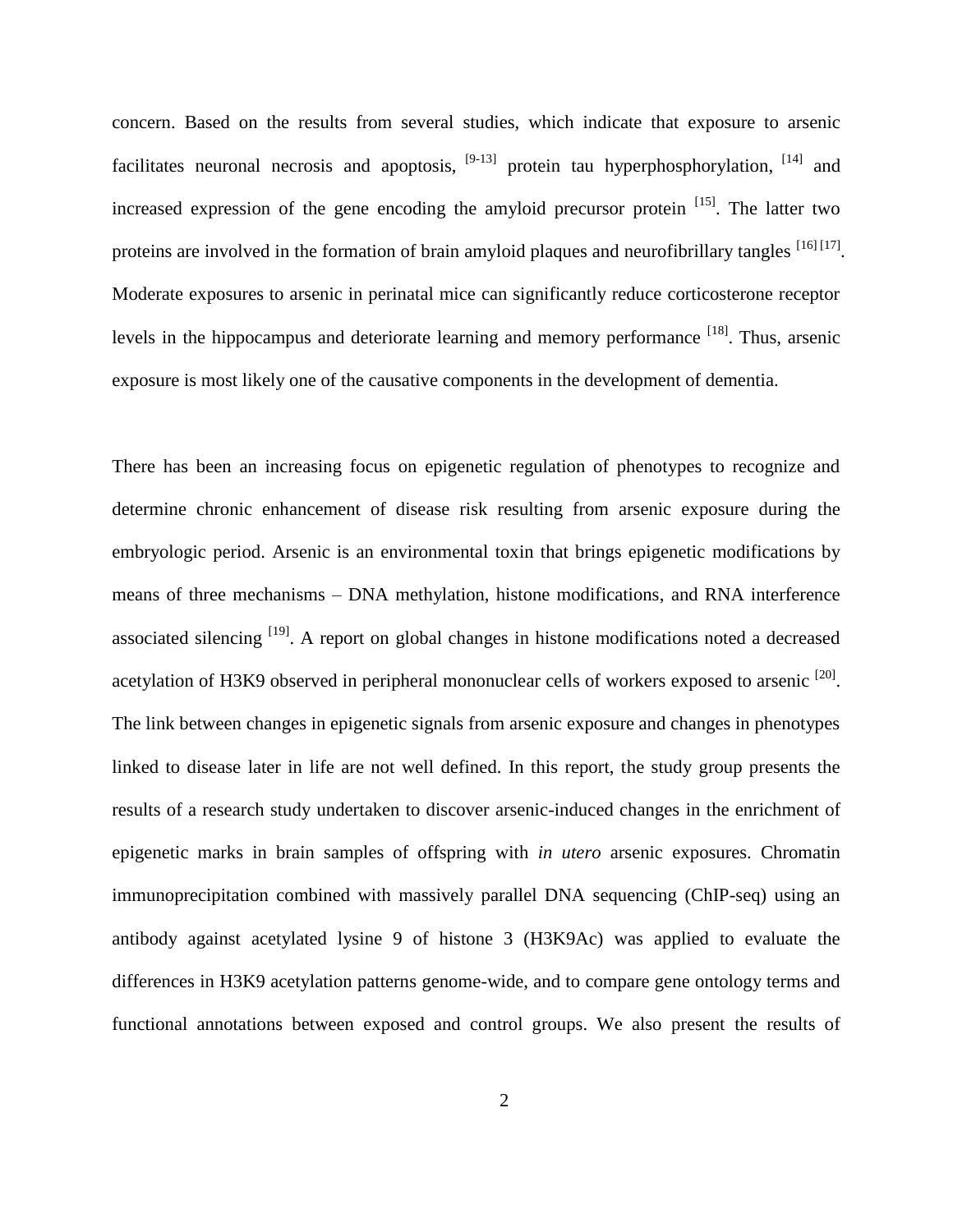behavioral testing conducted with young adult C57BL/6J mice exposed to human-relevant levels of arsenic.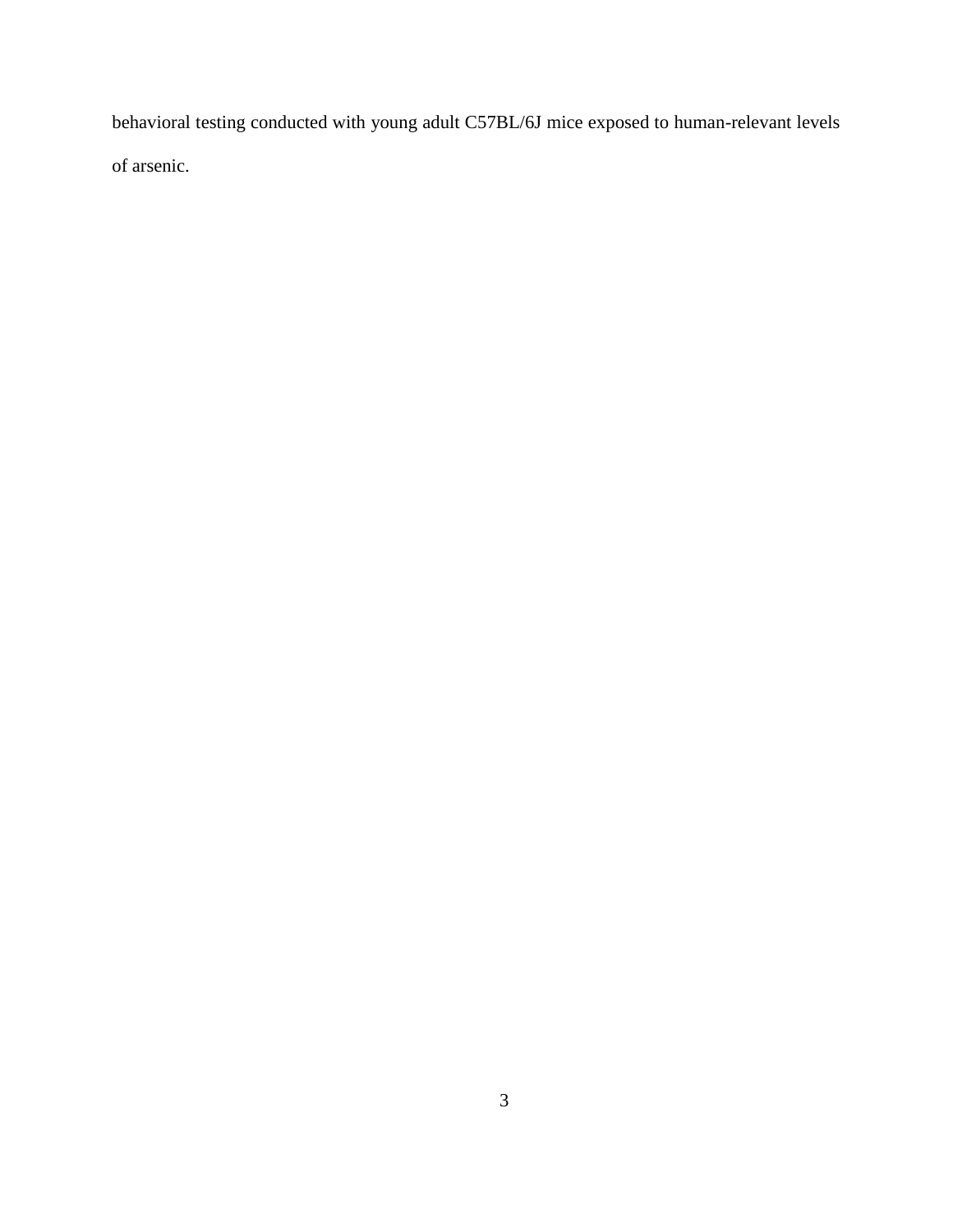#### **2.0 REVIEW**

#### <span id="page-10-1"></span><span id="page-10-0"></span>**2.1 ARSENIC**

#### <span id="page-10-2"></span>**2.1.1 Source of Exposure**

Arsenic is a natural constituent of the earth's crust and is pervasive throughout the environment in the soil, air, and water and most often as arsenic sulfide or as metal arsenates and arsenides. Some arsenic compounds are released into the atmosphere as the trioxide generally, and mostly by high-temperature procedures. In the atmosphere, it is primarily adsorbed by particles which are spread by winds or formed as sediment on land and water  $[21]$ .

Arsenic can be released into the atmosphere and water by several means, including natural processes such as volcanic activity, dissolution of stone and minerals into groundwater, emission from botany and wind-blown dusts. Human activities, such as usage of agricultural insecticide, excavation, mining, and metal smelting, combustion of fossil fuels are major anthropogenic sources of arsenic released in the environment and are the sources of exposure, as well.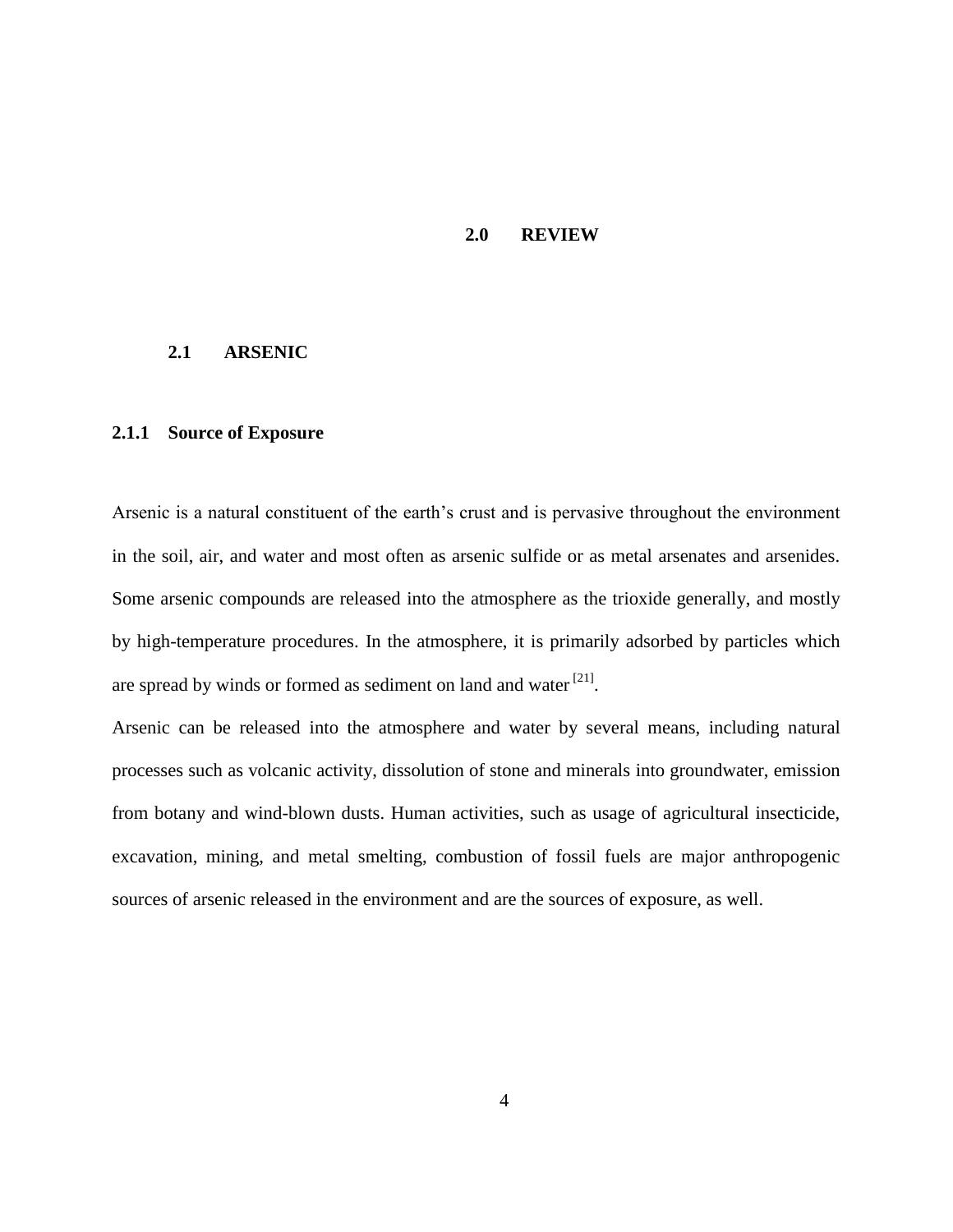#### <span id="page-11-0"></span>**2.1.1.1 Drinking water and food**

Arsenic is highly toxic in its inorganic form. The general public is exposed to increased levels of inorganic arsenic through consuming arsenic-rich water and food, applying contaminated water in food preparation and irrigation of agricultural products, industrial processes, and smoking tobacco. The most serious threat to public health from arsenic initiates from polluted groundwater. Groundwater with inorganic arsenic exists at high levels naturally in a number of countries; Bangladesh, India, China, Argentina, Chile, Mexico, and the United States, and especially Bangladesh where approximately half of the total inhabitants are at risk of using arsenic-poisoned water from tube wells. There is one estimation indicating that consumption of arsenic polluted drinking-water in Bangladesh caused about 9,000 deaths and 125,000 disabilityadjusted life years (DALYs<sup>\*</sup>) in 2001<sup>[22]</sup>. \*The DALY integrates the burden due to death and disability in a single index. DALY, utilizing the comparison of the burden due to diverse kinds of environmental risk factors. One DALY can be thought of as one lost year of healthy life.

Arsenic compounds are common in seafood, but are mainly found in its less toxic organic form, are not very harmful to health and are rapidly eradicated by the body  $[23]$ . Fish, shellfish, meat, domestic fowl, dairy products and cereals are also be dietary sources of exposure, although exposure level from these dietary sources are normally much less serious compared to exposure through contaminated groundwater.  $[23]$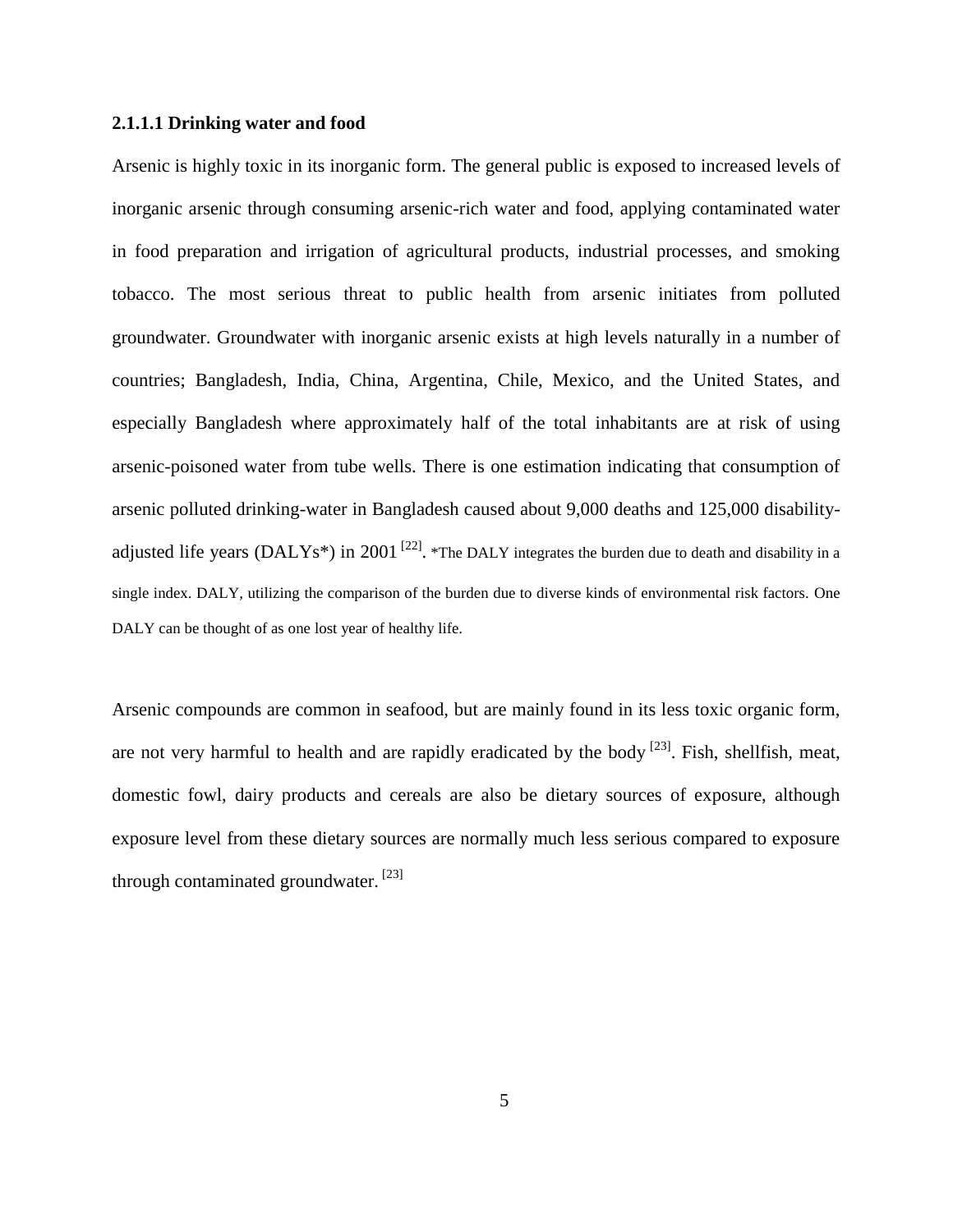#### <span id="page-12-0"></span>**2.1.1.2 Industrial processes**

Arsenic is not only employed industrially as an alloying element, but also in the production of glass, paint, fabric, paper, metal adhesives, timber treatment with preservatives (which might lead to soil pollution), and armament. Besides, arsenic plays a role in the hide tanning process and in pesticides, feed additives, and pharmaceutics to a restricted level. Acute arsenic poisoning seldom takes place in the workplace nowadays, exposure through industrial sources generally results in chronic health effects.

#### <span id="page-12-1"></span>**2.1.2 Magnitude of the Arsenic Exposure**

Base on the information from World Health Organization (WHO), there are a number of regions where arsenic contamination of drinking-water is significant. Since the 1990s, Bangladesh has been drawing a lot of attention because of its wide occurrence of arsenic-rich water in tube wells. After an intervention operated in Bangladesh, significant progress has since been seen and the total of population who are exposed to arsenic exceeding the drinking-water quality standard in Bangladesh has decreased by an estimated 40%. In spite of these efforts, it is thought that 45 million people in Bangladesh are still at risk of arsenic exposure levels that are greater than USEPA and the WHO guideline standard of 10  $\mu$ g/liter respectively <sup>[24]</sup>.

The syndrome and conditions induced by long-term elevated exposure to inorganic arsenic vary from individuals, population groups, and geographical areas. Thus, there is no definite universal definition of the disease caused by arsenic. This perplexes the appraisal of the burden on health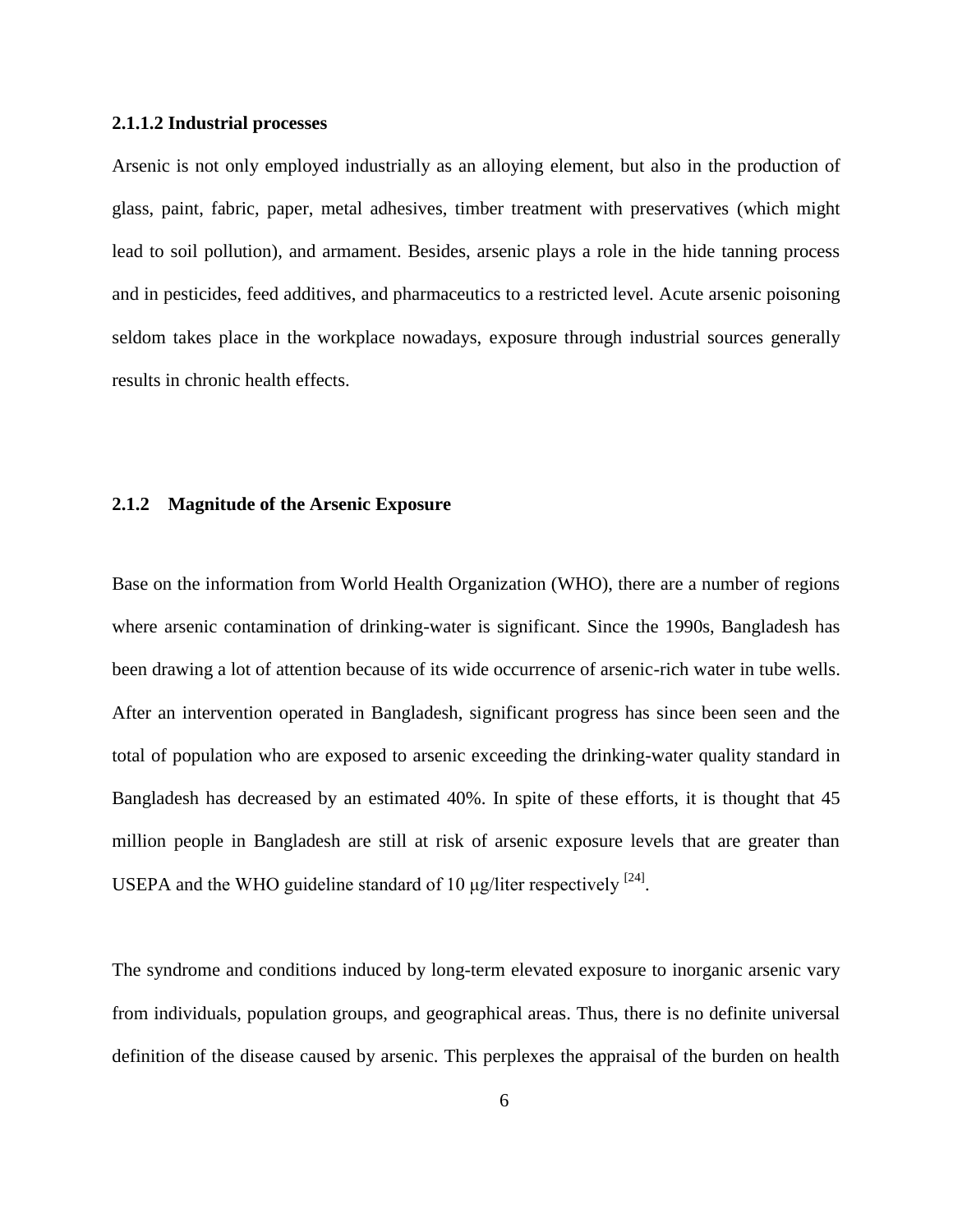of arsenic. Likewise, there is no method to determine cases of cancer caused by arsenic itself or from other factors. As a result, there is no dependable measure of the magnitude of this issue worldwide.

#### <span id="page-13-0"></span>**2.1.3 Acute Health Effects to Human**

Acute arsenic poisoning seldom takes place in the workplace nowadays. It usually happens from accidental consumption, suicide or homicide. The lethal dose of human arsenic consumption is difficult to ascertain from case reports because it depends upon various factors, such as solubility and valence state. The immediate symptoms of acute arsenic poisoning include severe abdominal pain, nausea and vomiting, and bloody or rice-water diarrhea. These are followed by insensitivity and pricking of the extremities, muscle contraction, and death, in extreme situations. [25] Acute neurologic effects include light-headedness, headache, lethargy, delirium, encephalopathy, convulsions, comatoseness, and sensorimotor peripheral neuropathy. It also brings harm to cardiovascular and respiratory system, such as hypotension, ventricular arrhythmia, congestive heart failure and, pulmonary edema. Hematological, hepatic, and nephritic effects are anaemia, leucopenia, thrombocytopenia, and disseminated intravascular clotting; elevated liver enzymes, hematuria, oliguria, proteinuria and acute tubular necrosis, and renal cortical necrosis. There are also other signs, such as garlic odor of the breath, and delayed appearance of Mees lines.  $[25]$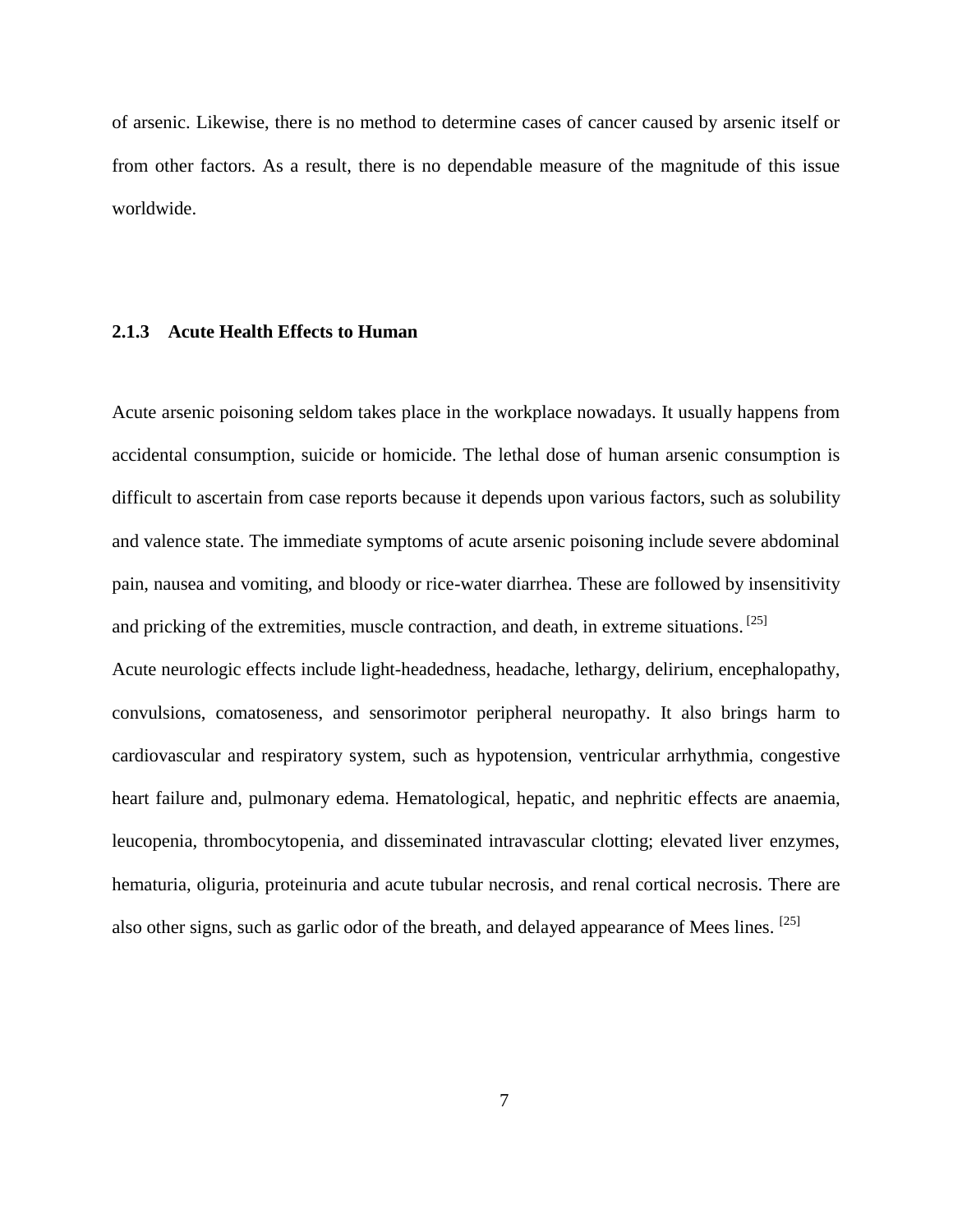#### <span id="page-14-0"></span>**2.1.4 Chronic Health Effects to Human**

#### <span id="page-14-1"></span>**2.1.4.1 General Population**

Arsenic and arsenic compounds have been classified as a group one human carcinogen by the International Agency for Research on Cancer (IARC), and have also stated that arsenic in drinking-water is carcinogenic to humans. It is estimated that around 150 million population in seventy countries are exposed to naturally existing arsenic in polluted drinking water  $^{[26]}$ .

Long-term exposure to inorganic arsenic through drinking-water and food leads to chronic arsenic poisoning. In Asia, approximately sixty million people are under chronically constant exposure.

Chronic arsenic exposure to humans mainly occurs from the ingestion of contaminated water and food. Pigmentation changes, skin lesions, and hard patches on the palms and soles of the feet (hyperkeratosis) are the first symptoms and the most distinctive characteristics. These happen after a minimum exposure of approximately five years and may be a harbinger to skin cancer <sup>[27]</sup>. Besides skin cancer, long-term exposure to arsenic may also induce lung and bladder cancers [27]. Other adverse health effects that may be associated with long-term ingestion of inorganic arsenic include developmental effects, neurotoxicity, and diabetes [27].

The Arsenic Exposure Hypothesis for Alzheimer's Disease (AD), is a hypothesis proposed by a research group after a comprehensive review of current literature combine with observations of populations at risk for arsenic exposure that suggest arsenic could be a risk factor for the development of AD (Figure 1.)  $^{[28]}$ . If the role of arsenic exposure in AD pathogenesis is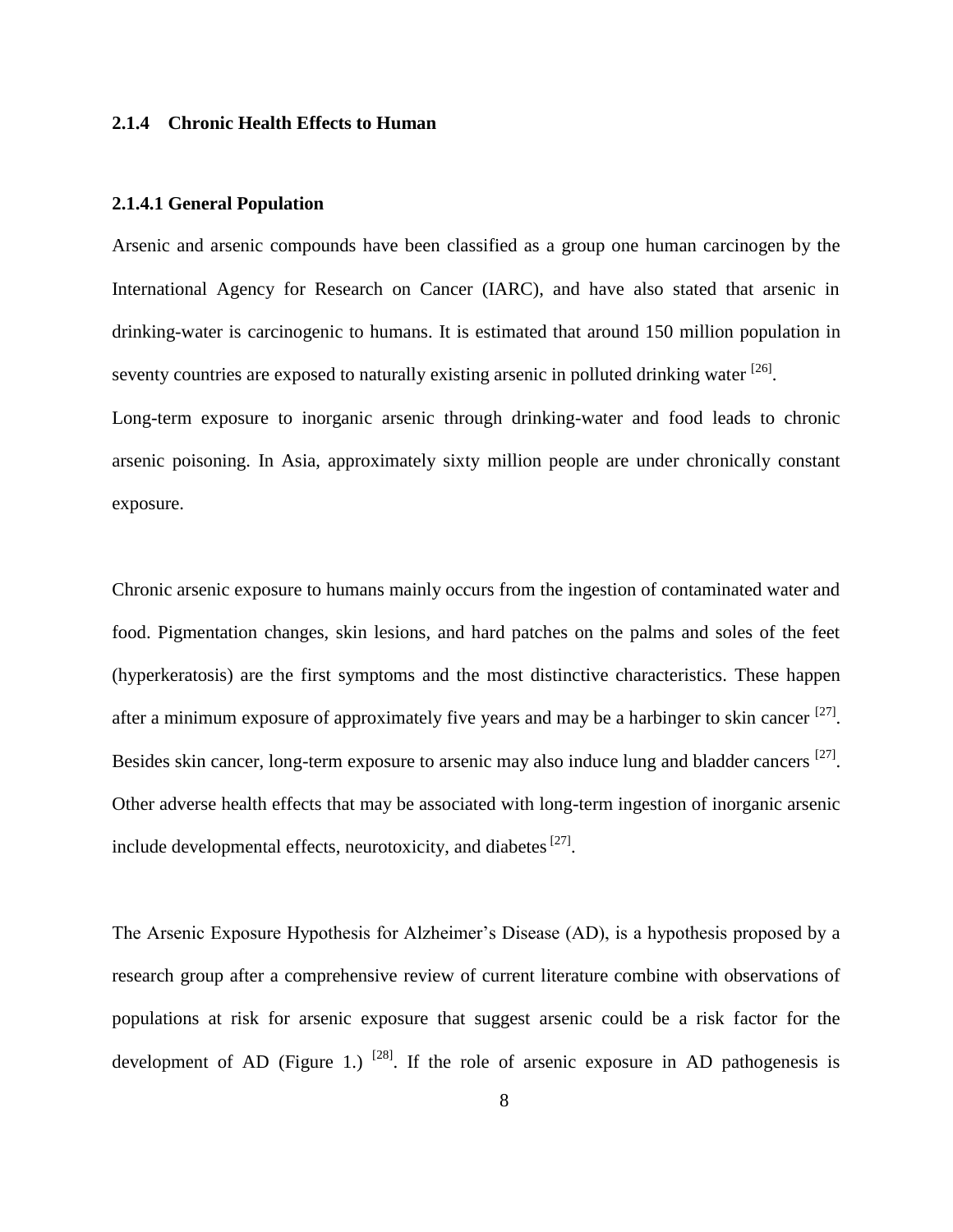confirmed, then AD incidence might be substantially decreased by water purification and environmental intercession [28].



**Figure 1. Hypothetic flow chart of arsenic exposure causes Alzheimer's disease (AD) [28]**

The minus sign for selenium suggests that selenium reduces arsenic toxicity by enhancing arsenic excretion. Twoway arrows mean different views, that is, vascular lesion, formation of protein tau tangles, and an unusually high level of amyloid precursor protein (APP) and amyloid beta (Aß) might induce inflammatory reactions **[28] .**

Tsai et al. (2003) conducted a cross-sectional study among adolescence in Taiwan indicating that long-term exposure to arsenic is likely to cause neurobehavioral effects in adolescence  $[29]$ . Another results from Gong G et al. (2010) showed that in a sample of rural-dwelling adults and elders from 434 participants that currently and long term have groundwater arsenic exposure was significantly correlated to have poorer scores in language, visuospatial skills, and executive functioning. Moreover, long-term and low-level exposure to arsenic was significantly correlated to poorer scores in global cognition, processing speed and immediate memory. The finding of a correlation between arsenic and the domains of executive functioning and memory is of crucial importance as these are cognitive domains that represent the earliest materializations of Alzheimer's disease<sup>[28]</sup>.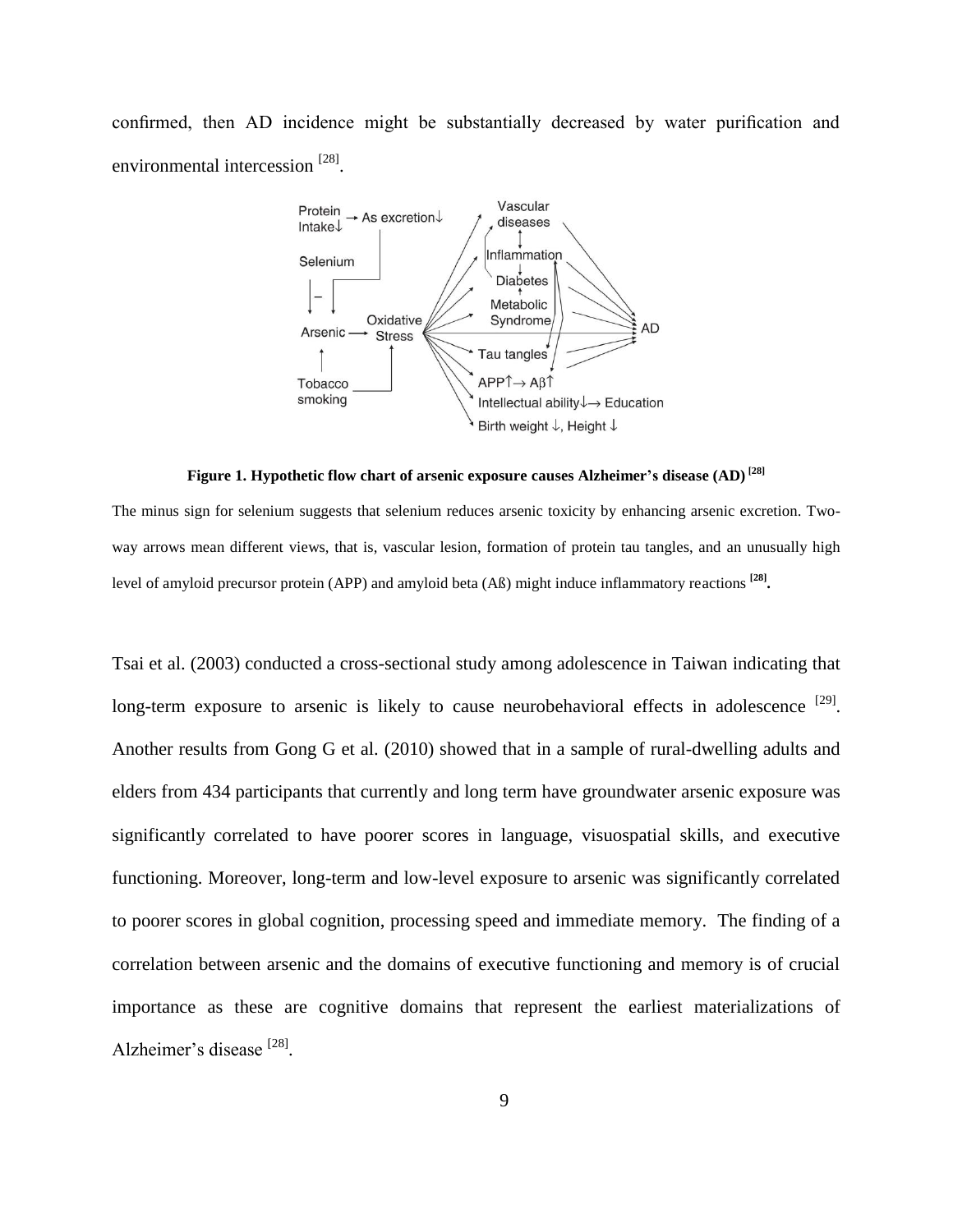Diabetes mellitus has been associated with an elevation of arsenic exposure in drinking water <sup>[30]</sup>. Increased prevalence of peripheral vascular disease has also been reported among residents with long-term arsenic exposure from drinking water in Taiwan <sup>[31]</sup>. Chiou et al. (1997) conducted an investigation that included 8,102 participants from 3,901 households in Taiwan. The results indicated a significant correlation between prevalence of cerebrovascular disease and human exposure to arsenic from drinking water  $^{[32]}$ . In Taiwan, arsenic exposure has been linked to "blackfoot disease," which is a severe disease of blood vessels leading to gangrene [33]. Chen et al. (1995) examined 898 participants residing in the blackfoot-disease-endemic regions of Taiwan and suggest a possible association between long-term exposure to arsenic and prevalence of hypertension. They suggested that long-term arsenic exposure might induce hypertension in humans<sup>[34]</sup>.

# <span id="page-16-0"></span>**2.1.4.2 Children**

Children may be particularly susceptible to neurotoxic substances. Children worldwide have been exposed to arsenic in drinking water at concentrations that are elevated beyond the permissible level recommended by the World Health Organization and the U.S. Environmental Protection Agency <sup>[35-37]</sup>. Children who live in regions of South Asia with high levels of arsenic such as Bengal are at particularly high risk for exposure [38] [39].

There is a study that concludes that exposure to all metabolites of inorganic arsenic can take place in the human prenatal period, meaning that different types of arsenic can be transported to the fetus during pregnancy  $[40]$ . A study from Anderson et al. (2000) also pointed out that the presence of arsenic in cord blood is hazardous because the fetus is highly susceptible to the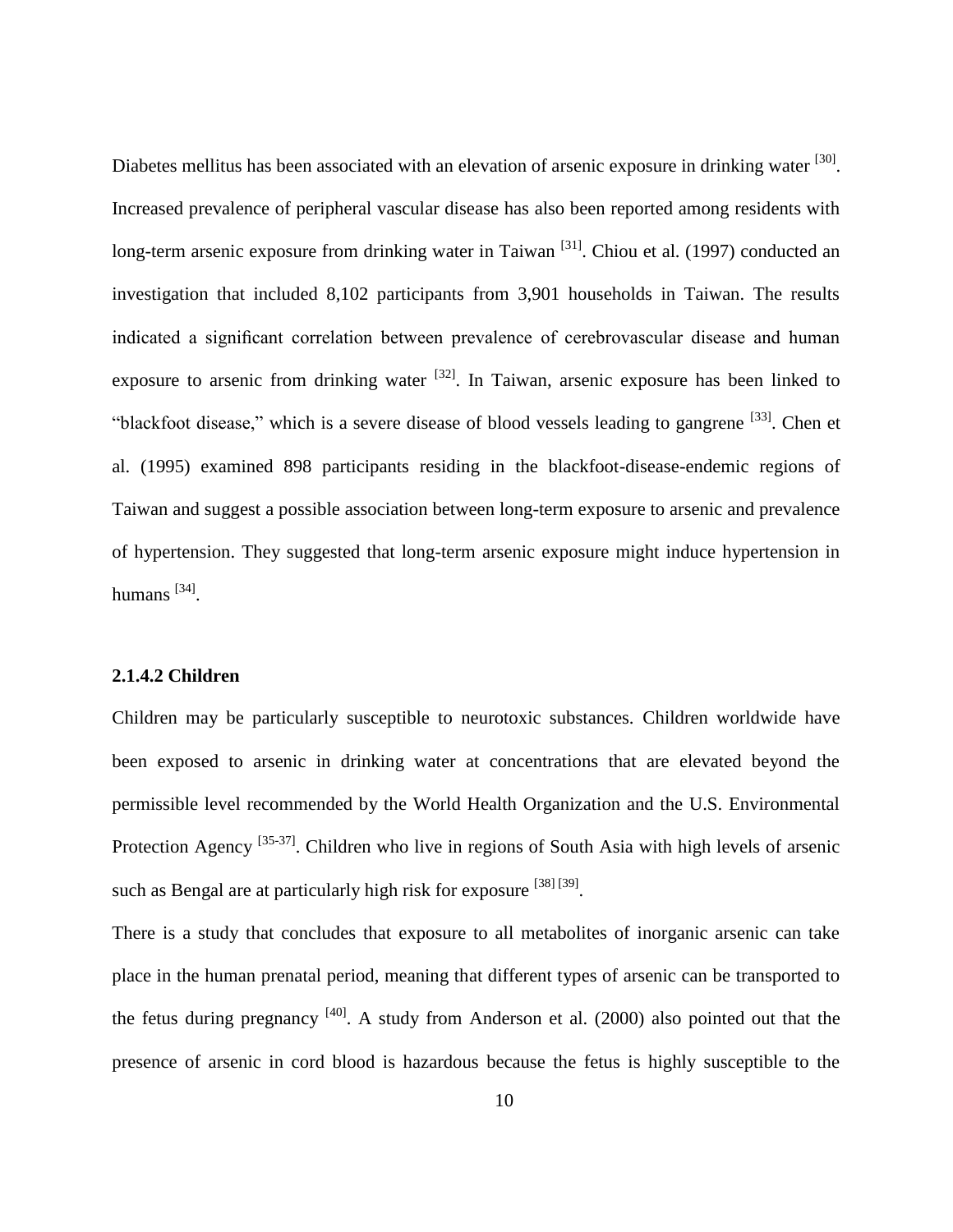effects of carcinogens during the gestation phase  $[41]$ . A large retrospective study took place in two agricultural areas of Taiwan, which had low and high (up to 3.59 mg/L) water arsenic concentrations. There were 18,259 first-born singleton live births recorded and there was a statistically significant difference in birth weight of twenty-nine grams on average between exposed and non-exposed areas  $(p = 0.002)^{[42]}$ .

Other research results indicate that prenatal arsenic exposure is likely sex-specific, and is correlated with global DNA methylation in cord blood DNA. There was accordant positive correlation between arsenic exposure and DNA methylation among male newborns. However, arsenic exposure was by and large negatively correlated with DNA methylation among female newborns. Arsenic-caused epigenetic alterations *in utero* may potentially determine disease outcomes later in life [43].

A study group conducted a cross-sectional study among 351 participants aged five to fifteen years who were selected in West Bengal, India, from 2001 to 2003. The study result suggests that current arsenic concentrations in urine reflects all sources of recent exposure, including water and food, and were associated with small decreases in scoring in intellectual testing among school-aged children in West Bengal<sup>[44]</sup>. The other cross-sectional study from Calderón et al. (2000) was carried out on students aged six to nine who attend elementary schools in the city of San Luis Potosi, Mexico. Data on full, verbal, and performance intelligence quotients (IQ) scores, long-term memory, linguistic abstraction, attention span, and visual spatial organization were obtained through the Wechsler Intelligence Scale for Children, Revised Version (WISC-RM). The arsenic concentrations in urine were inversely correlated with verbal IQ, concepts factor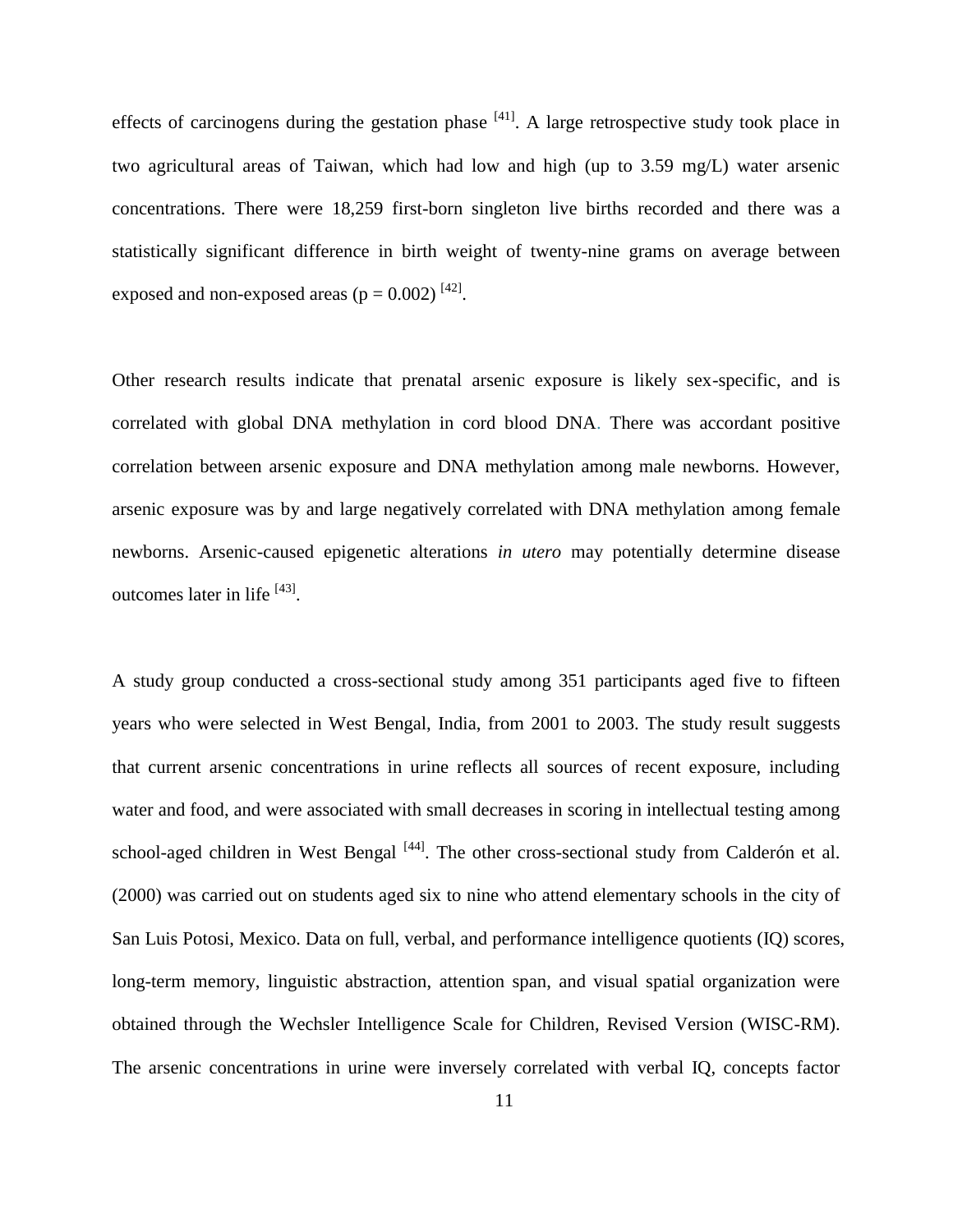(language), and knowledge factor (verbal comprehension and long-term memory). Children having higher levels of arsenic concentrations in urine demonstrated significantly lacking performance on long-term memory and linguistic conception <sup>[45]</sup>. Children's intellectual performance can be decreased by an increase of arsenic dose. This correlation was corresponding to dose, which means that children who had more than 50 μg/L exposure had lower performed scores than children with less than 5.5  $\mu$ g/L exposure <sup>[46]</sup>.

#### <span id="page-18-0"></span>**2.1.5 Mouse Models of Arsenic Exposure**

Waalkes et al. (2006) suggested adult mice that had been briefly exposed to arsenic during their embryologic life during a gestation period eight to eighteen days, developed tumors of the liver, ovary, adrenal gland, and lung, as well as preneoplastic lesions of the uterus and oviduct <sup>[47]</sup>. The same group reported that when expectant mice were under  $As<sup>3+</sup>$  exposure in their drinking water,  $As<sup>3+</sup>$  acted as a carcinogen in male offspring, which consequently developed lung, kidney, liver, and adrenal gland tumors. Moreover, when  $As<sup>3+</sup>$  exposure collaborated with either *in utero* or postnatal estrogen, liver lesions were more serious and bladder lesions developed as well <sup>[48]</sup>.

Ebany et al. (2008) investigated the impact of perinatal exposure to fifty parts per billion of arsenic on neuroendocrine markers associated with depression and depressive-like behaviors in affected adult C57BL/6J mice offspring. Results indicate that perinatal arsenic exposure may interrupt the regulatory interactions between the hypothalamic-pituitary-adrenal axis and the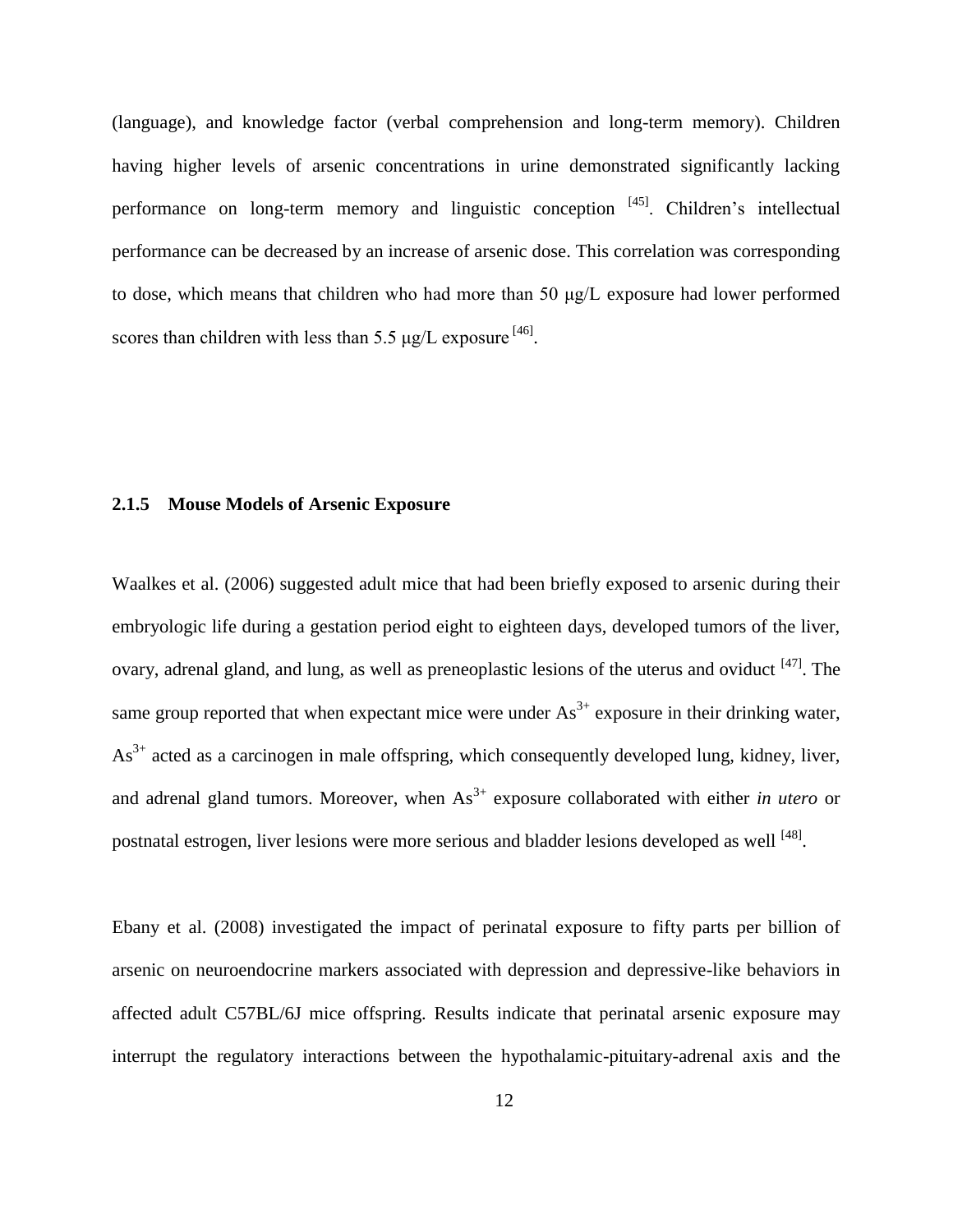serotonergic system in the dorsal hippocampal formation suggests that it predisposes caused offspring depressive-like behavior. These results suggest that relatively low levels of arsenic exposure during the embryologic period can have long-lasting adverse health effects on behavior and neurobiological markers correlated with these behavioral changes  $[49]$ . Corticosterone receptors are found throughout the central nervous system, particularly in the hippocampus. Martinez-Finley et al. (2009) examined a perinatal exposure to fifty parts per billion (ppb) of sodium arsenate on the C57BL/6J mice, to see the impact on corticosterone receptors and cognitive performance. Measurements of corticosterone receptors indicated that arsenic-exposed offspring reach significantly lower levels of these receptors in the nucleus than control group. Exposed offspring showed longer latency to approach a novel object than controls in an object recognition task. In the eight way radial arm maze, arsenic offspring had a significant increase in the number of entry errors compared to controls. Results suggest that moderate exposures to perinatal arsenic can significantly reduce CR levels in the hippocampus and some have significantly adverse effects on learning and memory behavior.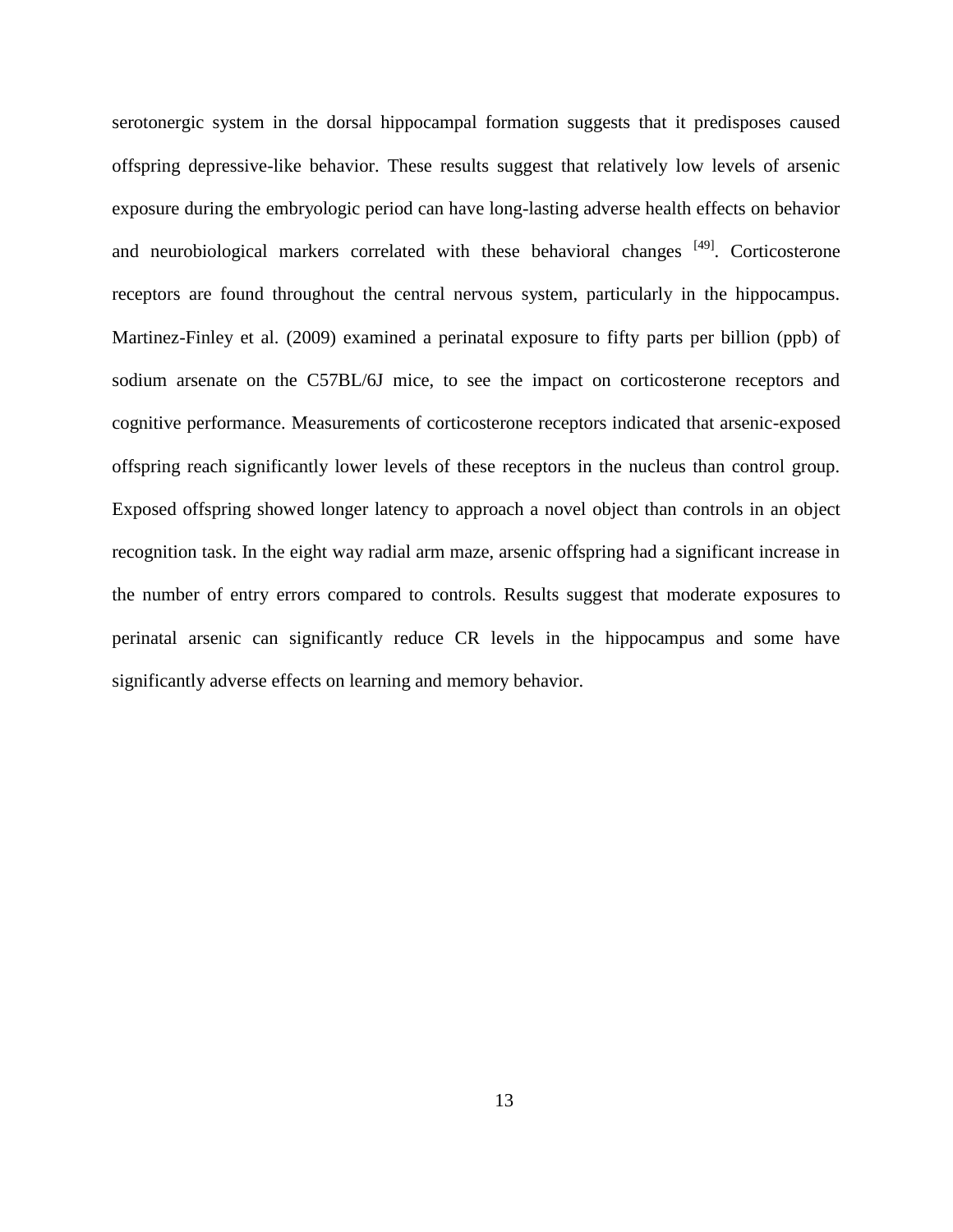## <span id="page-20-0"></span>**2.2 EPIGENETICS**

Definition: "An epigenetic trait is a stably heritable phenotype resulting from changes in a chromosome without alterations in the DNA sequence.'' This is a classical definition of epigenetics as proposed by Conrad Waddington in the 1950s, engaging the inheritance of a phenotype, capable of being passed from either mitosis or meiosis. Knowledge of the functioning result in the initiation, maintenance, and heritability of epigenetic states is an essential prospect of research in current biology. The following contents describe a set of functional actions in which such pathways can be placed, with the purpose to explain and clarify the different mechanistic prospects of epigenetic transmission.

Berger et el. (2009) proposed that there are three kinds of signals that end up in the formation of a stably inheritable epigenetic state: a signal that was proposed as the term ''Epigenator,'' which arises from the environment and activates an intracellular action; an ''Epigenetic Initiator'' signal, which reacts to the Epigenator and is essential to define the definite location of the epigenetic chromatin environment; An ''Epigenetic Maintainer'' signal, which maintains the chromatin environment in the first and successive generations. These kinds of signals are described in Figure 2 and are explained below  $[50]$ .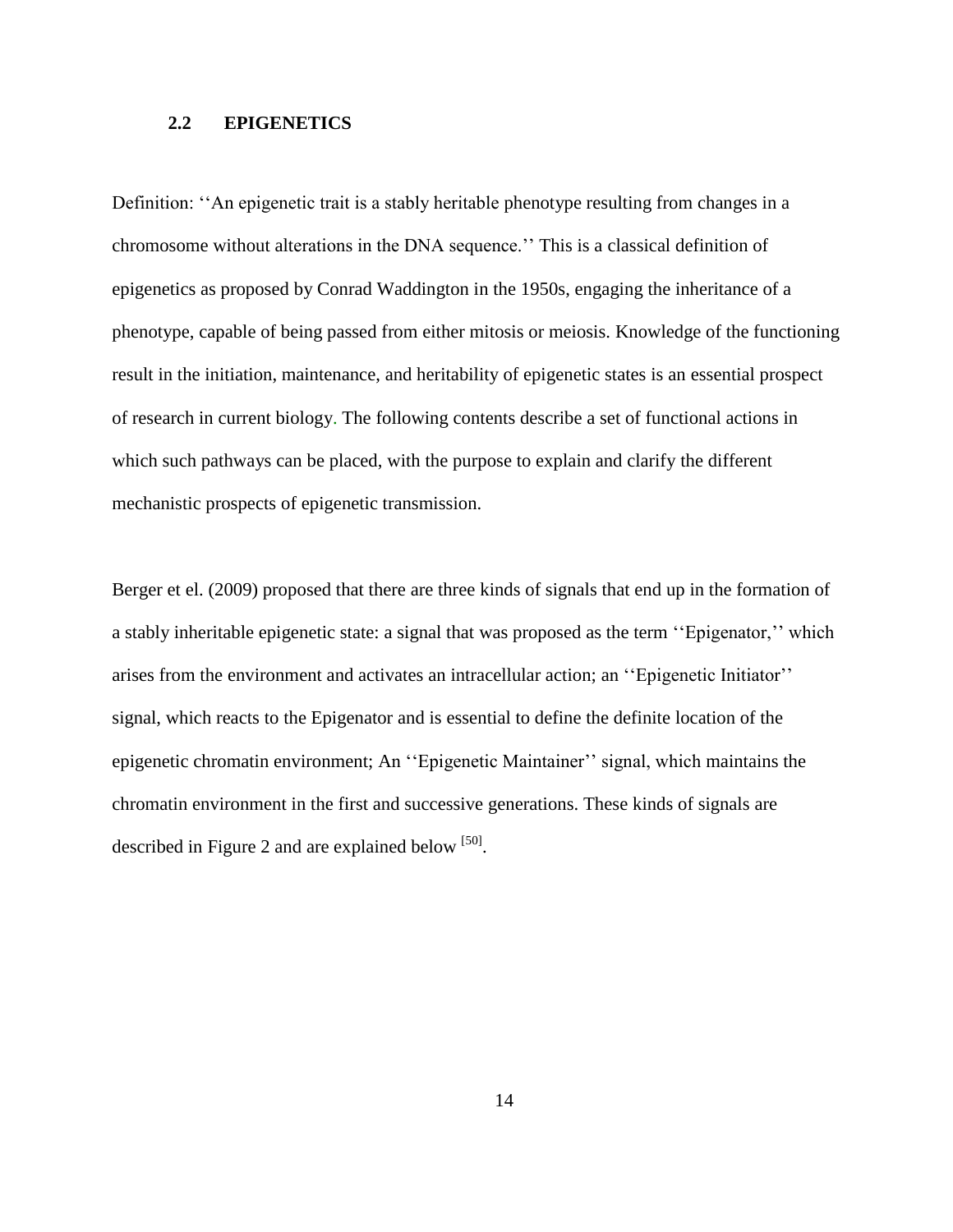

**Figure 2. The epigenetic pathway.**

Three kinds of signals are proposed to operate in formation of a stably inheritable epigenetic state. An extracellular signal called an ''Epigenator'' (shown in blue) introduced from the environment and can activate the starting of the epigenetic pathway. The ''Epigenetic Initiator'' (shown in red) acquires the signal from the ''Epigenator'' and is eligible to determining the definite chromatin location and DNA environment for the formation of the epigenetic pathway. The ''Epigenetic Maintainer'' (shown in green) functions to maintain the chromatin environment in the first and successive generations. Perseverance of the chromatin environment needs cooperation between the Initiator and the Maintainer. Examples for each kinds of signal are shown below the headings. Chromatin is depicted in blue [50]

# <span id="page-21-0"></span>**2.2.1 Epigenator**

The epigenetic phenotype is likely activated by changes in the environment of the cell. Every scenario takes place upstream of the first episode on the chromosome would be part of the Epigenator signal, including an environmental stimulus and the following signal pathways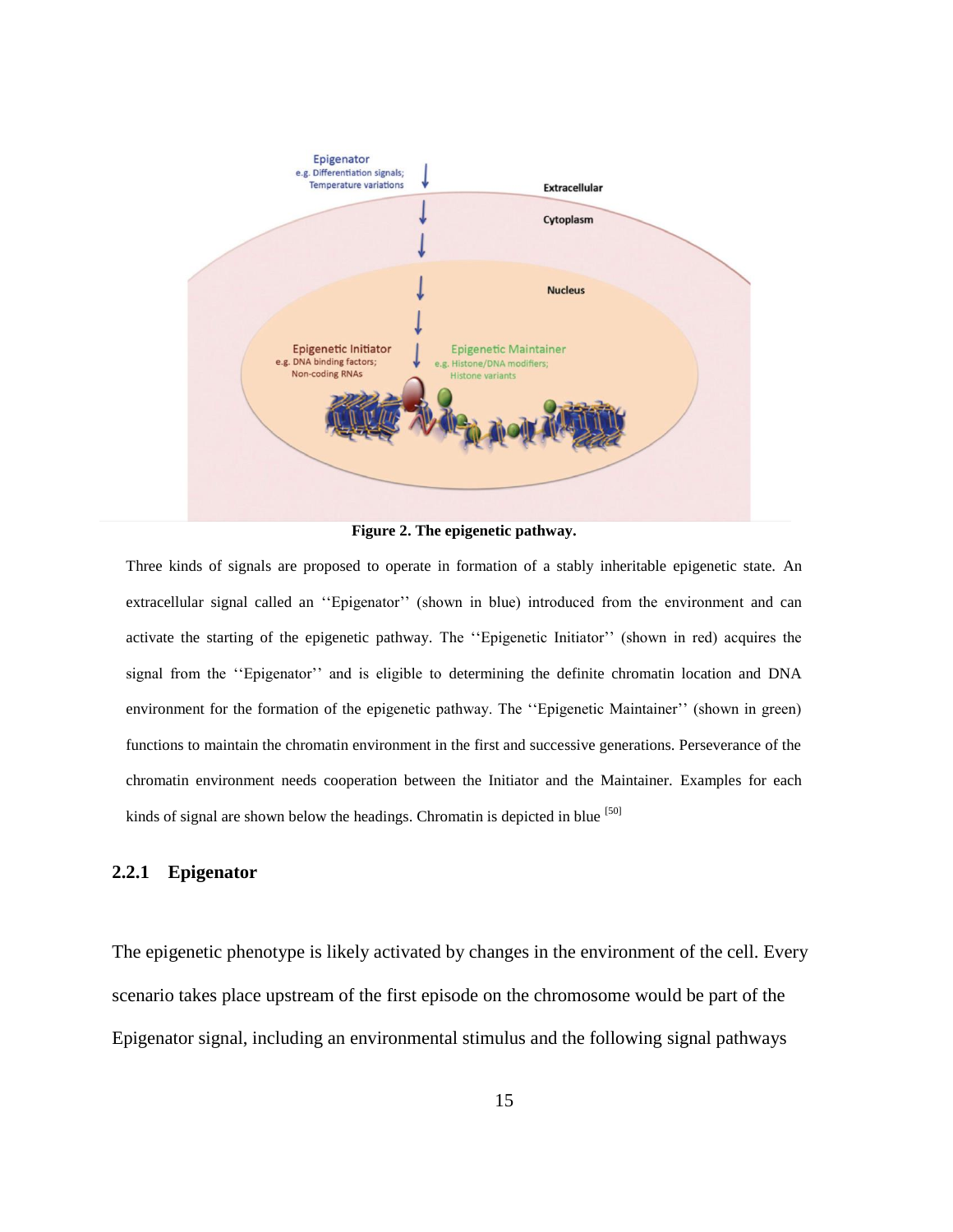directing to the Initiator. When an Epigenator signal is acquired, it is converted to an intracellular Epigenator pathway culminating in the ''activation'' of the Initiator. The Epigenator signal pathway could be a protein–protein process or a modification-based action that releases the latent activity of the Initiator. The Epigenator signal will be fleeting but staying in the cell long enough to activate the epigenetic phenotype but not necessity for successive events [50].

#### <span id="page-22-0"></span>**2.2.2 Epigenetic Initiator**

The Initiator translates the Epigenator signal to mediate the formation of a local chromatin context at a definite location. Following the readying of the Initiator by the Epigenator signal, the Initiator will determine the location on a chromosome where the epigenetic chromatin state is to be formed. The Initiator could be a DNA-binding protein, a noncoding RNA, or any other object that can determine the coordinates of the chromatin structure to be congregated. Also, the Initiator will generally be a signal that acquired self-reinforcement and self-renewal through positive response mechanisms. One functioning feature of the Initiator is that it has to be sufficient to activate an epigenetic phenotype when infused into a cell. Moreover, different from the Epigenator, the Initiator may not disperse afterwards, but rather may remain with the Maintainer [50].

#### <span id="page-22-1"></span>**2.2.3 Epigenetic Maintainer**

The Maintainer supports the epigenetic chromatin state but is not sufficient to activate it. This signal participates various pathways, such as DNA methylation, histone modifications,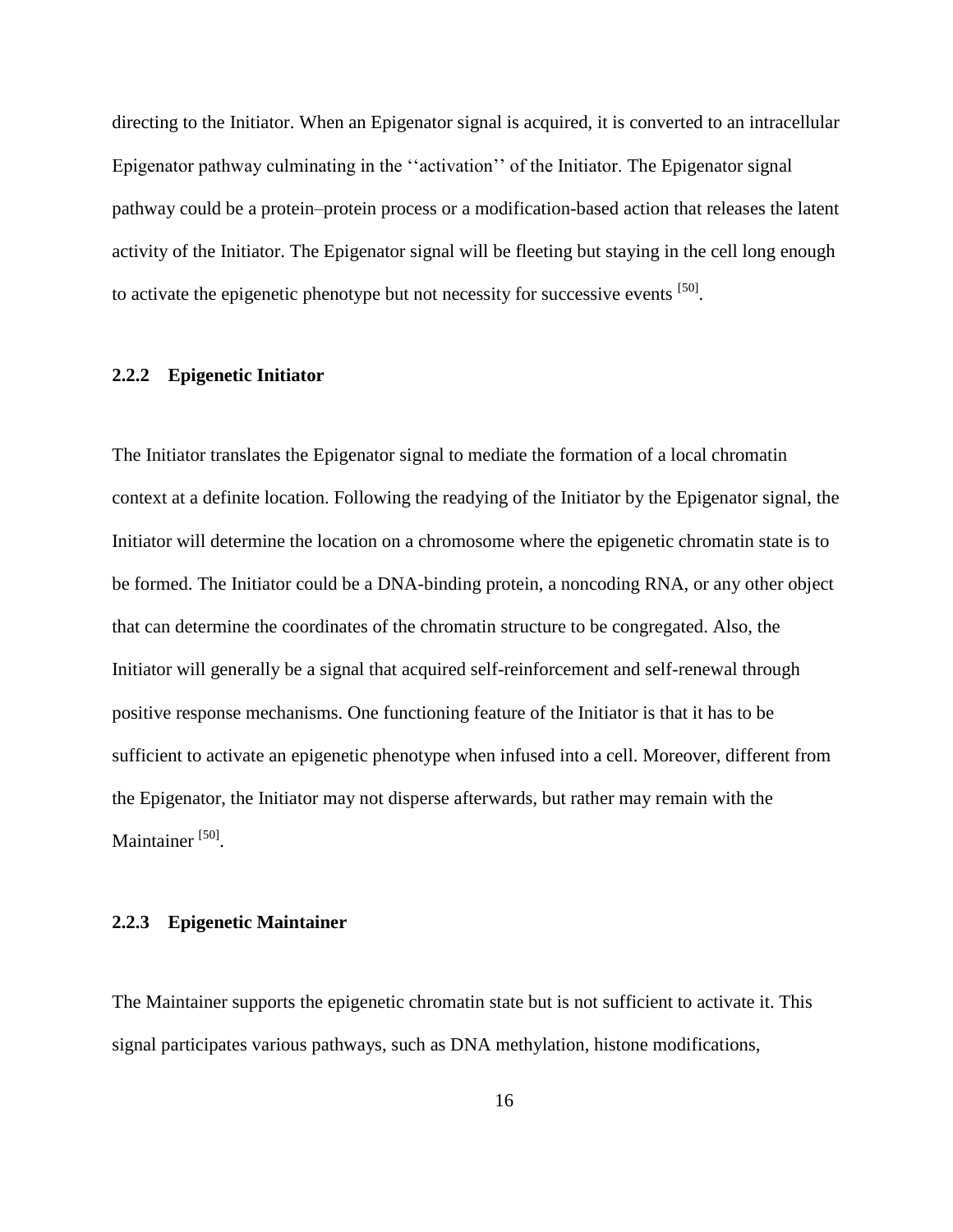nucleosome positioning, etc. The epigenetic maintainer signals have the mutual property but they do not possess absolute DNA sequence particularity. Therefore, the maintainers could function at any chromosomal location to which they are activated by an Initiator. Maintainers may work by transporting an epigenetic signal through the cell cycle or could maintain epigenetic landscapes in terminally differentiated cell types [50].

There are several classes of potential Maintainer signals for post-translational modifications of histone proteins, such as H3K4 and H3K27 methylation, by trithorax and polycomb complexes is related to homeotic gene expression severally. The other example, H3K9 and H4K20 methylation, is about forming memory of gene silencing. Many histone modifications function in more dynamical procedures, such as transcriptional induction and DNA repair. Therefore, histone modifications most likely function as Maintainers of epigenetic signals.

#### **2.3 HISTONE MODIFICATIONS**

<span id="page-23-0"></span>Recent mechanistic studies have directly or indirectly indicated that the potential involution of modified epigenetic regulation in gene expression or cellular phenotype changes can be induced by arsenic exposure.

Histone acetylation is a dynamical and reversible action <sup>[51]</sup>, lysine residues on histone tails play an essential role in the regulation of chromatin structure, gene and non-coding RNA transcription and nuclear architecture  $^{[52]}$   $^{[53]}$ . Histone acetylation is modulated by two incompatible enzyme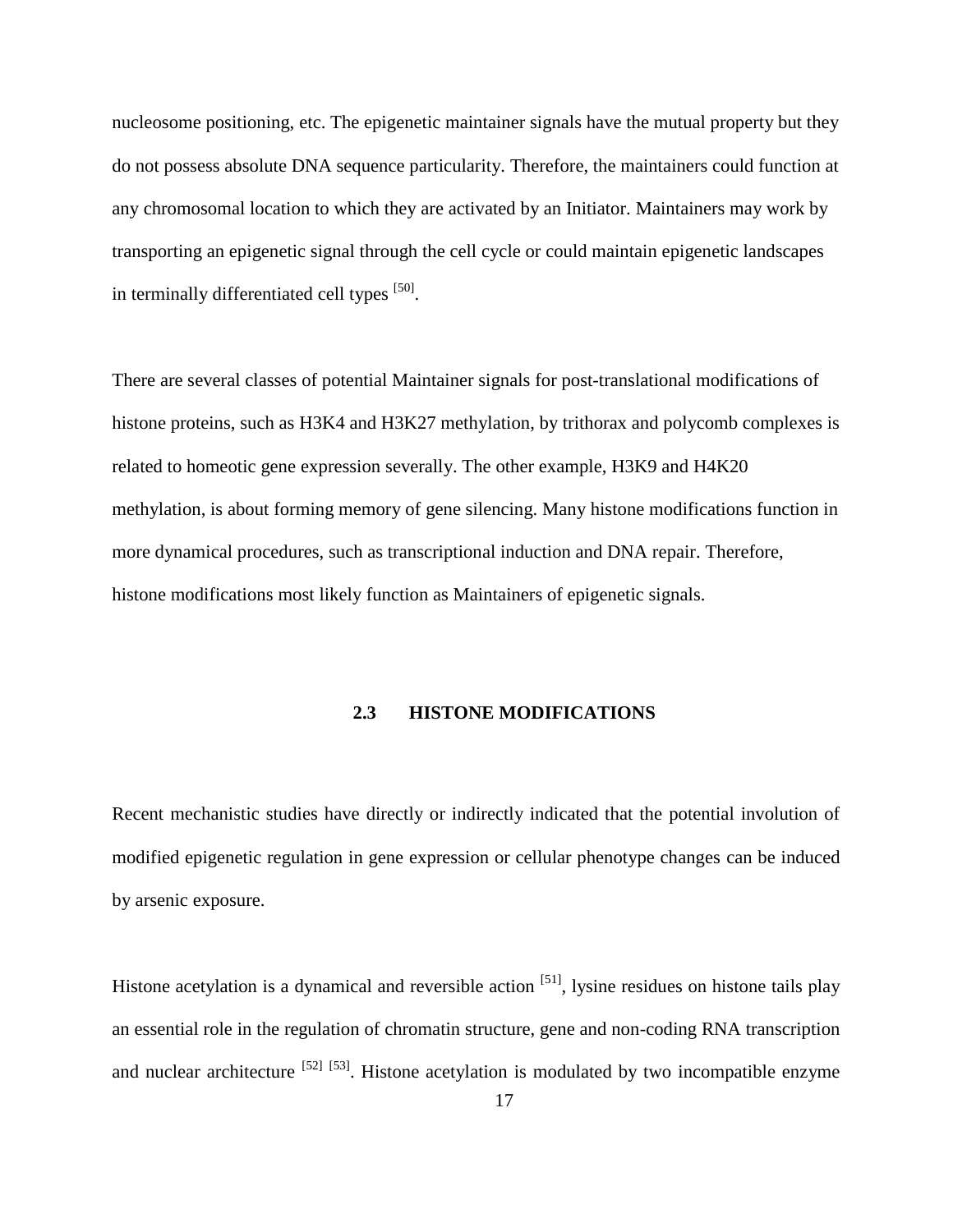classes, histone acetyltransferases (HATs)  $^{[54]}$  and histone deacetylases (HDACs)  $^{[55]}$ . Histone acetylation on lysine residues leads to the starting of a transcriptionally competent environment by reducing the affinity of DNA to the acetylated amino termini of histones, allowing access of general transcription factors <sup>[56] [57]</sup>. Moreover, acetylation of histone H3 is also correlated with functional enhancers [58] [59].

One study shows that chronic Arsenic exposure in human adults from Araihazar, Bangladesh increases H3K9me2 and H3K27me3 in females, which represents transcriptional repression, and a decrease in H3K9 acetylation in males only  $[60]$ . Additionally, several previous studies have shown that arsenic exposure induces the reduction of acetylation in histones H3 and H4, increases acetylation in H3K9ac, H3K4me2, and H3K4me3, and causes loss of H3K27me3, as well as loss or gain  $H3K9me2$  [61-71]. Another study indicates that human peripheral blood mononuclear cells (PBMCs) or white blood cells can be employed to evaluate the correlation between metal exposure and post-translational histone modifications (PTHMs). Furthermore, plenty of chromatin silencing marks may service for the silencing of tumor suppressor genes which can predispose to cancer developing progress. This indicates that H3K9 hypo-acetylation might play a vital role in establishing DNA methylation [72].

Also, studies have shown that AsIII exposure induces elevated histone acetylation, which was reportedly responsible for the up regulation of genes involved in apoptosis or the response to cell stress after exposure to arsenic  $^{[73]}$   $^{[74]}$ . AsIII has been shown to inhibit HDAC genes that correlate with increased global histone acetylation [75].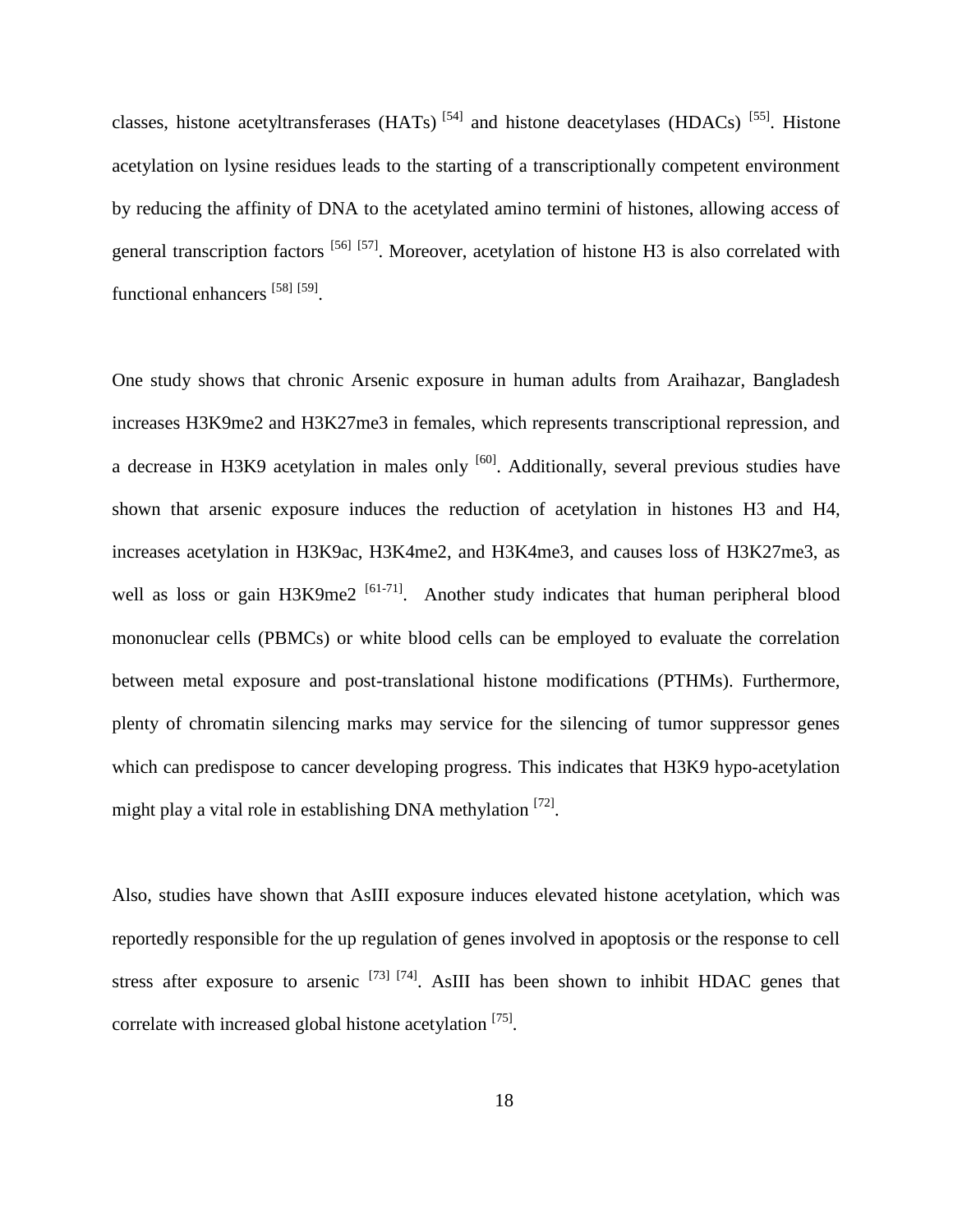Other research indicates that  $NaAsO<sub>2</sub>$  exposure increases global histone acetylation significantly. This effect was associated to the inhibitory of the histone deacetylase (HDAC) function because NaAsO<sub>2</sub> was in a position to suppress HDACs comparable to the HDAC inhibitor trichostatin A (TSA). Moreover, the research result suggests that  $NaAsO<sub>2</sub>$  leads to chromatin opening by histone hyperacetylation due to HDAC inhibitory and the increase of the ability of nucleosomeassociated proteins. As the chromatin compaction is crucial for the regulation of gene expression as well as for genome stability, therefore, chromatin opening by  $NaAsO<sub>2</sub>$  may play a significant role to impart its genotoxic effects [76].

The combination of these observed histone modifications by arsenic exposure, is highly correlated with global transcriptional modification and may be utilized as a biomarker of arsenic exposure.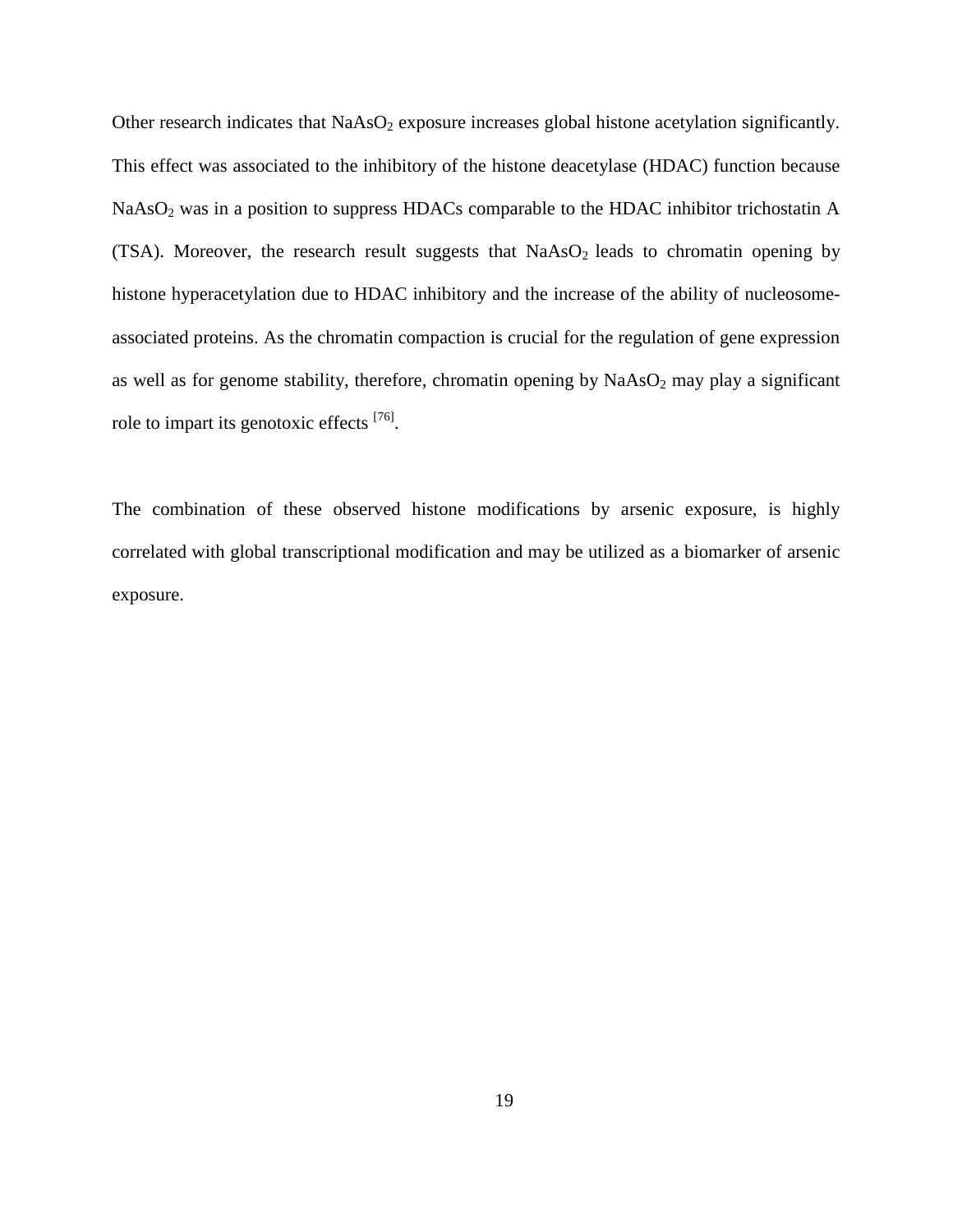#### <span id="page-26-0"></span>**3.0 ANALYTICAL SECTION**

Chronic arsenic toxicity in drinking water has long been a serious public health threat worldwide, and exposure may cause intellectual dysfunctions, and neurological and cognitive deterioration. Children may be much more susceptible to this neurotoxic substance, particularly if it is *in utero* or during the perinatal phases. One study concludes prenatal exposure to arsenic in water brings alterations in epigenomic landscapes. Several studies have shown that cognitive and learning deficits exist in children with embryologic exposure from environmentally relevant concentrations of arsenic.

The following data presented in this section provides the fact that prenatal arsenic exposure changes in epigenic landscape in mice offspring. These experimental results can play an important role as relevant model systems on how the general public's health is affected by arsenic, especially when addressing prenatal and children's health and intellectual performances.

*The results presented in the analytical section were performed in Dr. Koldamova and Lefterov laboratory and were recently published by Cronican et al. [84]. I have participated in tissue collection and performed some of the techniques documented in my Master project.*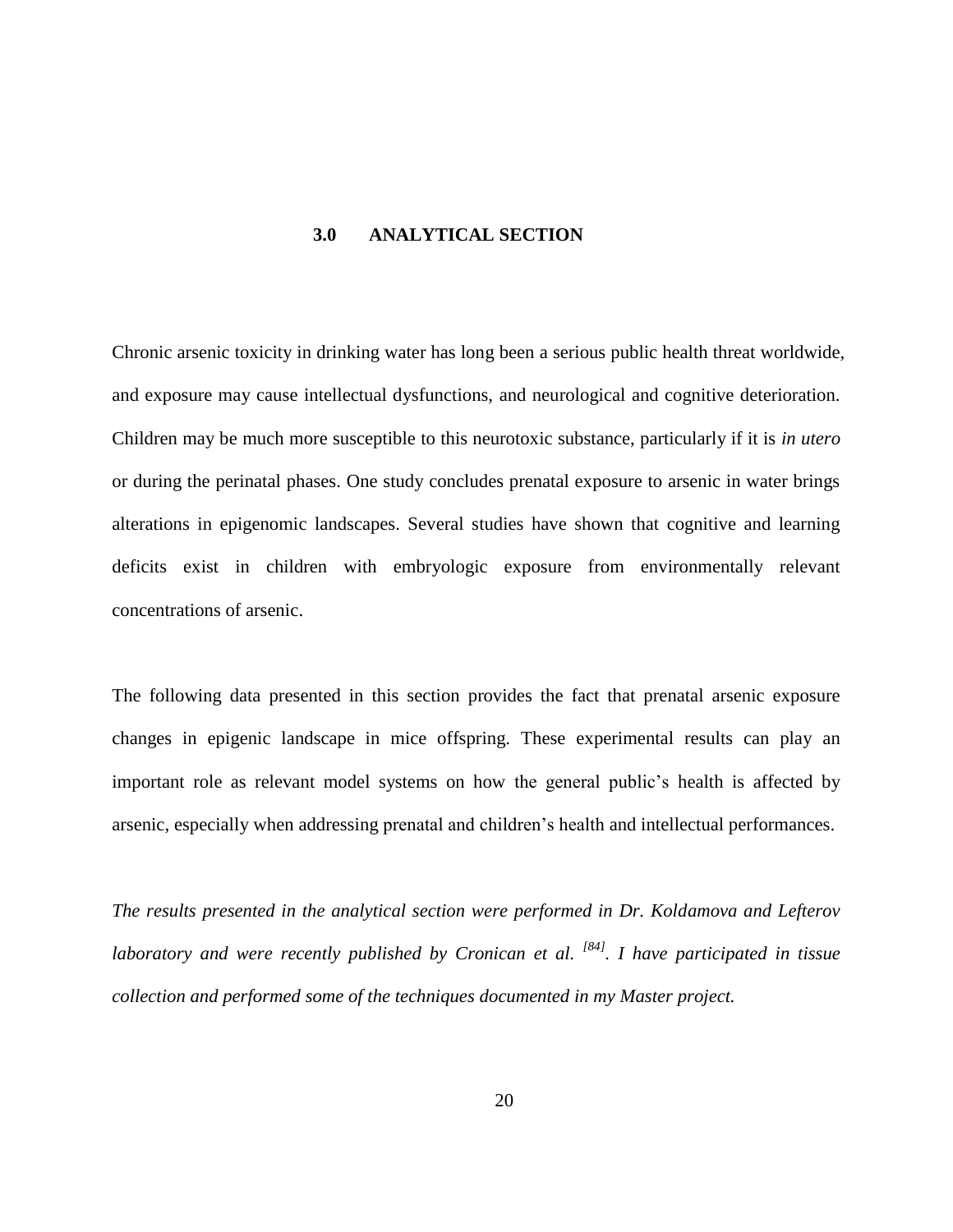#### <span id="page-27-0"></span>**3.1 PRENATAL ARSENIC EXPOSURE EFFECTS BIRTH WEIGHT.**



#### **Figure 3. Pups' weight decreased by prenatal exposure to arsenic [84]**

Figure 3: **A.** The mean weight of the pups is decreased approximately by 10 % in arsenic treated mothers.  $P < 0.05$  by t-test. **B.** Number of pups per pregnant dam is not significantly changed by arsenic treatment.

Figure 3. "Pups' weight decreased by prenatal exposure to arsenic" is from Cronican et al. Base on the information from figure 3, female mice were initially provided with either 100μg/L arsenic in spring water (arsenic exposed) or plain spring water (control) for one week. Males were then added to the cage and removed one day after the first introduction. Females continued under exposure for the duration of their pregnancy. Pups were collected within 24hrs of birth and litter size and weight recorded. Although differences in litter size were not observed and there were no visible gross anatomical changes of P1 pups, there was a significant difference between the average individual birth weight of arsenic exposed  $(1.25\pm0.02 \text{ grams})$  and control  $(1.38\pm0.02 \text{ grams})$ grams) offspring.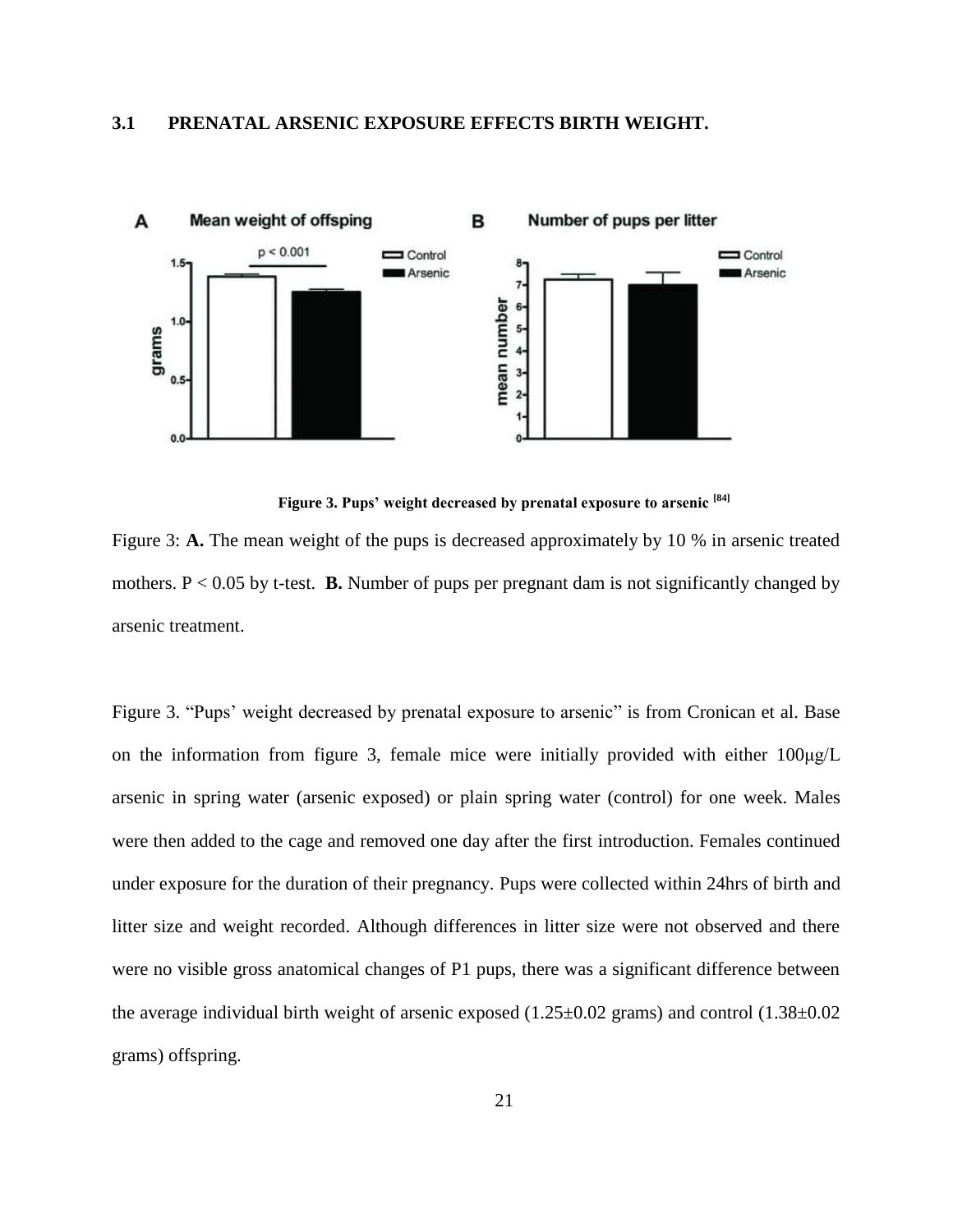<span id="page-28-0"></span>

**Figure 4. Global hypoacetylation at H3K9 in response to arsenic exposure during embryonic life [84]**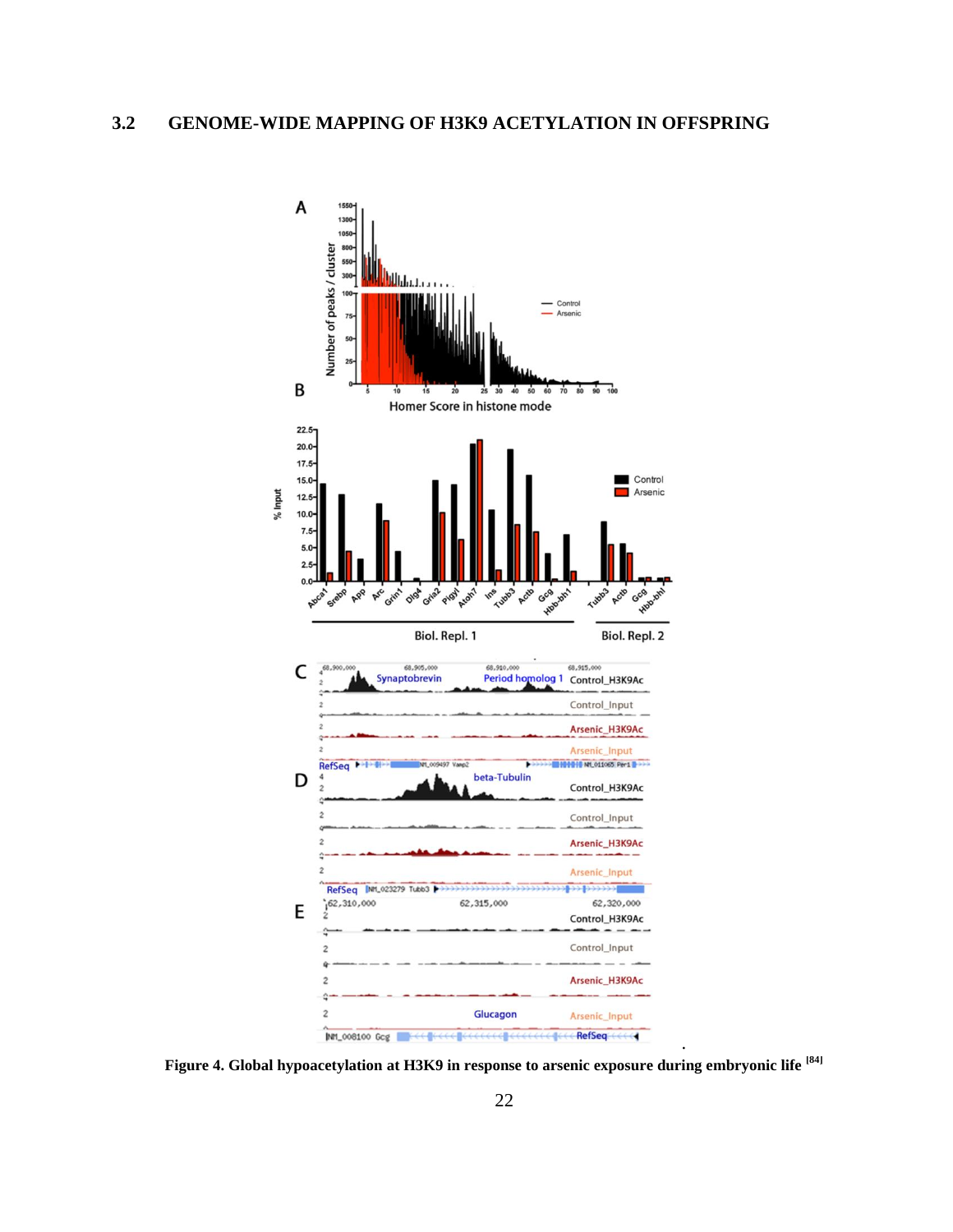Figure 4. "Global hypoacetylation at H3K9 in response to arsenic exposure during embryonic life" is from Cronican et al, and it indicates that each of the clusters on the histogram in Panel **A** represent all significant peaks of enrichment with the same HOMER score from arsenic (in red 6.71 median, 6.86 average, 4.03 min, 20.13 max, 8577 total peaks) and control (in black: 9.07 median, 11.70 average, 4.02 min, 91.62 max, 37946 total peaks) treated samples.

**B.** To further confirm the differences in global acetylation we calculated and compared the enrichment of H3K9Ac as % of input using primers in the proximal promoters of several genes. ChIP-QPCR validation assays from two biological replicates demonstrate differences in H3K9Ac enrichment in the proximal promoters of randomly selected genes from arsenic and control treated samples. Abbreviations: Abca1, ATP- binding cassette, sub-family A, member 1; Srebp, Sterol regulatory element binding transcription factor 1; App, Amyloid precursor protein; Arc, activity regulated cytoskeletal-associated protein; Grin1, Glutamate receptor, ionotropic, Nmethyl D-aspartate 1; Dlg4, Discs, large homolog 4; Gria2, Glutamate receptor, ionotropic; Plgyl, Phosphatidylinositol glycan anchor biosynthesis, class Y-like; Atoh7, Atonal homolog 7; Ins, Insulin; Tubb3, β-Tubulin; Actb, β-Actin; Gcg, Glucagon; Hbb-bh1, Hemoglobin Z, beta-like embryonic chain.

**C, D, E.** Screen shots taken from gene browser TessLA (http://ngsc.med.upenn.edu), demonstrate the difference between the levels of H3K9Ac enrichment in the proximal promoters of several genes. Genes, used throughout the study as positive - Tubb3 (expected enrichment), and negative - Gcg (no enrichment) controls for quality validation of the ChIP samples, as well as some randomly selected genes (Vamp2 and Per1) are shown.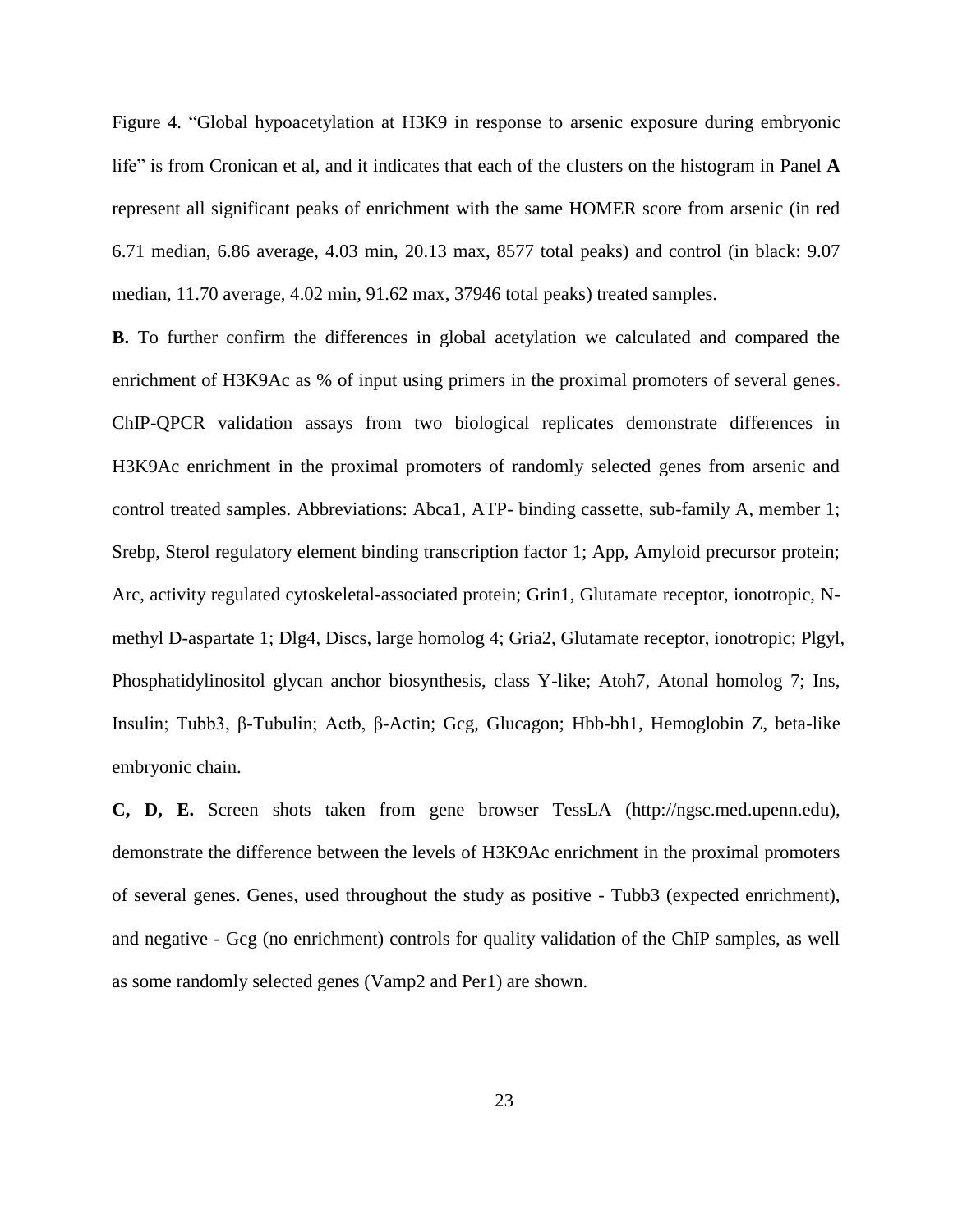#### <span id="page-30-0"></span>**3.2.1 Overview of a CHIP–sequencing Analysis and Work Flow**



**Figure 5. Overview of CHIP–sequence analysis [77] .**

ChIP-Sequence is a mixture of chromatin immunoprecipitation (ChIP) with ultra highthroughput massively parallel sequencing, a leading experimental method to analyze protein interactions with DNA, figure 5 shows the overview of CHIP-sequence analysis. ChIP-Seq is employed to study genome-wide landscape and allows mapping of protein–DNA interactions *in vivo* on a genome degree. It costs less, but with higher accuracy and more efficient than other technologies. Moreover, in just one experimental step, measurement of entire genome modifications in transcription-factor binding that responds to environmental stimuli. Figure 6 displays the experimental work flow of CHIP-sequence.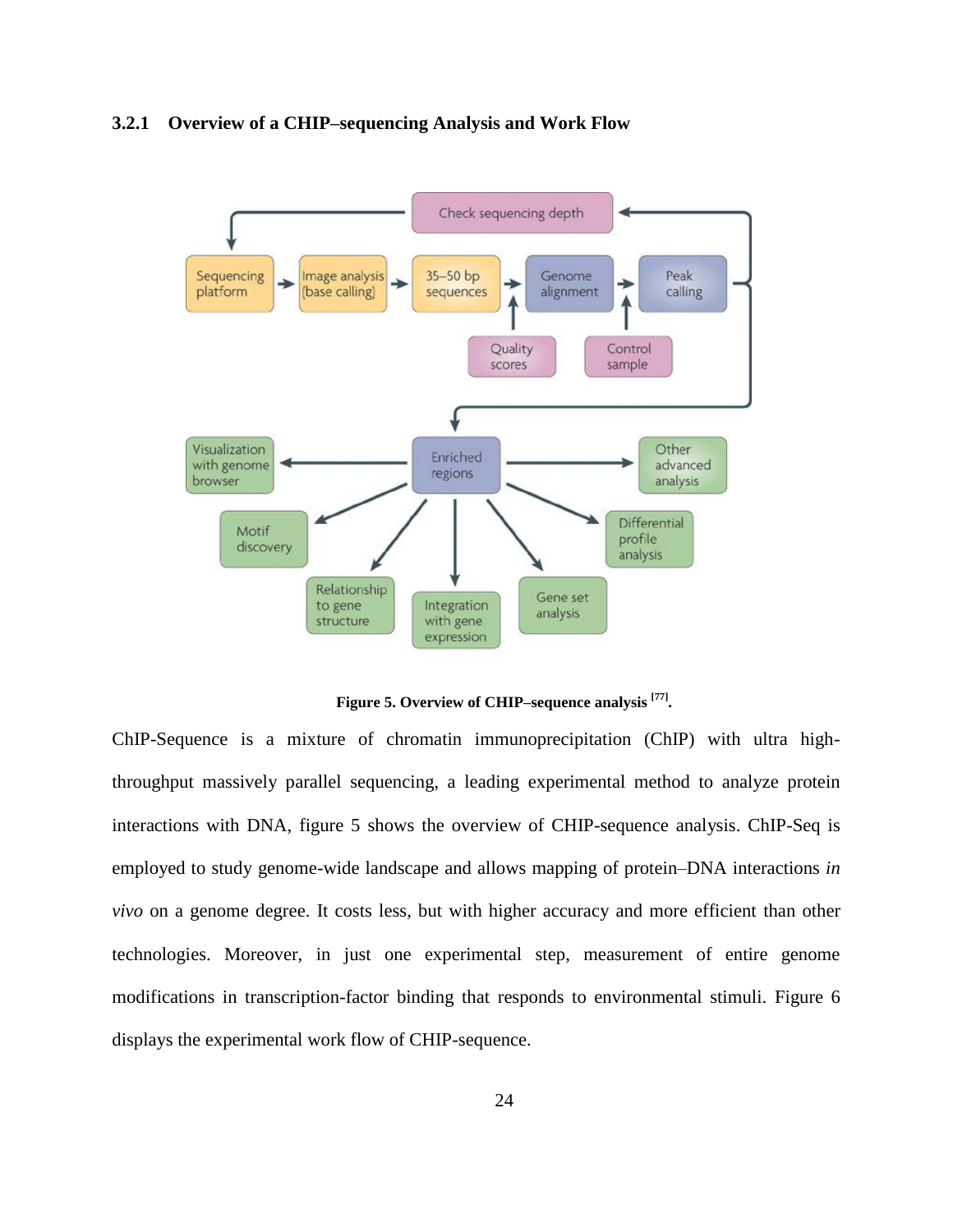

**Figure 6. Work flow of CHIP-Sequence** [78] .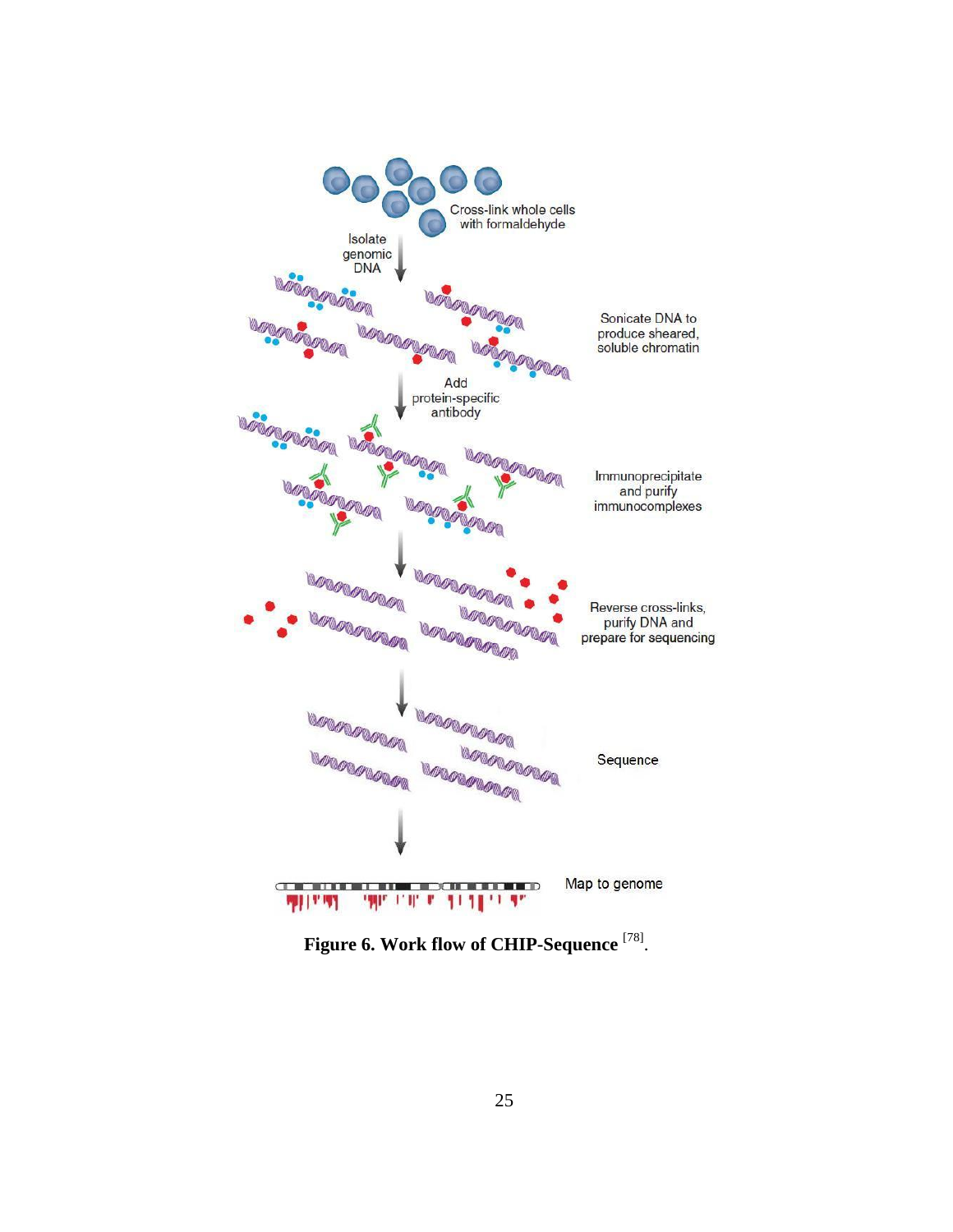<span id="page-32-0"></span>

**Figure 7. Arsenic treatment causes memory deficits in mice [84]**

Figure 7 "Arsenic treatment causes memory deficits in mice" from Cronican et al, provides the experimental results of six month old C57BL6/J mice exposed to 100 ppb arsenic supplied in the drinking water for three weeks (N=15). Control mice received plain water (N=14). At the end of the treatment, arsenic treated and control mice were subjected to different behavior paradigms to assess cognitive performance. **A**. Radial water maze demonstrates that the spatial memory is affected by arsenic on the last two trial blocks. The radial water maze (RWM) is consists of six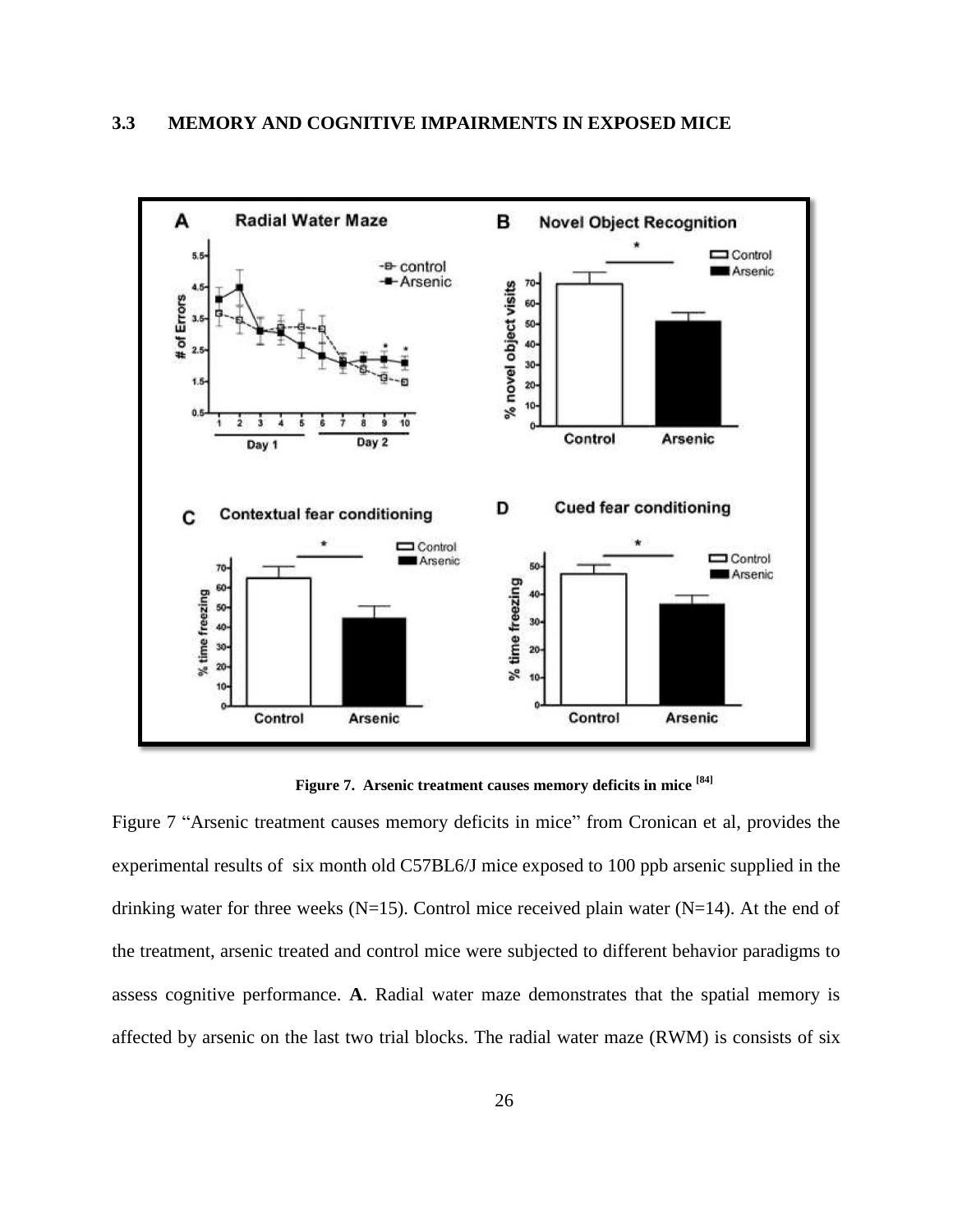swim arms stretching out from an open central area, with an escape platform located at the end of one specific arm, called the goal arm. The goal arm location stays the same for a given mouse. The mouse supposed to enter the goal arm. Otherwise, entering into an incorrect arm gets as an error count. The RWM possess spatial complexness and achievement measurement simplicity of the dry radial arm maze combined with the instant acquisition and strong motivation observed in the Morris water maze [79] . **B.** Novel object recognition shows a significant difference between arsenic and control group of mice. Mice posses a disposition to interact more with a novel object than with an accustomed object. This disposition has been adopted by behavioral scientists and neuroscientists to study learning and memory. The novel object recognition (NOR) task is a model adopted to measure non-spatial memory deficit, and for studying cognitive deficit symptoms in rats [80].

**C and D.** Arsenic treatment significantly impairs contextual (C) and cued fear conditioning (D). Data are presented as means  $\pm$  SEM and analyzed by t-test.  $*$ ,  $p < 0.05$ .

The obtainment of conditioned fear behavior was estimated by measuring 'freezing', a feature of defensive position when stimuli signal to occur that predict danger <sup>[81]</sup>. Here we explore the relation between arsenic exposed mice and memory in fear conditioning.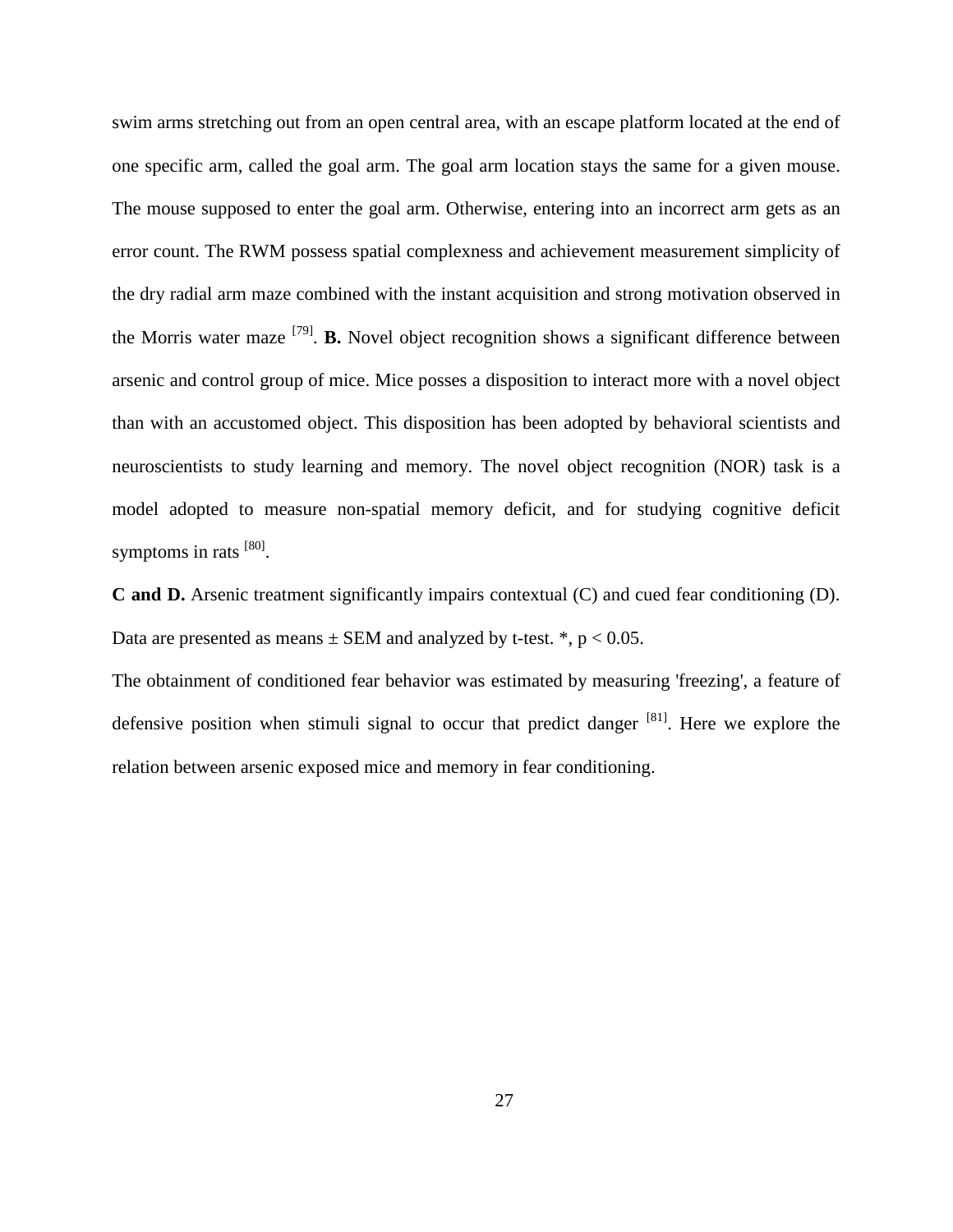#### **4.0 DISCUSSION**

<span id="page-34-0"></span>Evidence in the review section and analytical section have illustrated that arsenic acts through different epigenetic functions. The delineation of genome-wide patterns of DNA methylation, posttranslational histone modification and mRNA expression after arsenic exposure *in utero* and *in vivo* interprets a new boundary toward our understanding of the mechanisms of arsenic neurotoxicity. The study results from mice are relevant or correspond to the studies showed in the review section about human being, such as prenatal arsenic exposure reach statistically significant difference in birth weight between exposed and control in both mice offspring and human live births. The studies in the review section show that children who chronically expose to arsenic are lacking performed on long-term memory and linguistic skill; chronically exposed adults and elders have poor scores in language, visuospatial skills and immediate memory. These studies in human are relevant to the results that provided in the analytical section.

There are some limitations in the study. While experiments in relevant model systems could supplement the human studies as a review part, there may be divergences between epigenetic alterations in animals and humans, and between assorted tissues and cell phenotypes. Moreover, human populations assessed in the present studies came from a population that has a complex mixture of chronic exposure to inorganic arsenic, including inhalation, ingestion, and dermal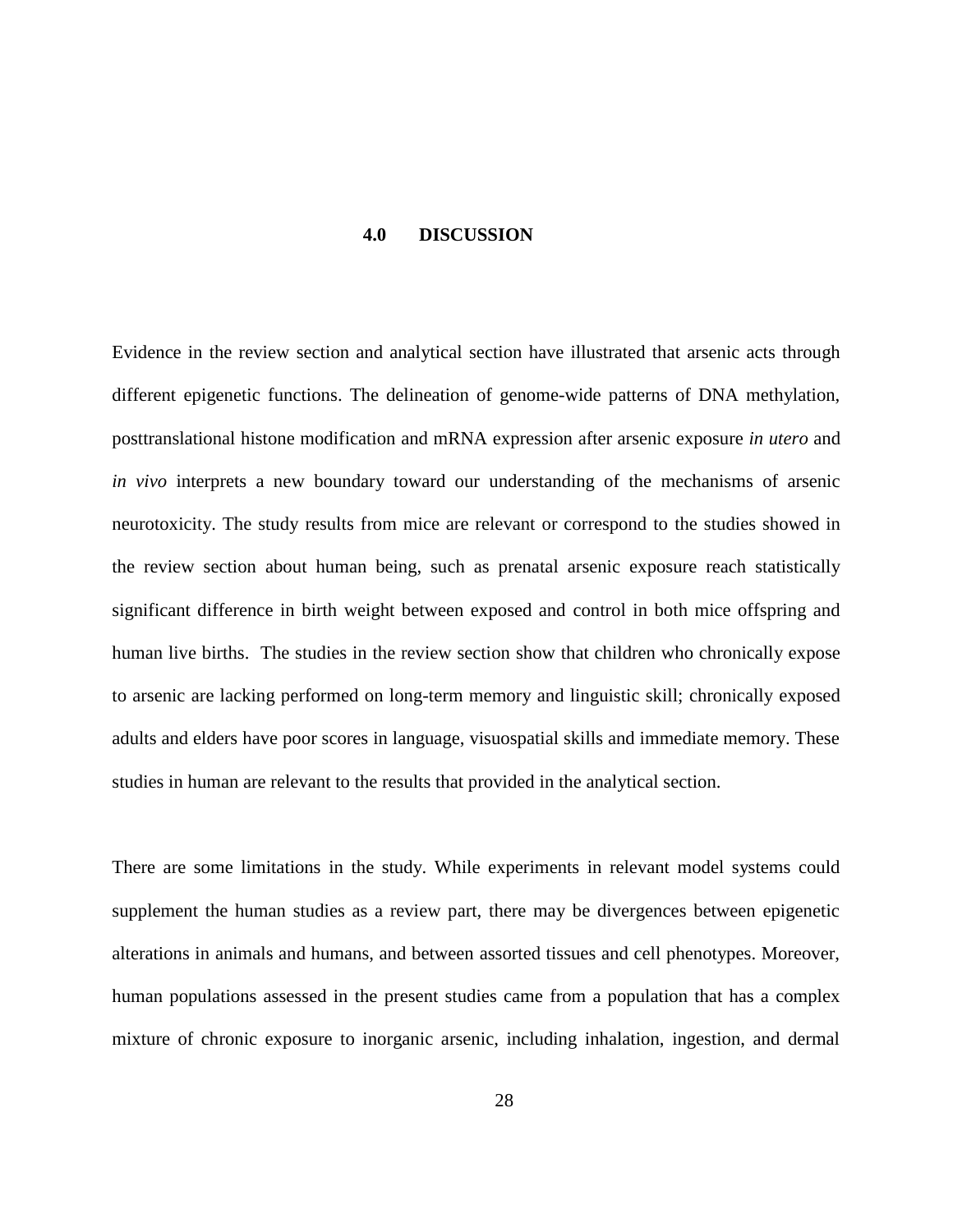exposure. In contrast, the mice used in the study came from mothers who were exposed orally to arsenic and for days only. Therefore, studies in human populations exposed to arsenic in drinking water will be required to comprehend how individual differences in arsenic methylation and genetic background, as well as environmental factors such as diet, age, and levels of other water contaminants influence the epigenetic response to chronic arsenic exposure. Studies will also be necessary across assorted tissue and cell types to recognize and corroborate the levels and patterns of epigenetic markers in these cells.

The pervasiveness of arsenic in the environment raises the importance of assessing the neurobiological consequences of exposure to environmental levels of this heavy medal. Up to now, when starting an investigation to find out the association between arsenic exposure and disease outcomes, most animal studies have been focusing on either perinatal exposure, or very high levels of arsenic exposure. These unusually high levels are linked to a quantity of symptoms indicating toxicity, such as increased mortality, and they do not corresponding demonstrate precise effects of environmental levels of arsenic exposure in humans where such symptoms of toxicity are unavailable. In this study, prenatal exposure model in adult mice provides a unique opportunity to demonstrate the effects of arsenic during embryogenesis at an environmentally relevant level, magnitude lower than what has been previously studied, we can find out disease outcomes and mechanisms associated with environmental arsenic exposure in drinking water. Moreover, in our study with the 100 ppb low levels examined, we did not discover any evidence of overt toxicity or increased mortality and weight loss of exposed adult mice is unavailable. However, the mice exposed to environmentally relevant levels of arsenic for a relatively short period of time demonstrate cognitive impairment in a battery of behavioral tests.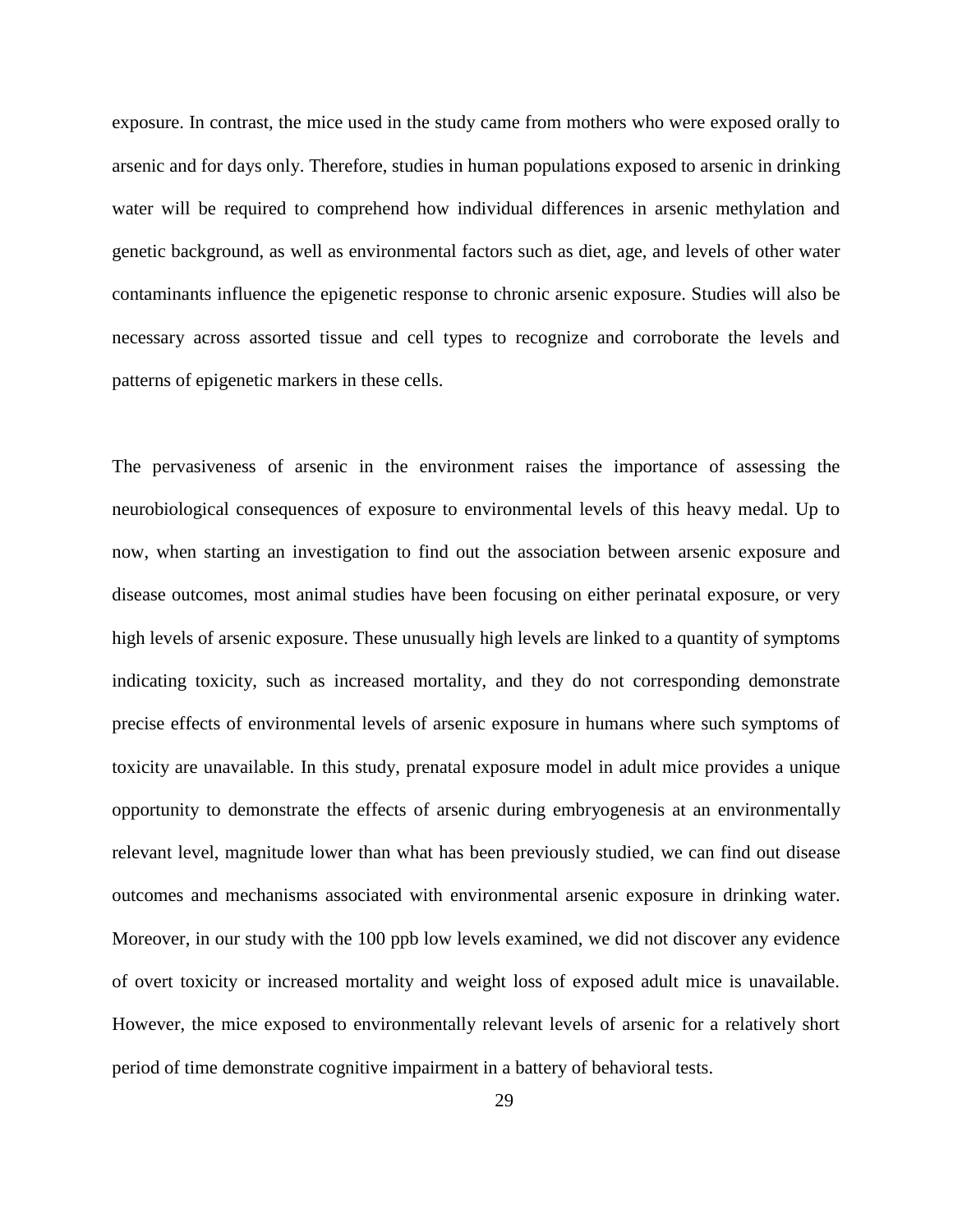The cost of prevention and early intervention are most likely much lower than the costs of proving treatments. Early exposure in childhood or even *in utero* phase may cost more for paying medications and bring down the productivity of the country. The most crucial intervention in exposed areas is the prevention of further exposure to arsenic by the supplying of a hygienic, harmless water source for drinking, food preparation and irrigation for agriculture.

With the replacement of high-arsenic supply with low-arsenic, microbiologically safe provisions such as collect rain water and processed surface water. Low-arsenic water can be a resolution for drinking, cooking, and irrigation purposes in arsenic-contaminated area. At the same time, higharsenic water can be used for other aims such as handwashing, showering and cleaning laundries [82] .

Distinguish between high-arsenic and low-arsenic sources can be an effective action as well. For instance, screening water for arsenic concentrations and paint tube wells or hand pumps in different colors. This can be an effectual and low-cost ways to rapidly lessen exposure to arsenic when accompanied by effectual education [82].

Install arsenic removal devices for either community-based or domestic levels, and assure the suitable elimination of arsenic. Practical applications for arsenic elimination include absorption, ion exchange, oxidation, coagulation–precipitation, and membrane techniques. Long-term interventions are also needed to lessen occupational exposure levels from industrial manufacturers. Education and community participation are also one of the fundamental ingredients for achieving successful interventions, arouse both the general public and the health establishments' awareness the harmful consequences of high arsenic intake and how to avoid it.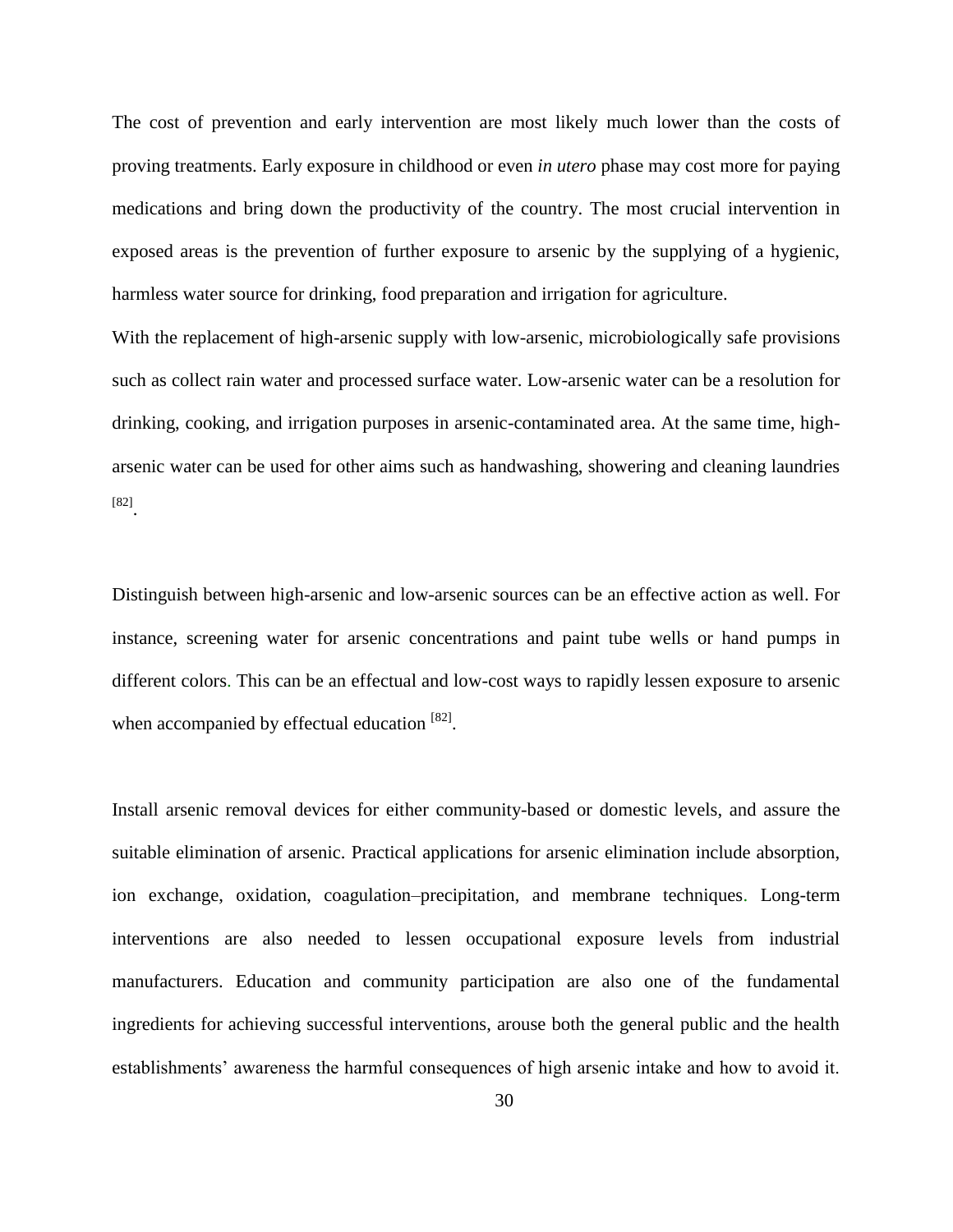Targets possessing higher probabilities of exposure to arsenic-rich sources should also be monitored for early signs of arsenic poisoning – usually skin problems. It should be noted that total urinary arsenic does not differentiate between inorganic arsenic, which is toxic, and organic arsenic, some of which is not  $[82]$ .

WHO's reactions to lower arsenic exposure consists of establishing standard values, follow up evidences and accommodating risk management guidance. The Guidelines for Drinking-Water Quality published by WHO are planned as the basis for regulation and standard setting internationally, a current version of guideline value for arsenic is 10 μg/liter. The guideline value is provisional because of assessment complications and the practical complexity in eliminating arsenic from water [83].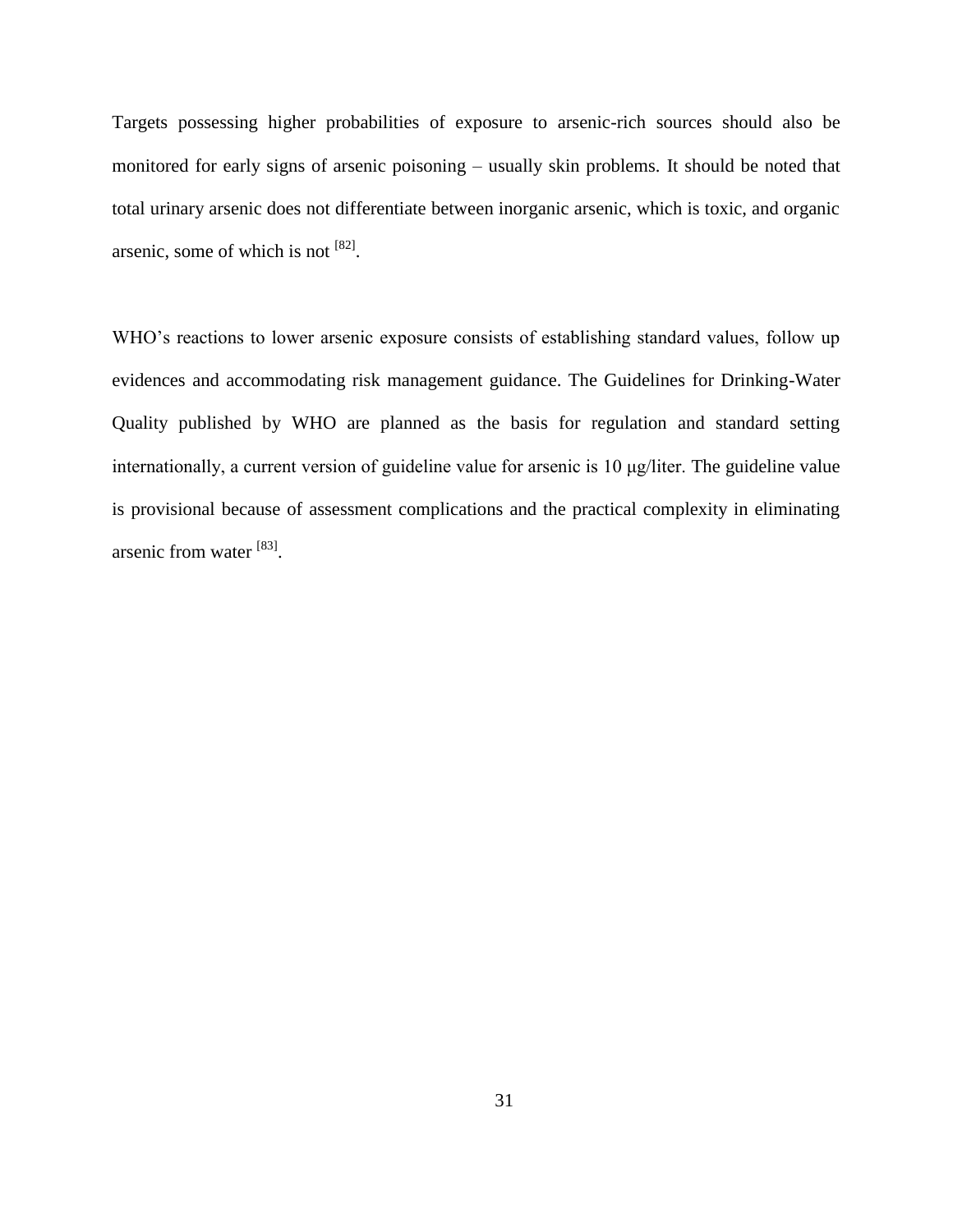#### **5.0 CONCLUSION**

<span id="page-38-0"></span>In conclusion, findings in the present study indicate a relationship between arsenic exposure during embryogenesis and genome-wide hypo-acetylation at H3K9; and a significant difference between the average individual birth weight of arsenic exposed and control offspring. The data presented in this study also clearly demonstrate the intellectual and behavioral consequences of environmental level arsenic exposure. Assuming that many adult diseases have a fetal origin, further studies in the future should be detailing the molecular and dynamical pathways of prenatal arsenic exposure on the alterations in epigenomic landscapes, and how to reverse the processes are essential to our children and public health.

Although plenty of laboratory studies have contributed valuable knowledge about adverse health effect of environmental exposure to arsenic, to give our children and general public a friendly environment to live in healthily, we hope that the present findings add a new sense of urgency to efforts aimed at alleviating, and eliminating chronic arsenic exposure, combine with the enforcement of the earliest and the most effectual intervention to the exposed area to prevent further exposure to arsenic in the world, especially in developing countries is also crucial.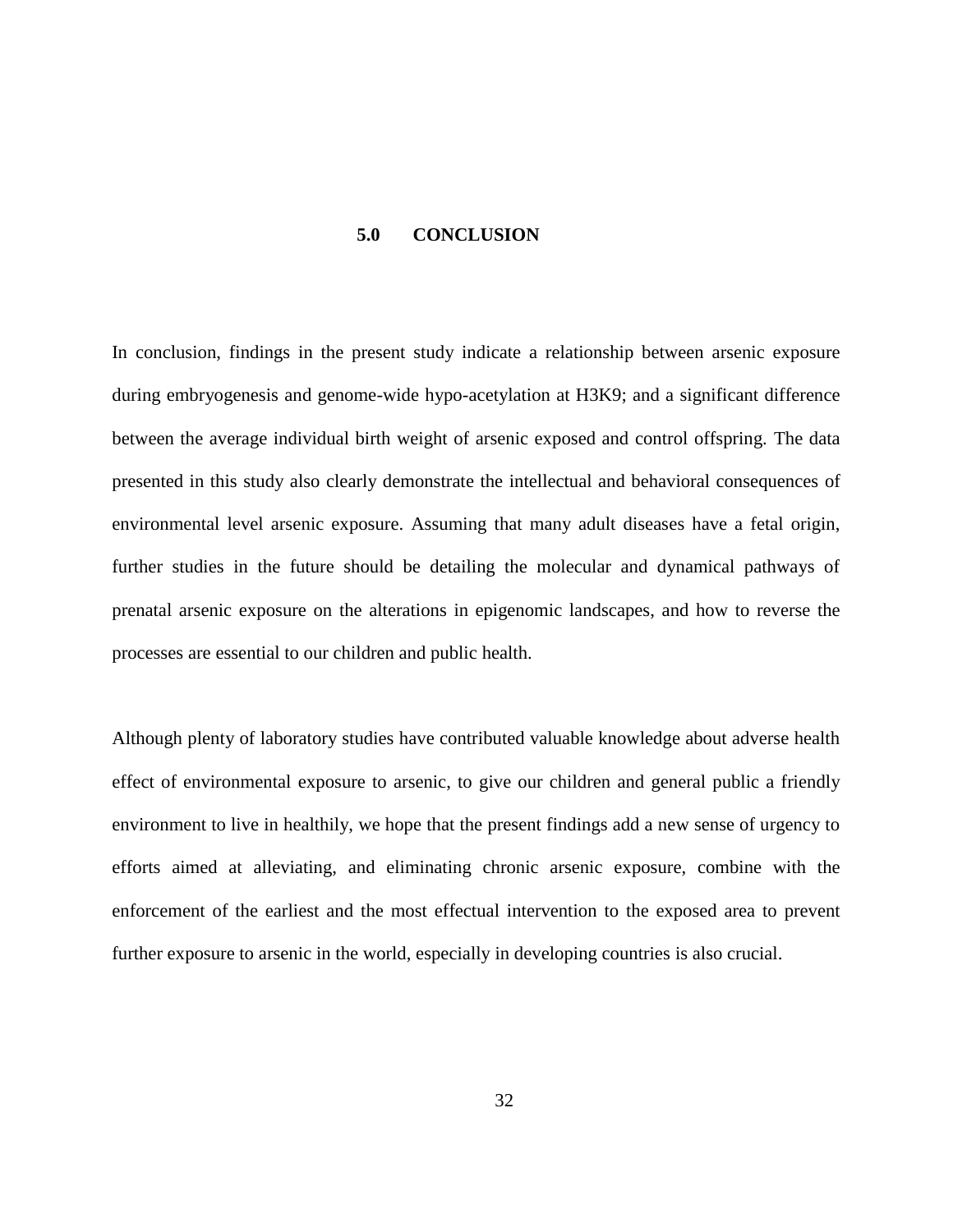#### BIBLIOGRAPHY

- <span id="page-39-0"></span>[1] Garelick H, Jones H, Dybowska A, Valsami-Jones E. Arsenic pollution sources. Rev Environ Contam Toxicol. 2008;197:17-60.
- [2] Valko M, Morris H, Cronin MT. Metals, toxicity and oxidative stress. Curr Med Chem. 2005;12(10):1161-208.
- [3] Smith AH, Lopipero PA, Bates MN, Steinmaus CM. Public health. Arsenic epidemiology and drinking water standards. Science. 2002 Jun 21;296(5576):2145-6.
- [4] Ryker S. Mapping arsenic in ground water. (2012/Dec/05) [http://www.aigweb.org/geotimes/nov01/feature\\_Asmap.html.](http://www.aigweb.org/geotimes/nov01/feature_Asmap.html)
- [5] Signorile G, Neve A, Lugoli F, Piccinni MC, Arena R, Di Marino R. Evaluation of toxic chemical parameters and ecotoxicity levels in bottled mineral waters. J Prev Med Hyg. 2007 Mar;48(1):10-6.
- [6] Bode AM, Dong Z. The paradox of arsenic: molecular mechanisms of cell transformation and chemotherapeutic effects. Crit Rev Oncol Hematol. 2002 Apr;42(1):5-24.
- [7] Wang JP, Qi L, Moore MR, Ng JC. A review of animal models for the study of arsenic carcinogenesis. Toxicol Lett. 2002 Jul 7;133(1):17-31.
- [8] Waalkes MP, Liu J, Ward JM, Diwan BA. Animal models for arsenic carcinogenesis: inorganic arsenic is a transplacental carcinogen in mice. Toxicol Appl Pharmacol. 2004 Aug 1;198(3):377-84. PubMed PMID: 15276417.
- [9] Bashir S, Sharma Y, Irshad M, Gupta SD, Dogra TD. Arsenic-induced cell death in liver and brain of experimental rats. Basic Clin Pharmacol Toxicol. 2006 Jan;98(1):38-43.
- [10] Das J, Ghosh J, Manna P, Sinha M, Sil PC. Arsenic-induced oxidative cerebral disorders: protection by taurine. Drug Chem Toxicol. 2009;32(2):93-102. doi: 10.1080/01480540802564171.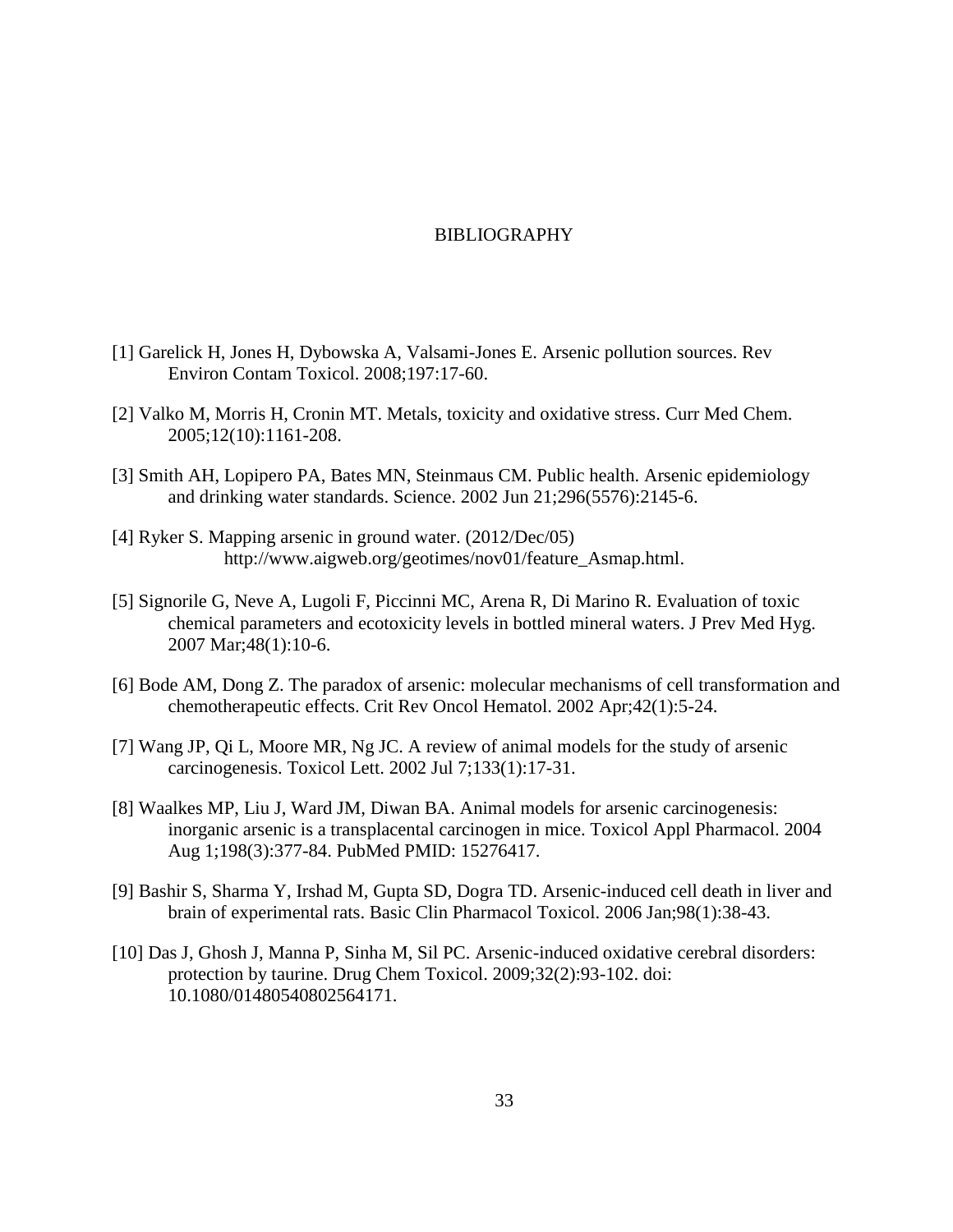- [11] Ma DC, Sun YH, Chang KZ, Ma XF, Huang SL, Bai YH, Kang J, Liu YG, Chu JJ. Selective induction of apoptosis of NB4 cells from G2+M phase by sodium arsenite at lower doses. Eur J Haematol. 1998 Jul;61(1):27-35
- [12] Namgung U, Xia Z. Arsenic induces apoptosis in rat cerebellar neurons via activation of JNK3 and p38 MAP kinases. Toxicol Appl Pharmacol. 2001;l174:130–138.
- [13] Wang TS, Kuo CF, Jan KY, Huang H. Arsenite induces apoptosis in Chinese hamster ovary cells by generation of reactive oxygen species. J Cell Physiol. 1996 Nov;169(2):256-68.
- [14] Giasson BI, Sampathu DM, Wilson CA, Vogelsberg-Ragaglia V, Mushynski WE, Lee VM. The environmental toxin arsenite induces tau hyperphosphorylation. Biochemistry. 2002 Dec 24;41(51):15376-87.
- [15] Dewji NN, Do C, Bayney RM. Transcriptional activation of Alzheimer's beta-amyloid precursor protein gene by stress. Brain Res Mol Brain Res. 1995 Nov;33(2):245-53.
- [16] Hardy J, Selkoe DJ. The amyloid hypothesis of Alzheimer's disease: progress and problems on the road to therapeutics. Science. 2002 Jul 19;297(5580):353-6. Review. Erratum in: Science 2002 Sep 27;297(5590):2209. PubMed PMID: 12130773.
- [17] Goedert M, Spillantini MG. A century of Alzheimer's disease. Science. 2006 Nov 3;314(5800):777-81.
- [18] Martinez EJ, Kolb BL, Bell A, Savage DD, Allan AM. Moderate perinatal arsenic exposure alters neuroendocrine markers associated with depression and increases depressive-like behaviors in adult mouse offspring. Neurotoxicology. 2008 Jul;29(4):647-55. doi: 10.1016/j.neuro.2008.05.004.
- [19] Cheng TF, Choudhuri S, Muldoon-Jacobs K. Epigenetic targets of some toxicologically relevant metals: a review of the literature. J Appl Toxicol. 2012 Sep;32(9):643-53. doi: 10.1002/jat.2717
- [20] Arita A, Shamy MY, Chervona Y, Clancy HA, Sun H, Hall MN, Qu Q, Gamble MV, Costa M. The effect of exposure to carcinogenic metals on histone tail modifications and gene expression in human subjects. J Trace Elem Med Biol. 2012 Jun;26(2-3):174-8. doi: 10.1016/j.jtemb.2012.03.012
- [21] Cullem WR, Reimer KJ. Arsenic Speciation in the Environment Chem. Rev 1989; 89, 713- 764 713
- [22] Lokuge KM, Smith W, Caldwell B, Dear K, Milton AH. The effect of arsenic mitigation interventions on disease burden in Bangladesh. Environ Health Perspect. 2004 Aug;112(11):1172-7.
- [23] IPCS (2001). Arsenic and arsenic compounds, 2nd ed. Geneva, World Health Organization, International Programme on Chemical Safety (Environmental Health Criteria 224)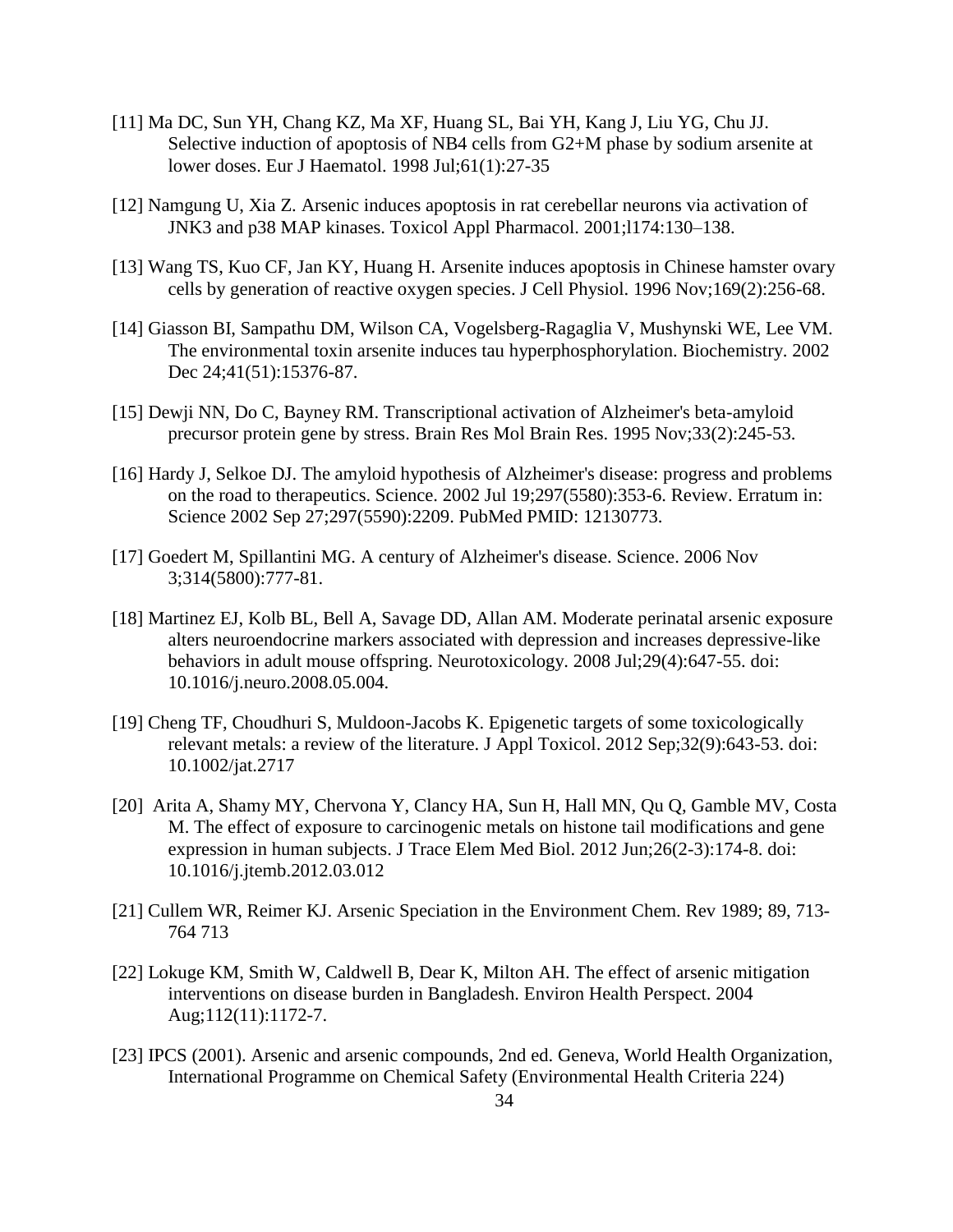- [24] Flanagan, SV, Johnston RB and Zheng Y (2012). Arsenic in tube well water in Bangladesh: health and economic impacts and implications for arsenic mitigation. Bull World Health Organ 90:839-846.
- [25] Guidelines for Arsenic Florida Department of Health http://www.doh.state.fl.us/environment/water/chemical\_fact\_sheets/Arsenic\_FS.pdf
- [26] Ravenscroft P, Brammer H, Richards K. Arsenic pollution: a global synthesis: Wiley-Blackwell, U.K.; 2009.
- [27] Guha Mazumder DN. Chronic arsenic toxicity & amp; human health. Indian J Med Res. 2008 Oct;128(4):436-47.
- [28] Gong G, O'bryant SE. The Arsenic Exposure Hypothesis for Alzheimer Disease. Alzheimer Dis Assoc Disord. 2010 May 13.
- [29] Tsai SY, Chou HY, The HW, Chen CM, Chen CJ. The effects of chronic arsenic exposure from drinking water on the neurobehavioral development in adolescence. Neurotoxicology. 2003 Aug;24(4-5):747-53.
- [30] Mandal BK, Suzuki KT. Arsenic round the world: a review. Talanta. 2002 Aug 16;58(1):201-35.
- [31] Wang CH, Hsiao CK, Chen CL, Hsu LI, Chiou HY, Chen SY, Hsueh YM, Wu MM, Chen CJ. A review of the epidemiologic literature on the role of environmental arsenic exposure and cardiovascular diseases. Toxicol Appl Pharmacol. 2007 Aug 1;222(3):315- 26.
- [32] Chiou HY, Huang WI, Su CL, Chang SF, Hsu YH, Chen CJ. Dose-response relationship between prevalence of cerebrovascular disease and ingested inorganic arsenic. Stroke. 1997 Sep;28(9):1717-23
- [33] Tseng WP. Blackfoot disease in Taiwan: a 30-year follow-up study. Angiology. 1989 Jun;40(6):547-58.
- [34] Chen CJ, Hsueh YM, Lai MS, Shyu MP, Chen SY, Wu MM, Kuo TL, Tai TY. Increased prevalence of hypertension and long-term arsenic exposure. Hypertension. 1995 Jan;25(1):53-60.
- [35] Frost FJ, Muller T, Petersen HV, Thomson B, Tollestrup K. Identifying US populations for the study of health effects related to drinking water arsenic. J Expo Anal Environ Epidemiol. 2003 May;13(3):231-9
- [36] Ayotte JD, Montgomery DL, Flanagan SM, Robinson KW. Arsenic in groundwater in eastern New England: occurrence, controls, and human health implications. Environ Sci Technol. 2003 May 15;37(10):2075-83.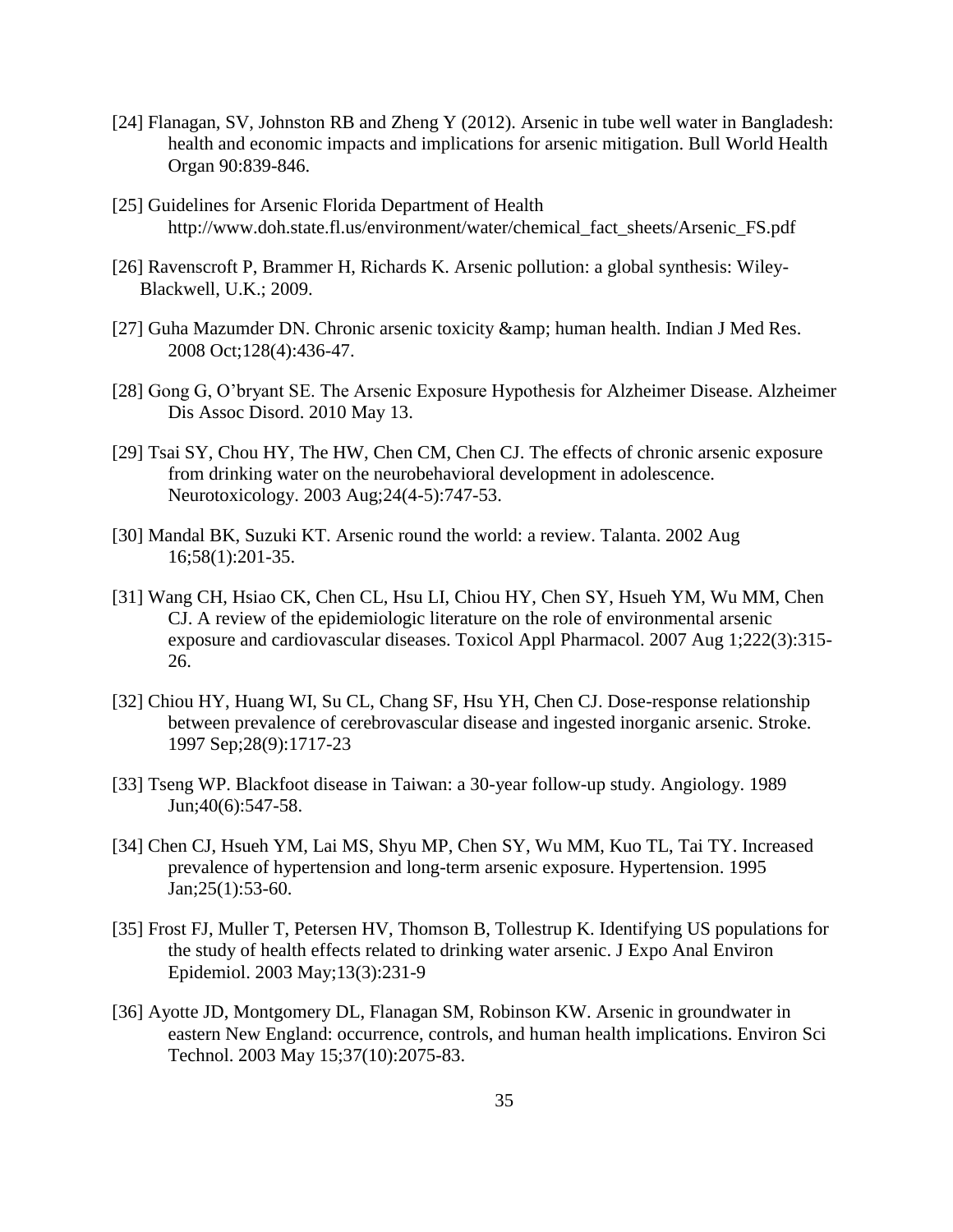- [37] Guidelines for Drinking-Water Quality. Geneva: World Health Organization; 2004.
- [38] United Nations Children's Fund (UNICEF). Plan of Action to Combat Situation Arising Out of Arsenic Contamination in Drinking Water: Plan to Assist Government of West Bengal report. New York: United Nation Children's Fund; 1998.
- [39] Bagla P, Kaiser J. India's spreading health crisis draws global arsenic experts. Science. 1996 Oct 11;274(5285):174-5. Erratum in: Science 1996 Nov 29;274(5292):1451.
- [40] Hall M, Gamble M, Slavkovich V, Liu X, Levy D, Cheng Z, van Geen A, Yunus M, Rahman M, Pilsner JR, Graziano J. Determinants of arsenic metabolism: blood arsenic metabolites, plasma folate, cobalamin, and homocysteine concentrations in maternalnewborn pairs. Environ Health Perspect. 2007 Oct;115(10):1503-9.
- [41] Anderson LM, Diwan BA, Fear NT, Roman E. Critical windows of exposure for children's health: cancer in human epidemiological studies and neoplasms in experimental animal models. Environ Health Perspect. 2000 Jun;108 Suppl 3:573-94.
- [42] Yang CY, Chang CC, Tsai SS, Chuang HY, Ho CK, Wu TN. Arsenic in drinking water and adverse pregnancy outcome in an arseniasis-endemic area in northeastern Taiwan. Environ Res. 2003 Jan;91(1):29-34
- [43] Pilsner JR, Hall MN, Liu X, Ilievski V, Slavkovich V, Levy D, Factor-Litvak P, Yunus M, Rahman M, Graziano JH, Gamble MV. Influence of prenatal arsenic exposure and newborn sex on global methylation of cord blood DNA. PLoS One. 2012;7(5):e37147. doi: 10.1371/journal.pone.0037147. Epub 2012 May 25.
- [44] von Ehrenstein OS, Poddar S, Yuan Y, Mazumder DG, Eskenazi B, Basu A, Hira-Smith M, Ghosh N, Lahiri S, Haque R, Ghosh A, Kalman D, Das S, Smith AH. Children's intellectual function in relation to arsenic exposure. Epidemiology. 2007 Jan;18(1):44-51.
- [45] Calderón J, Navarro ME, Jimenez-Capdeville ME, Santos-Diaz MA, Golden A, Rodriguez-Leyva I, Borja-Aburto V, Díaz-Barriga F. Exposure to arsenic and lead and neuropsychological development in Mexican children. Environ Res. 2001 Feb;85(2):69- 76.
- [46] Wasserman GA, Liu X, Parvez F, Ahsan H, Factor-Litvak P, van Geen A, Slavkovich V, LoIacono NJ, Cheng Z, Hussain I, Momotaj H, Graziano JH. Water arsenic exposure and children's intellectual function in Araihazar, Bangladesh. Environ Health Perspect. 2004 Sep;112(13):1329-33. Erratum in: Environ Health Perspect. 2004 Dec;112(17):A980.
- [47] Waalkes MP, Liu J, Ward JM, Diwan BA. Animal models for arsenic carcinogenesis: inorganic arsenic is a transplacental carcinogen in mice. Toxicol Appl Pharmacol. 2004 Aug 1;198(3):377-84. PubMed PMID: 15276417.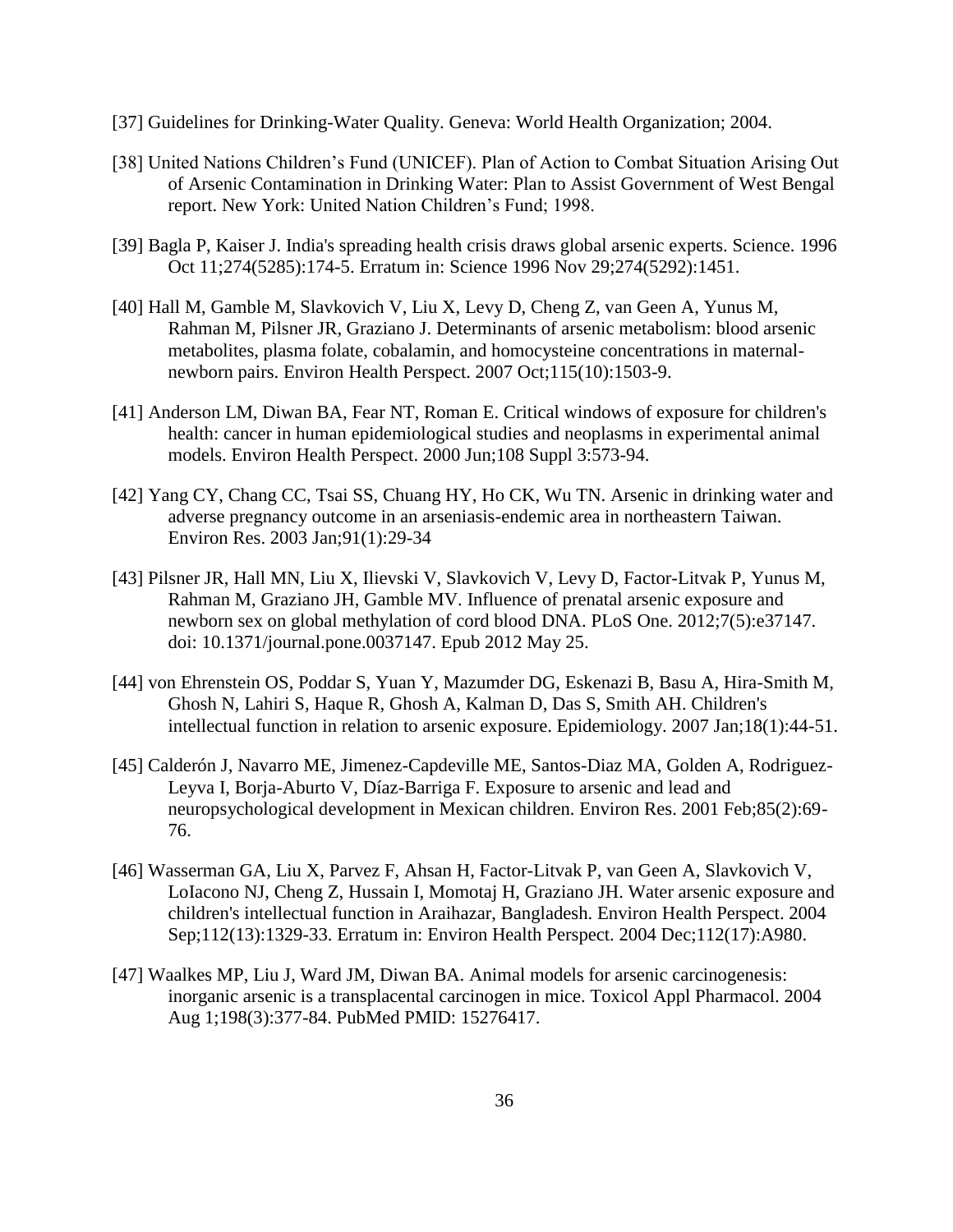- [48] Waalkes MP, Liu J, Ward JM, Diwan BA. Enhanced urinary bladder and liver carcinogenesis in male CD1 mice exposed to transplacental inorganic arsenic and postnatal diethylstilbestrol or tamoxifen. Toxicol Appl Pharmacol. 2006 Sep 15;215(3):295-305. Epub 2006 May 18.
- [49] Martinez EJ, Kolb BL, Bell A, Savage DD, Allan AM. Moderate perinatal arsenic exposure alters neuroendocrine markers associated with depression and increases depressive-like behaviors in adult mouse offspring. Neurotoxicology. 2008 Jul;29(4):647-55. doi: 10.1016/j.neuro.2008.05.004. Epub 2008 May 21
- [50] Berger SL, Kouzarides T, Shiekhattar R, Shilatifard A. An operational definition of epigenetics. Genes Dev. 2009 Apr 1;23(7):781-3. doi: 10.1101/gad.1787609.
- [51] Glozak MA, Seto E. Histone deacetylases and cancer. Oncogene. 2007 Aug 13;26(37):5420-32.
- [52] Berger SL. The complex language of chromatin regulation during transcription. Nature. 2007 May 24;447(7143):407-12.
- [53] Esteller M. Cancer epigenomics: DNA methylomes and histone-modification maps. Nat Rev Genet. 2007 Apr;8(4):286-98.
- [54] Sterner DE, Berger SL. Acetylation of histones and transcription-related factors. Microbiol Mol Biol Rev. 2000 Jun;64(2):435-59
- [55] Cress WD, Seto E. Histone deacetylases, transcriptional control, and cancer. J Cell Physiol. 2000 Jul;184(1):1-16.
- [56] Pokholok DK, Harbison CT, Levine S, Cole M, Hannett NM, Lee TI, Bell GW, Walker K, Rolfe PA, Herbolsheimer E, Zeitlinger J, Lewitter F, Gifford DK, Young RA. Genomewide map of nucleosome acetylation and methylation in yeast. Cell. 2005 Aug 26;122(4):517-27.
- [57] Bernstein BE, Kamal M, Lindblad-Toh K, Bekiranov S, Bailey DK, Huebert DJ, McMahon S, Karlsson EK, Kulbokas EJ 3rd, Gingeras TR, Schreiber SL, Lander ES. Genomic maps and comparative analysis of histone modifications in human and mouse. Cell. 2005 Jan 28;120(2):169-81.
- [58] Heintzman ND, Stuart RK, Hon G, Fu Y, Ching CW, Hawkins RD, Barrera LO, Van Calcar S, Qu C, Ching KA, Wang W, Weng Z, Green RD, Crawford GE, Ren B. Distinct and predictive chromatin signatures of transcriptional promoters and enhancers in the human genome. Nat Genet. 2007 Mar;39(3):311-8
- [59] Barski A, Cuddapah S, Cui K, Roh TY, Schones DE, Wang Z, Wei G, Chepelev I, Zhao K. High-resolution profiling of histone methylations in the human genome. Cell. 2007 May 18;129(4):823-37.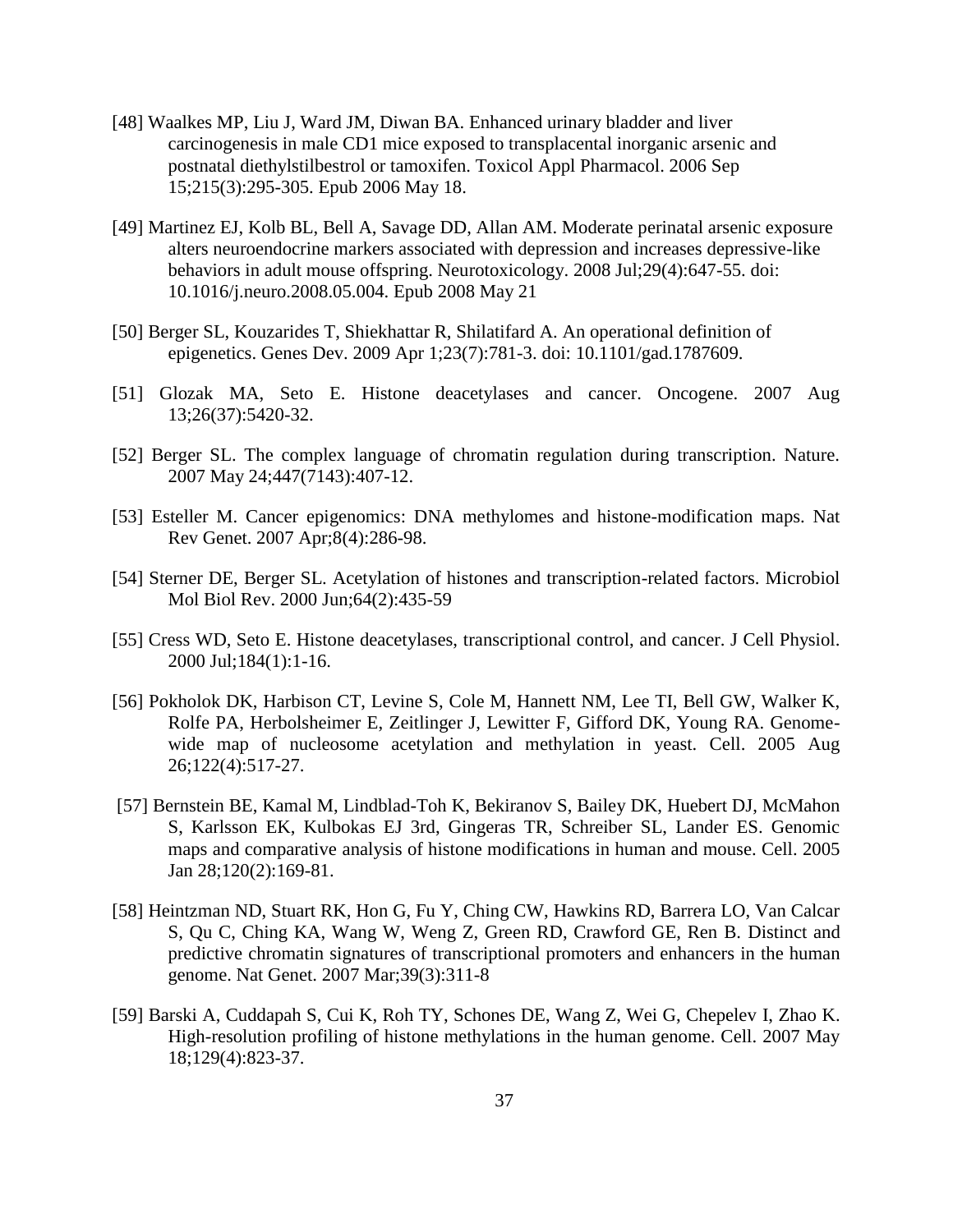- [60] Cheng TF, Choudhuri S, Muldoon-Jacobs K. Epigenetic targets of some toxicologically relevant metals: a review of the literature. J Appl Toxicol. 2012 Sep;32(9):643-53. doi: 10.1002/jat.2717.
- [61] Arita A, Niu J, Qu Q, Zhao N, Ruan Y, Nadas A, Chervona Y, Wu F, Sun H, Hayes RB, Costa M. Global levels of histone modifications in peripheral blood mononuclear cells of subjects with exposure to nickel. Environ Health Perspect. 2012 Feb;120(2):198-203. doi: 10.1289/ehp.1104140.
- [62] Cantone L, Nordio F, Hou L, Apostoli P, Bonzini M, Tarantini L, Angelici L, Bollati V, Zanobetti A, Schwartz J, Bertazzi PA, Baccarelli A. Inhalable metal-rich air particles and histone H3K4 dimethylation and H3K9 acetylation in a cross-sectional study of steel workers. Environ Health Perspect. 2011 Jul;119(7):964-9. doi: 10.1289/ehp.1002955.
- [63] Zhou X, Li Q, Arita A, Sun H, Costa M. Effects of nickel, chromate, and arsenite on histone 3 lysine methylation. Toxicol Appl Pharmacol. 2009 Apr 1;236(1):78-84. doi: 10.1016/j.taap.2009.01.009
- [64] Ramirez T, Brocher J, Stopper H, Hock R. Sodium arsenite modulates histone acetylation, histone deacetylase activity and HMGN protein dynamics in human cells. Chromosoma. 2008 Apr;117(2):147-57
- [65] Jensen TJ, Wozniak RJ, Eblin KE, Wnek SM, Gandolfi AJ, Futscher BW. Epigenetic mediated transcriptional activation of WNT5A participates in arsenical-associated malignant transformation. Toxicol Appl Pharmacol. 2009 Feb 15;235(1):39-46. doi: 10.1016/j.taap.2008.10.013.
- [66] Arrigo AP. Acetylation and methylation patterns of core histones are modified after heat or arsenite treatment of Drosophila tissue culture cells. Nucleic Acids Res. 1983 Mar 11;11(5):1389-404.
- [67] Jensen TJ, Novak P, Eblin KE, Gandolfi AJ, Futscher BW. Epigenetic remodeling during arsenical-induced malignant transformation. Carcinogenesis. 2008 Aug;29(8):1500-8
- [68] Jo WJ, Ren X, Chu F, Aleshin M, Wintz H, Burlingame A, Smith MT, Vulpe CD, Zhang L. Acetylated H4K16 by MYST1 protects UROtsa cells from arsenic toxicity and is decreased following chronic arsenic exposure. Toxicol Appl Pharmacol. 2009 Dec 15;241(3):294-302.
- [69] Zhou X, Sun H, Ellen TP, Chen H, Costa M. Arsenite alters global histone H3 methylation. Carcinogenesis. 2008 Sep;29(9):1831-6.
- [70] Li J, Chen P, Sinogeeva N, Gorospe M, Wersto RP, Chrest FJ, Barnes J, Liu Y. Arsenic trioxide promotes histone H3 phosphoacetylation at the chromatin of CASPASE-10 in acute promyelocytic leukemia cells. J Biol Chem. 2002 Dec 20;277(51):49504-10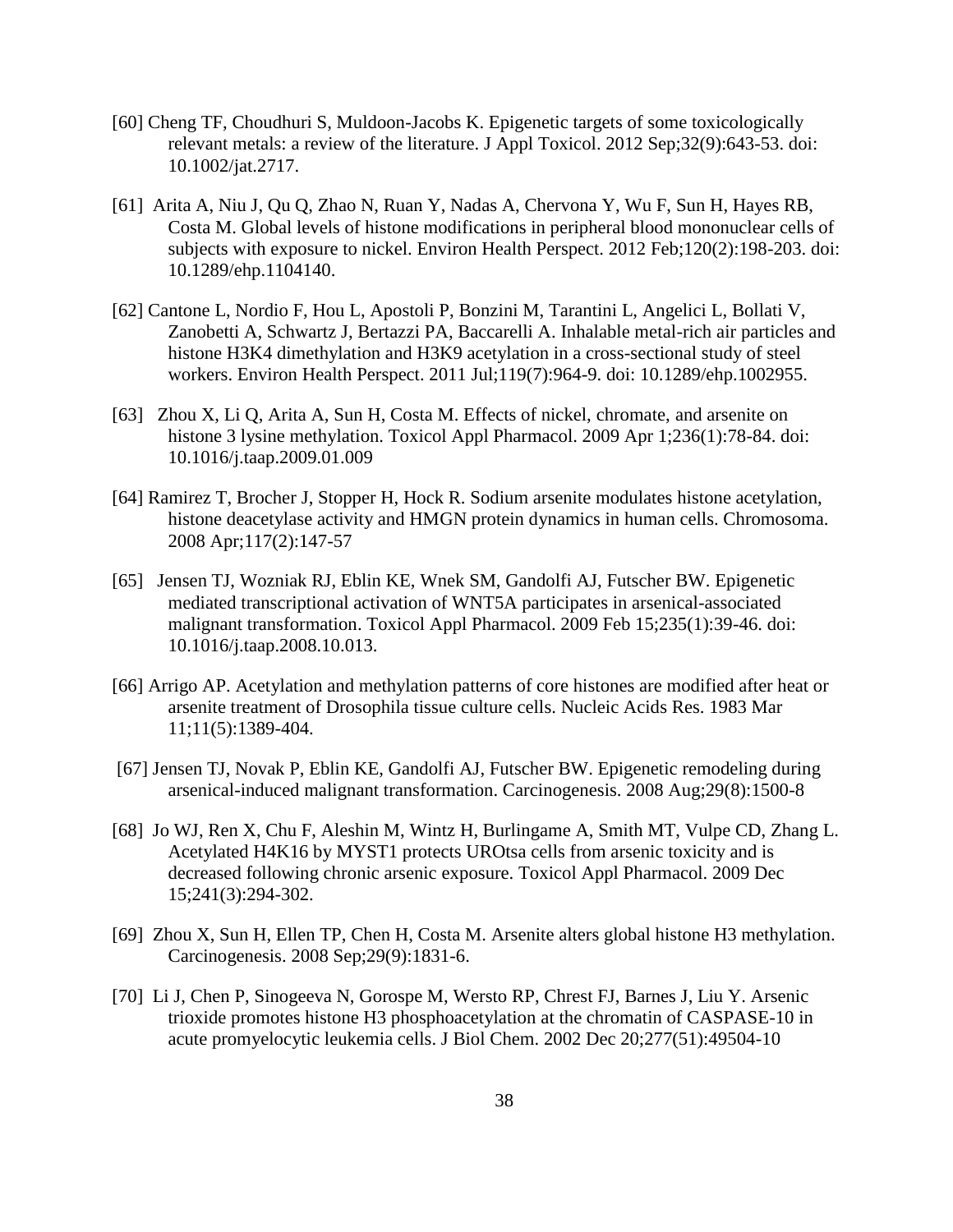- [71] Li J, Gorospe M, Barnes J, Liu Y. Tumor promoter arsenite stimulates histone H3 phosphoacetylation of proto-oncogenes c-fos and c-jun chromatin in human diploid fibroblasts. J Biol Chem. 2003 Apr 11;278(15):13183-91.
- [72] Cedar H, Bergman Y. Linking DNA methylation and histone modification: patterns and paradigms. Nat Rev Genet. 2009 May;10(5):295-304.
- [73] Li J, Chen P, Sinogeeva N, Gorospe M, Wersto RP, Chrest FJ, Barnes J, Liu Y. Arsenic trioxide promotes histone H3 phosphoacetylation at the chromatin of CASPASE-10 in acute promyelocytic leukemia cells. J Biol Chem. 2002 Dec 20;277(51):49504-10.
- [74] Li J, Gorospe M, Barnes J, Liu Y. Tumor promoter arsenite stimulates histone H3 phosphoacetylation of proto-oncogenes c-fos and c-jun chromatin in human diploid fibroblasts. J Biol Chem. 2003 Apr 11;278(15):13183-91.
- [75] Ramirez T, Brocher J, Stopper H, Hock R. Sodium arsenite modulates histone acetylation, histone deacetylase activity and HMGN protein dynamics in human cells. Chromosoma. 2008 Apr;117(2):147-57.
- [76] Ramirez T, Brocher J, Stopper H, Hock R. Sodium arsenite modulates histone acetylation, histone deacetylase activity and HMGN protein dynamics in human cells. Chromosoma. 2008 Apr;117(2):147-57.
- [77] Park PJ. ChIP-seq: advantages and challenges of a maturing technology. Nat Rev Genet. 2009 Oct;10(10):669-80.
- [78] Mardis ER. ChIP-seq: welcome to the new frontier. Nat Methods. 2007 Aug;4(8):613-4.
- [79] Alamed J, Wilcock DM, Diamond DM, Gordon MN, Morgan D. Two-day radial-arm water maze learning and memory task; robust resolution of amyloid-related memory deficits in transgenic mice. Nat Protoc. 2006;1(4):1671-9
- [80] Grayson B, Idris NF, Neill JC. Atypical antipsychotics attenuate a sub-chronic PCP-induced cognitive deficit in the novel object recognition task in the rat. Behav Brain Res. 2007 Nov 22;184(1):31-8.
- [81] Rogan MT, Stäubli UV, LeDoux JE. Fear conditioning induces associative long-term potentiation in the amygdala. Nature. 1997 Dec 11;390(6660):604-7.
- [82] WHO (2001). Arsenic in drinking-water. Geneva, World Health Organization (2012/Dec/05) (WHO Fact Sheet No. 210; http://www.who.int/mediacentre/factsheets/fs210/en/print.html).
- [83] Arsenic in Drinking-water Background document for development of WHO Guidelines for Drink-water Quality (2012/Dec/05) http://www.who.int/water\_sanitation\_health/dwq/chemicals/arsenic.pdf